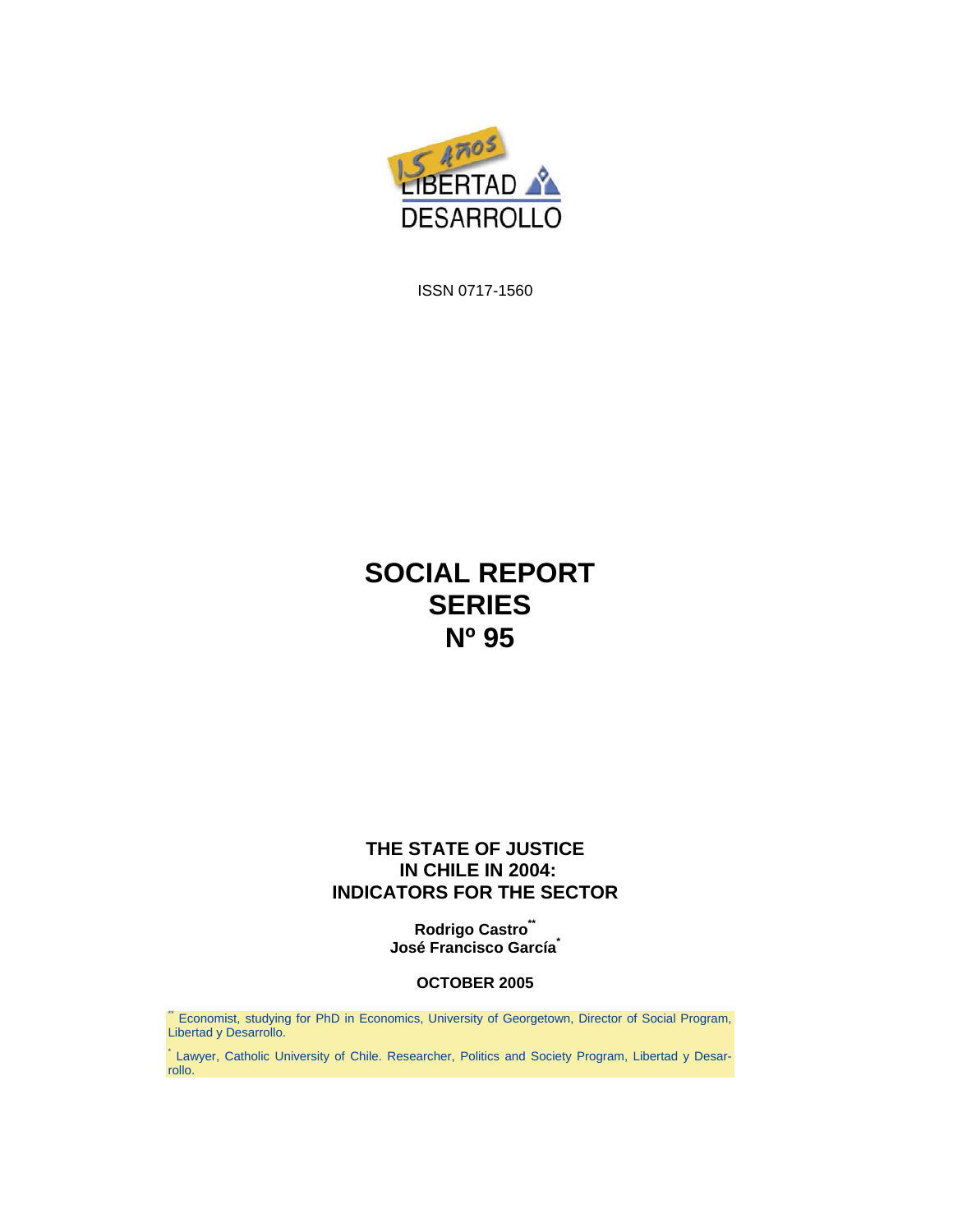

# **CONTENTS**

#### page that the contract of the contract of the page of the contract of the contract of the contract of the contract of the contract of the contract of the contract of the contract of the contract of the contract of the cont

| <b>Executive Summary</b> |                                                                   |                                                                                       |                      |  |  |  |
|--------------------------|-------------------------------------------------------------------|---------------------------------------------------------------------------------------|----------------------|--|--|--|
| I.                       | Introduction                                                      |                                                                                       |                      |  |  |  |
| Ш.                       | Basis for Design of Indicators for the Courts System              |                                                                                       |                      |  |  |  |
|                          | 2.1                                                               | Transparency, Information y Accountability                                            | 8                    |  |  |  |
|                          | 2.2                                                               | in the Judiciary<br><b>Indicators for Chile's Courts System</b>                       | 10                   |  |  |  |
| III.                     |                                                                   | <b>Court Statistics 2004</b>                                                          | 16                   |  |  |  |
|                          | 3.1<br>3.2 <sub>2</sub>                                           | General Statistics on the Judiciary<br><b>Specific Statistics</b>                     | 16<br>20             |  |  |  |
| IV                       | Measuring the Relative Efficiency of the<br><b>Appeals Courts</b> |                                                                                       |                      |  |  |  |
|                          | 4.1<br>4.4                                                        | <b>Introductory Background</b><br>4.2 Model<br>4.3 Data<br><b>Analysis of Results</b> | 31<br>34<br>36<br>42 |  |  |  |
| V.                       | Conclusions                                                       |                                                                                       |                      |  |  |  |
| VI.                      | <b>Bibliographic References</b><br>60                             |                                                                                       |                      |  |  |  |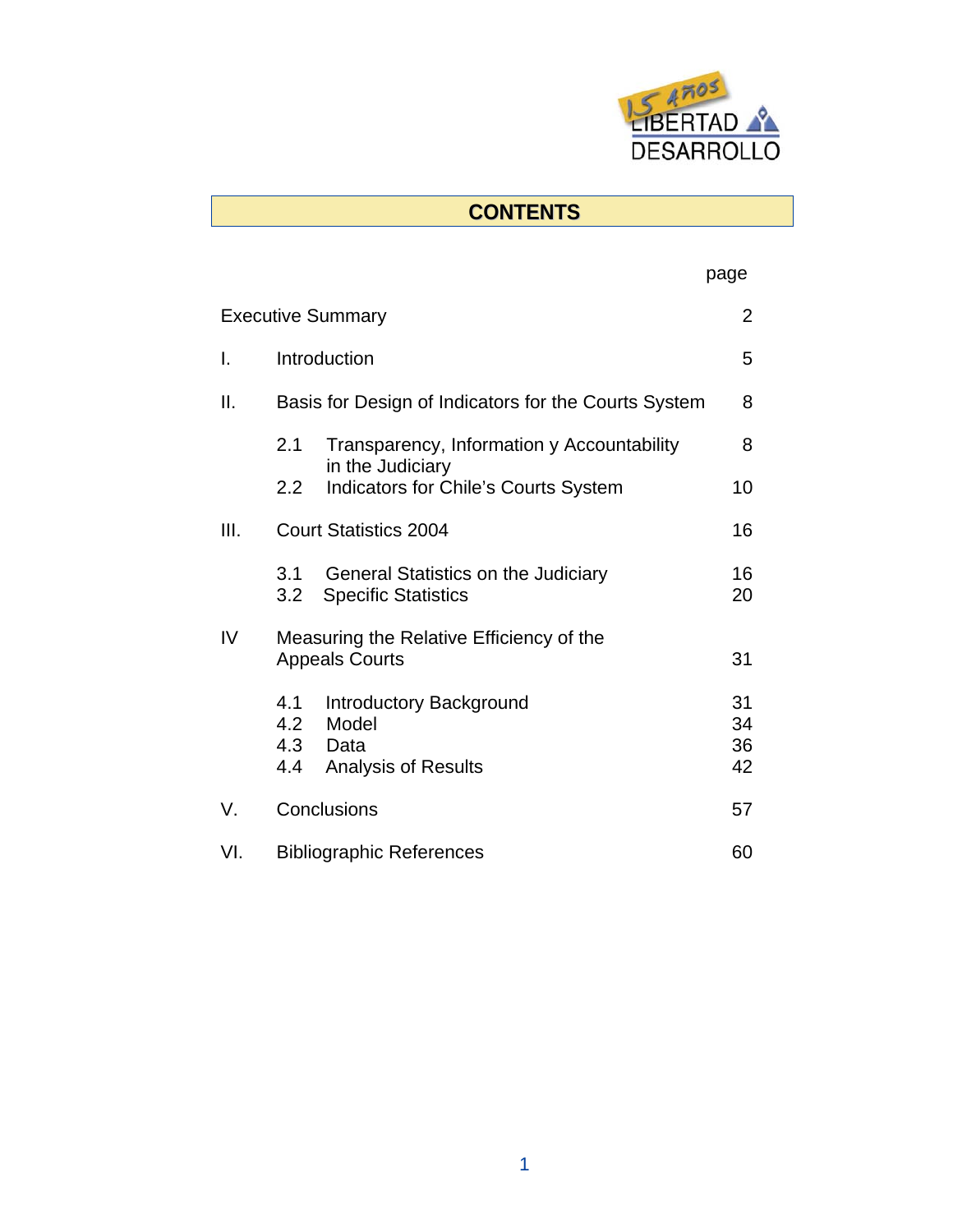

# **THE STATE OF JUSTICE IN CHILE IN 2004: INDICA-TORS FOR THE SECTOR**

#### **Executive Summary**

The aim of this document is to carry out an analysis of the state of justice in Chile in 2004. We hope that this study will be the first of a periodical analysis of the progress of the sector, examining the most important statistics and indicators for the courts system.

In fact, the document seeks to set a precedent in proposing the adoption of public indicators by the Judiciary together with the analysis of key indicators from other institutions that have more sophisticated statistics, such as the Office of the Public Prosecutor.

As the first of its type, this report does not seek to cover all areas of justice but to begin to develop those areas that we considered the most important and from there begin the analysis of new jurisdictions, areas and more sophisticated statistics. It is always beneficial to require the public authorities – particularly the judiciary – to make a greater effort in presenting information about the exercise of their duties. This is the only way that they will respond to the call from the public to carry out their task within society in the most efficient and effective manner.

The structure of the document reflects these aims. Firstly, in the introduction, the importance of the judiciary in a free society is established. It must deal face to face with the public and therefore must carry out its activities with transparency.

Secondly, a basic framework of design is set out for the adoption of public indicators for the country´s courts system. Here, we shall suggest concrete indicators with targets, methodologies and the sources of the data.

Thirdly, we shall analyze key courts indicators for 2004, both generally and in particular. We have sought to analyze the finances of the courts system as well as carry out a breakdown of spending by the judiciary. The analysis also examines data going back to 2000.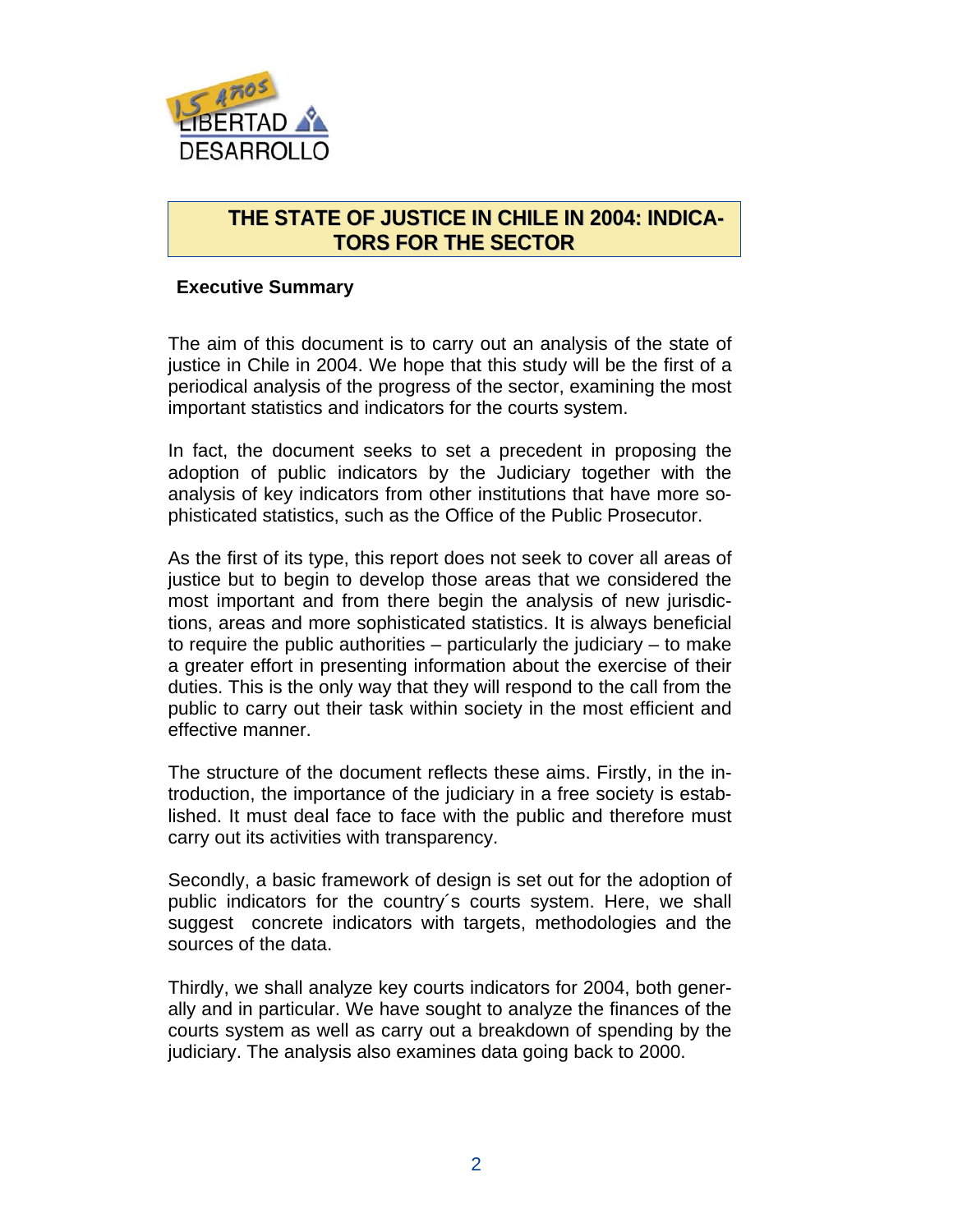

With regards to specific statistics, we shall analyze the judicial work of the Supreme Court as well as the criminal and civil courts. The criminal court system is looked at in greater depth as the new system is the only one that has been able to generate regular and relatively sophisticated statistics which will allow us to observe the process and the effort of systematizing information as well as acting as a concrete example to be copied by the rest of the courts system.

In this study, we shall also analyze technical efficiency through Data Envelopment Analysis (DEA). The results shown here come from the seventeen courts of appeals. This studies uses empiric evidence on the performance of these courts in Chile. The results suggest that, from a technical point of view, numerous courts operate at a level of efficiency far below the level of best practice achieved by some relatively more efficient courts. At best, 17.6% of these institutions operate efficiently when compared with their peers. It should be noted that this is not an absolute measure of efficiency and that the variable of efficiency only reflects the performance and production technology of the group.

The most technically efficient courts are those that use the lowest level of inputs to obtain their product and improve their productive process and so make up part of the best performance group.

The Appeals Court of Coyhaique recorded the strongest productive process as the model put it at the productive forefront with greatest frequency for the 2003-2004 period under study. At the other extreme, the Appeals Court of Santiago was in the weakest part of the productive range as its frequency of appearance in this band was the lowest.

It should be noted that the fact that a court relatively improves its production process does not mean that it could not further improve its performance given that when we talk about optimization or relative technical efficiency we are comparing its situation relative to the other courts.

The estimated DEA models indicate the presence of a clear deviation in the efficiency values when compared with the benchmark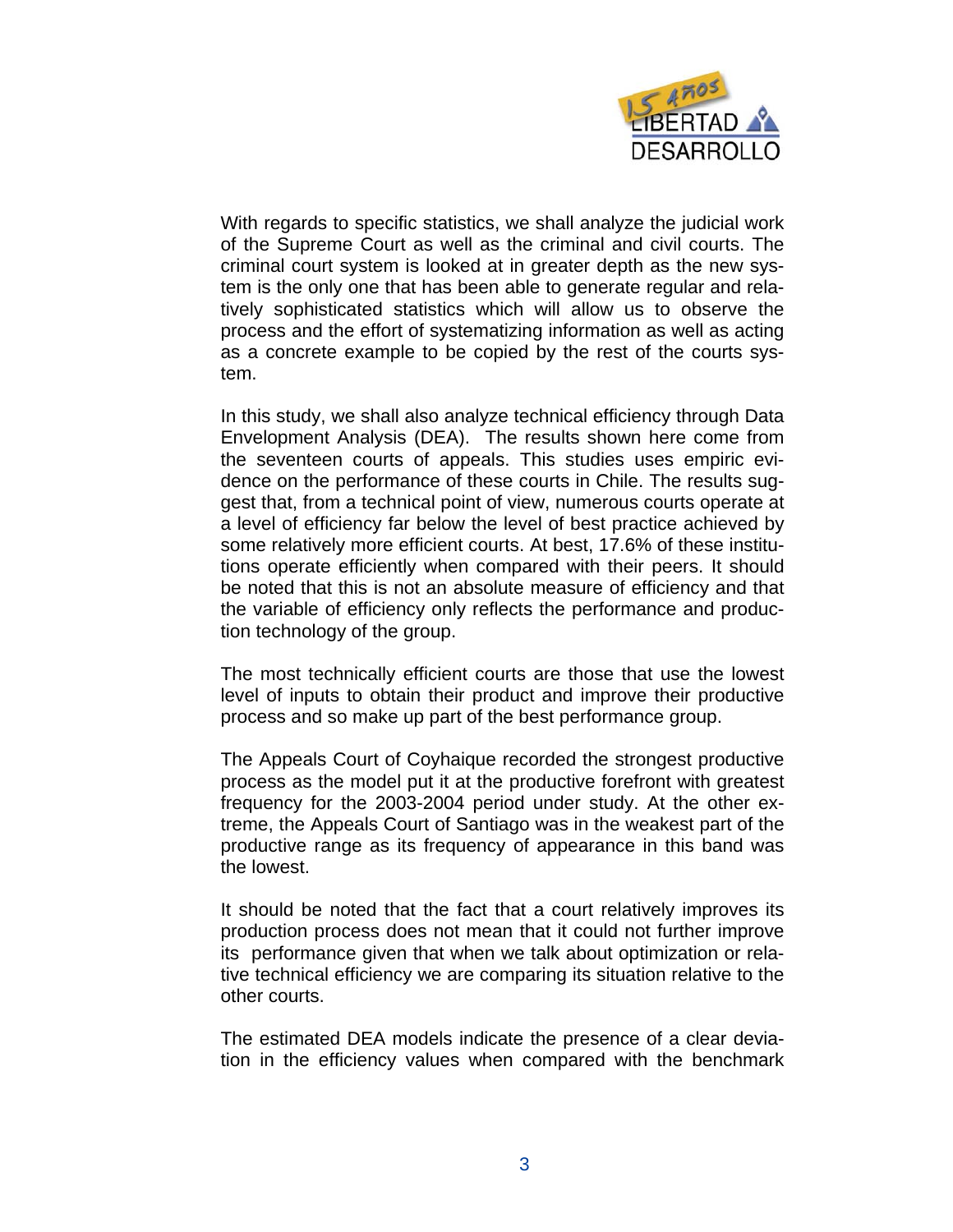

levels. It should be noted that labor cases have a higher average level of efficiency than civil and criminal cases.

Technical inefficiency ranges from 98.4% to 106.2%. This is the combined inefficiency as the operation was carried out at a belowoptimum scale (because of the inadequate size of the courts). This implies that on average the courts employ between 98.4% and 106.2% more personnel that required for their level of activity.

Similarly, the Malmquist Productivity Index was used with the aim of measuring the Change in Total Factor Productivity (TFPCH) between 2003 and 2004. On average, it was shown that the court with the worst performance saw its TFPCH fall by 17.3% between 2003 and 2004, while that with the best performance rose by 8.1%.

Finally, the study's most important findings are highlighted in the conclusions.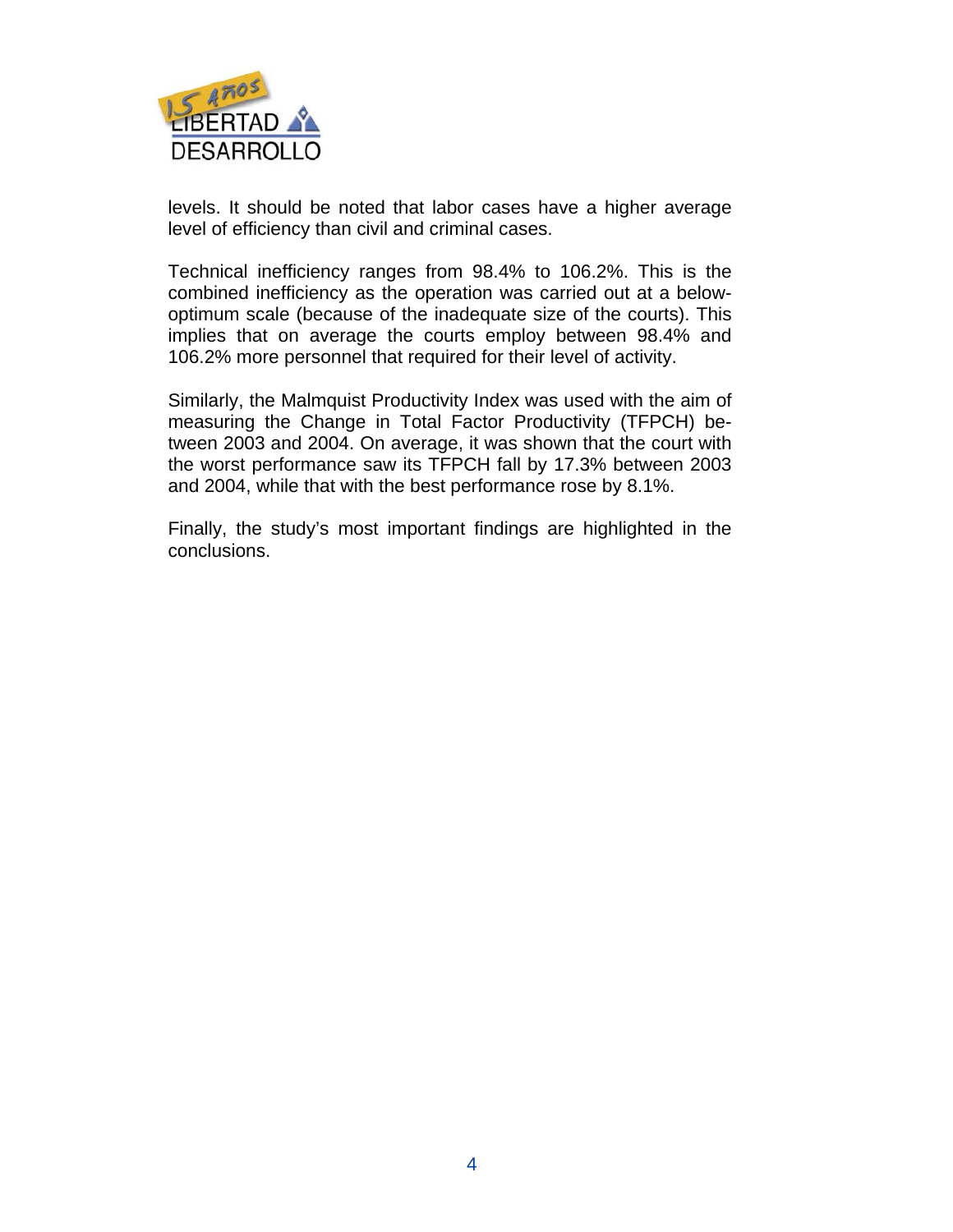

# **I. INTRODUCTION**

odern societies are characterized by its adherence to the rule of law and its respect for the principle of "government of laws and not of men" as one liberal thinker put it<sup>1</sup>. This means that societies have constitutions and laws that put limits on the power of the state and protect people's rights and freedoms, clearly establishing a framework within which these may be exercised. However, this is only possible if the Judiciary is independent and can carry out the role designated to it by the Constitution: to guarantee the rights and freedoms, avoid vigilantism and provide legal certainty to individuals, reducing the transaction costs. **M** 

Further still, this has a decisive impact on countries´ economic development which requires judicial institutions that promote cooperation between private parties and guarantee individuals´ property rights. Otherwise, this can lead not only to inefficiencies in the economy but also to the placing of limits on economic growth. The literature and evidence are consistent on this point. $<sup>2</sup>$ </sup>

In practice, most judicial systems have relatively little power within the balance of powers, which is worrying, given the key role they play in society. The situation is even more serious in the case of

<sup>1</sup> According to the contractarians Locke and Hobbes, the very idea of the state reflects a pact between its citizens to assure the best protection of individuals' freedoms and rights. The minimum we can ask of the state is to uphold law and order and to administrate justice, precisely to avoid vigilantism. In this sense, the observations of *The Federalist No 51* remain relevant today:: "It may be a reflection on human nature, that such devices should be necessary to control the abuses of government. But what is government itself, but the greatest of all reflections on human nature? If men were angels, no government would be necessary. If angels were to govern men, neither external nor internal controls on government would be necessary. In framing a government which is to be administered by men over men, the great difficulty lies in this: you must first enable the government to control the governed; and in the next place oblige it to control itself. A dependence on the people is, no doubt, the primary control on the government; but experience has taught mankind the necessity of auxiliary precautions.".

<sup>&</sup>lt;sup>2</sup> In fact, for economists of the so-called *New Institutional Economy*, founded by Douglas North, the market does not function in a vacuum, given that for some transactions to occur and to ensure the efficient assignation of resources, a conjunction of institutions are required to make it possible. These institutions can be formal in character such as laws and bodies or informal, such as a society's cultural spectrum. On this, see Douglas North, *Structure and Change in Economic History*, Norton, 1981; y, *Institutions, Institutional Change and Economic Performance*, Cambridge University Press, 1990. Also see S. Norton, "Poverty, Property Rights and Human Well- Being: A Cross National Study", *Cato Journal* 18 (2), 1998, pp.233-245.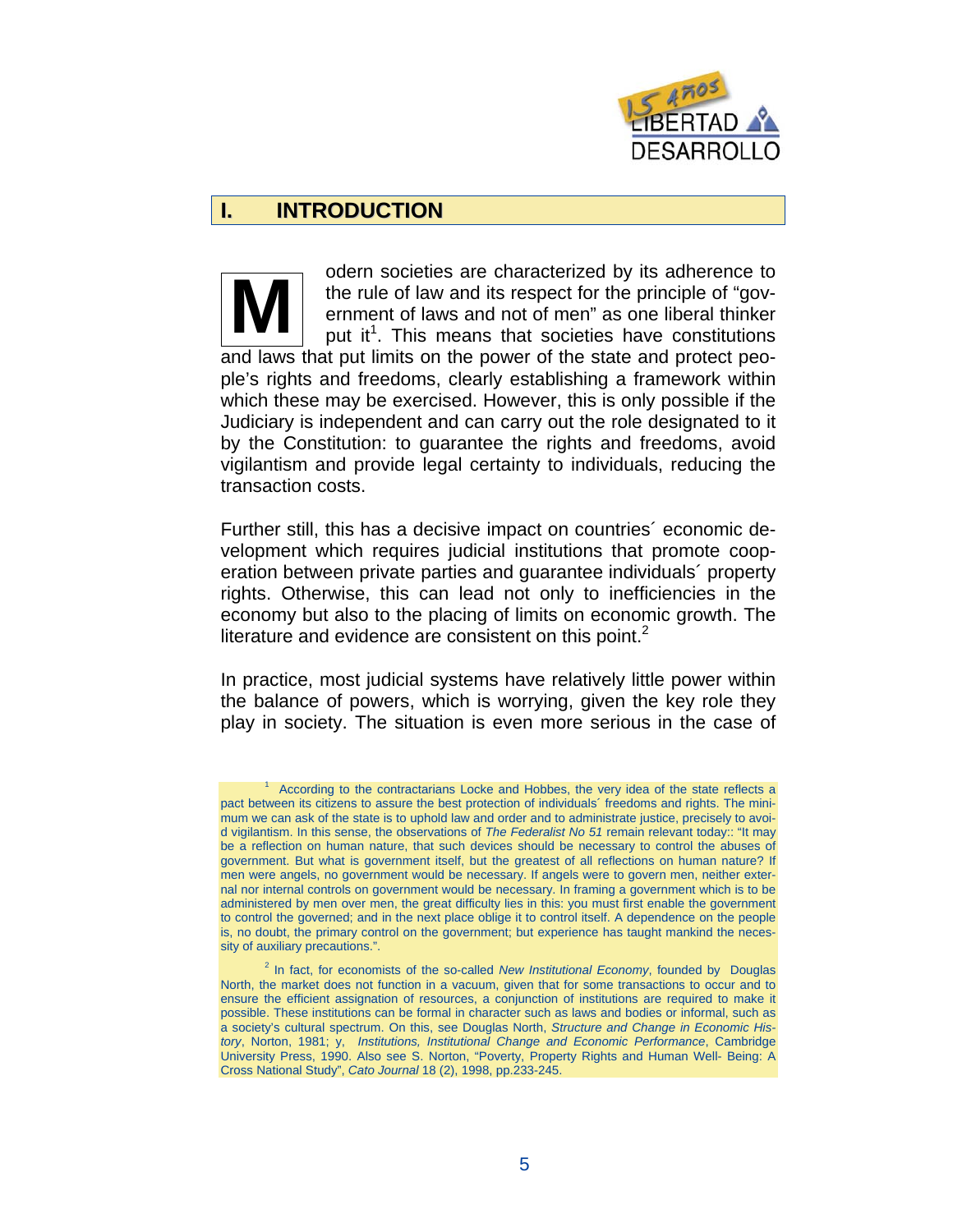

Chile – and Latin America in general – largely due to the characteristics of the legal system – largely derived from the continental European tradition – which considers the written law as the essential source of the law, limiting judges´ powers to the application of these rules in each concrete case but without the ability to create law in a general way<sup>3</sup>.

But this lack of relative power is made more serious by a judicial culture which appears to evade public scrutiny. This attitude, which is widespread among the majority of public institutions, is particularly acute in the Judiciary. This is no doubt has a major impact when we consider it the low level of confidence that society has in it as many surveys of public opinion have shown<sup>4</sup>.

To tackle this situation, a wide range of literature has sought to encourage the Judiciary to adopt an information system which would allow the public to observe its situation and evolution through time<sup>5</sup>. In fact, statistics and indicators on the courts form part of this system and allow one to have a more precise idea on the state of the working of the Judiciary, and from which to make diagnoses and proposals of policies and measures which should be implemented to keep it sailing straight.

The adoption of information systems is valuable not just from the point of view of the internal workings of the judiciary. They are also useful externally as they allow the public to understand how well the judiciary is fulfilling its role.

 $3$  Anglo-Saxon law (also known as common law) is quite different in this matter. The prevailing culture conceives of judges as authorities that can set precedent jurisprudence for future cases. Further still, in the case of the United States, the role of the judiciary is further strengthened by its wide ranging powers to review the constitution known as *judicial review of legislation*. For more on this, see J.F. García "El control de la constitucionalidad en El Federalista y los fundamentos de una sociedad libre", *Revista Chilena de Derecho*, Vol. 30 N°3, 2003, 491-514.

<sup>&</sup>lt;sup>4</sup> See the surveys on confidence in the institutions by Centro de Estudios Públicos and Latinobarómetro. Also see Libertad y Desarrollo´s survey on perceptions of corruption.

<sup>&</sup>lt;sup>5</sup> An important bibliography on this issue can be found in the works Santos Pastor and Liliana Maspons, *Manual Cifrar y Descifrar* o *Indicadores Judiciales para las Américas* (2004); the report by the Vera Institute of Justice *Measuring Progress toward Safety and Justice: A Global Guide to the design of Performance Indicators across the Justice Sector* (2003); *Trial Court Performance Standards* by the National Center for State Courts (1995); and Germán Gavarano, *Indicadores de desempeño judicial* (FORES, 2000).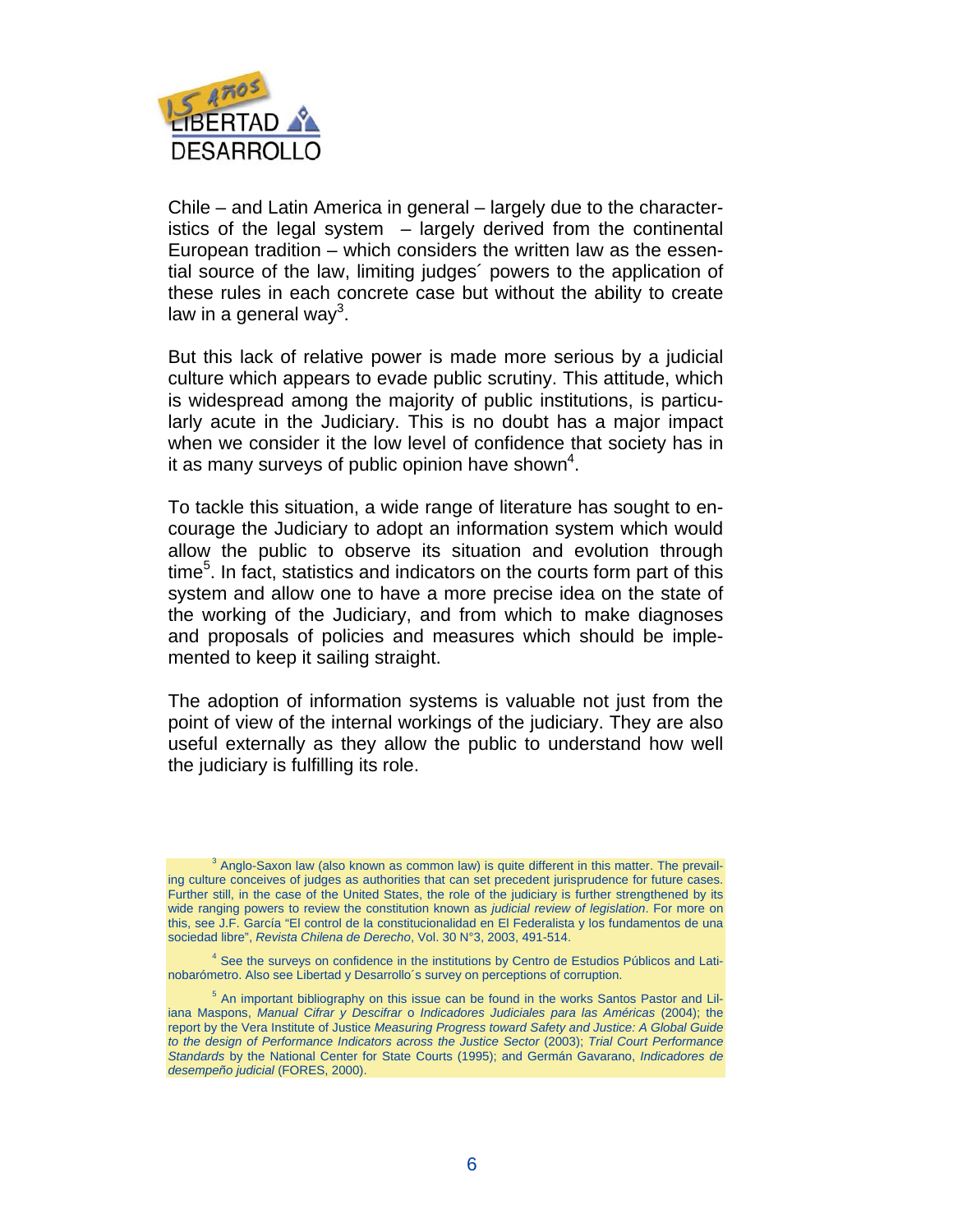

We should start from the assumption that the judiciary – the same as other branches of the state – has to show and prove to society that it is carrying out the role it has been assigned in an effective and efficient manner. Effective in the sense that it is providing society with the products that it requires: social order, legal certainty, jurisprudence. Efficient in the sense that it is using the resources handed to it in the best possible manner (we should remember that the judiciary competes for resources with other priority areas such as providing education, fighting poverty, ensuring health, etc.).

In this sense, comparing evidence has led to a number of interesting empirical studies evaluating the efficiency of the court system. This is the only way that the judiciary can be made accountable to society for the good and bad exercise of its duties.<sup>6</sup>

<sup>6</sup> S. Kittelsen and F. Forsund, "Efficiency Analysis of Norwegian District Courts", *Journal of Productivity Analysis*, 3, 1992, pp. 277-306; A. Lewin et al., "Evaluating the Administrative Efficiency of Courts", *International Journal of Management Science*, 10, 1982, pp. 401-411; H. Tulkens, "Nonparametric Efficiency Analyses in Four Service Activities: Retail Banking, Municipalities, Courts and Urban Transit", *CORE discussion paper 9050*, 1990, Louvain-la-Neuve, Belgium; A. Ruiz, Aplicación del método de optimización DEA en la evaluación de la eficiencia técnica de las seccionales de la Fiscalía, *Documento CEDE 2004-12*, Universidad de los Andes, Colombia; and F. Pedraja and J. Salinas*, "An assessment of the efficiency of Spanish Courts using DEA*", Universidad de Extremadura, 1996, Spain.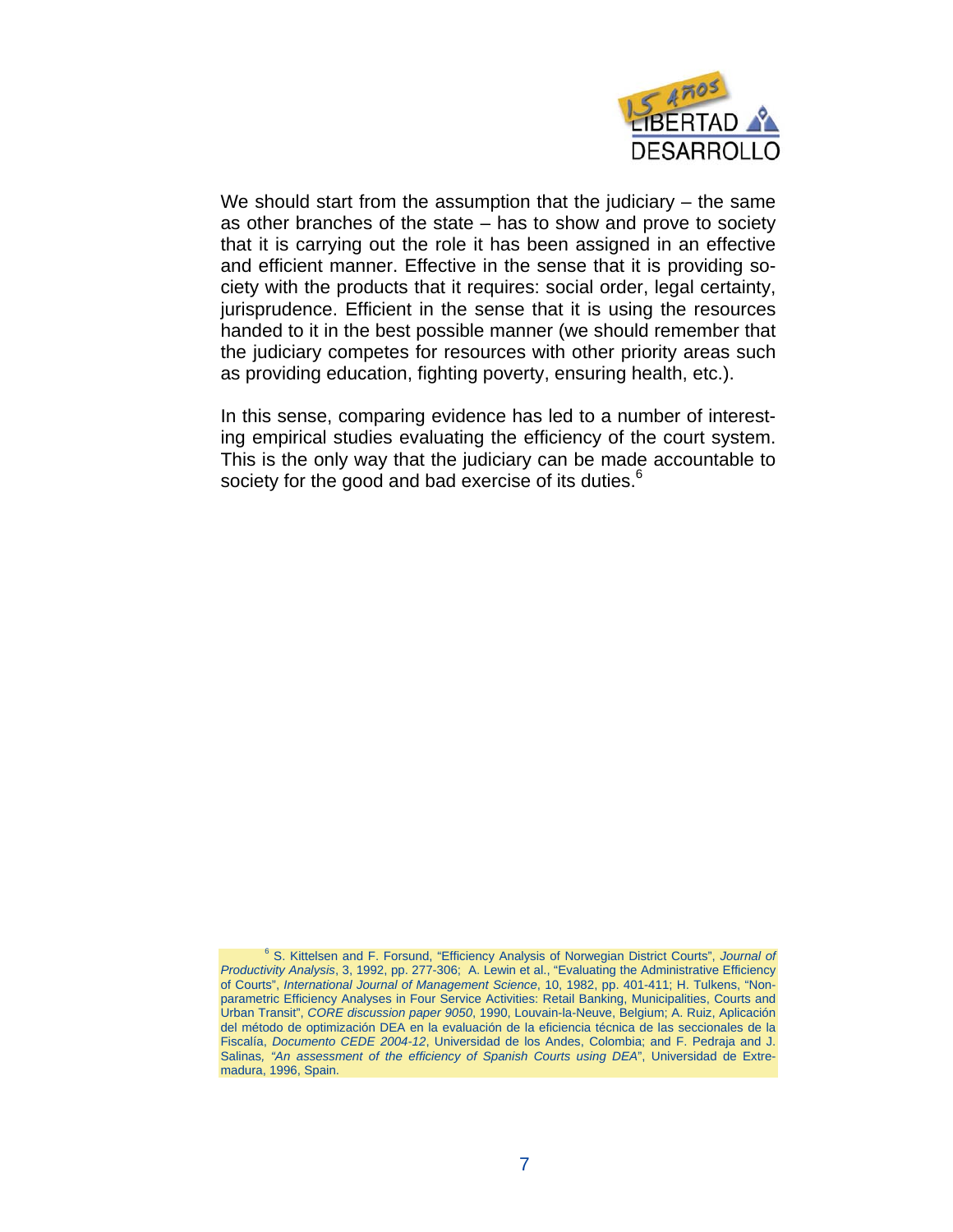

# **II. BASIS FOR THE DESIGN OF INDICATORS FOR THE COURT SYSTEM**

#### **2.1 TRANSPARENCY, INFORMATION AND ACCOUNTABIL-ITY IN THE JUDICIARY**

Transparency requires that citizens and the organizations of civil society have access to key and understandable information on the performance of the branches of the state that allows to be evaluated and, where necessary, demand that they meet their responsibilities. Transparency, accountability and information come to be profoundly interrelated concepts.

The principles which have guided the debate in Chile on this issue were clearly examined in the report by the National Commission on Public Ethics (1994). The report states:

"Public probity applies to the conduct of public figures and refers to integrity in the exercise of obligations and duties by those in and related to public roles and positions.

"Integrity places strong requirements on the upright compliance with the norms that define and regulate activity in the public sector. For this reason, integrity expresses the relation between probity and public conduct and as such, its incorporation into ethical and legal codes is of prime importance."

"However, in a democratic system, integrity is not enough. In democracies, probity extends to responsibility. The public servant must accept an obligation to answer for his performance in the exercise of his duties before civil society. Public responsibility, in consequence, is the quality of one who answers to the corresponding authority over the exercise of the role to which he has been appointed. In this manner, responsibility is part of probity in relation to the authority which in the final instance is charged with evaluating them: the general public (...)"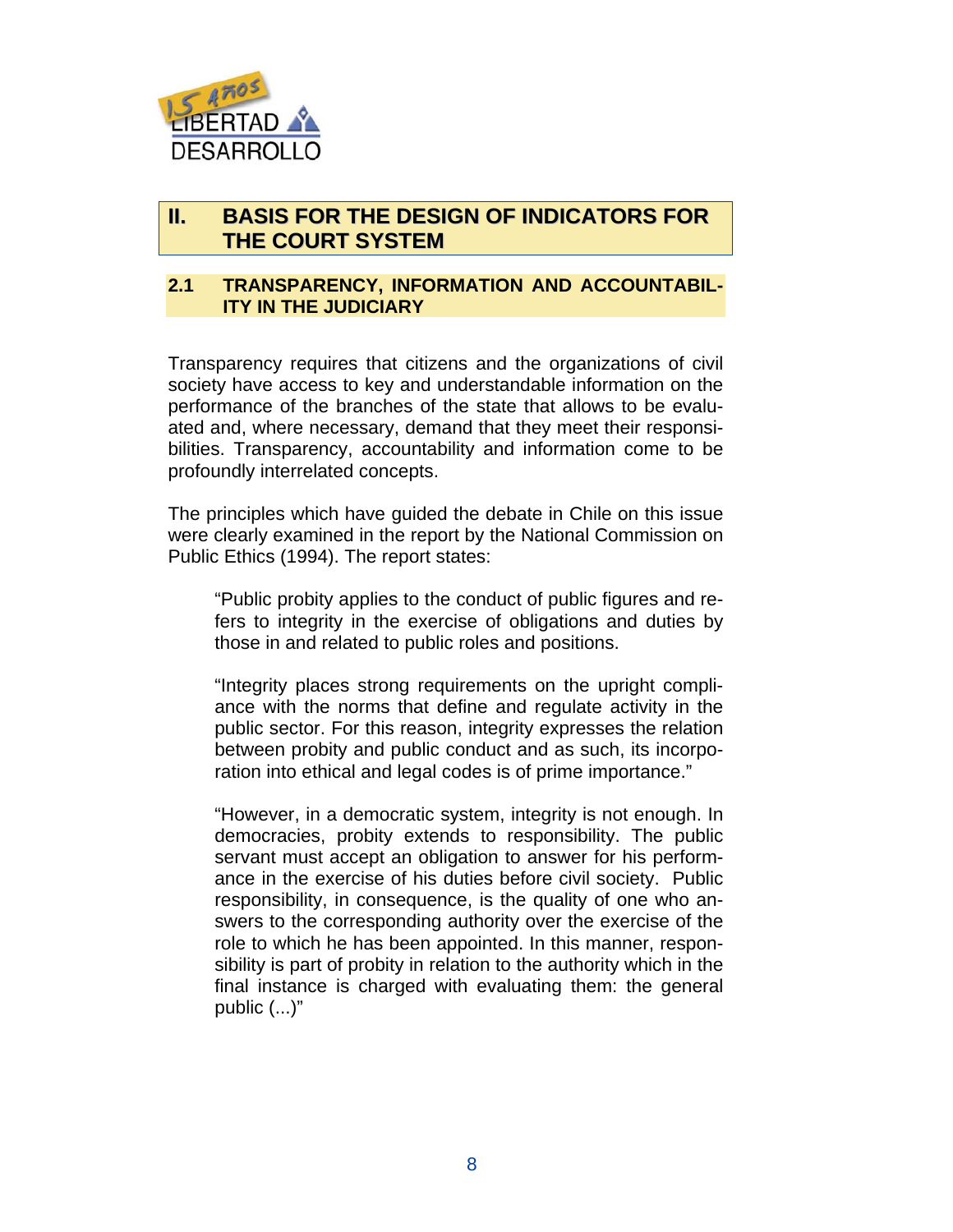

"In democratic societies, this evaluation requires that the duties and actions through which public roles are expressed, are carried out in such a way that they are always, except in exceptional cases, exposed to observance by civil society. The transparent character of these roles is an important annex to integrity and responsibility.

"In the absence of laws, mechanisms and instruments that make transparency possible, public probity cannot be submitted to scrutiny by the citizenry and, in consequence, its pronouncement is hollow. Transparency must apply to the public sector in its entirety. This includes, in consequence, the agent, the performance and public acts. It is well known the corruption proliferates when public roles are not transparent and can, therefore, avoid the controls of the institutions and the general public"<sup>7</sup>.

It goes on to say:

"The best control mechanism is transparency. Visibility and public scrutiny of the management of the state, like any other, favor social scrutiny and act as an effective dissuasive element but should not delay or obstruct the correct advances of acts and procedures that are carried out in the full view of the public"<sup>8</sup>.

The judicial system is an essential institution in the fight against corruption. The report notes:

"When the system is inadequate or slow, this hinders progress in controlling corruption. If the judiciary is not an irreproachable example of probity and transparency in its actions, it makes it difficult to demand and obtain such behavior from the other public authorities and from society in general"<sup>9</sup>.

<sup>7</sup> Report by the National Commission for Public Ethics: *"Etica Pública: Probidad, Transparencia y Responsabilidad al servicio de los Ciudadanos"*, Santiago de Chile, 1994, pp. 6 y 7.

 $<sup>8</sup>$  Ibid., p. 34.</sup>

 $<sup>9</sup>$  Ibid, p. 7.</sup>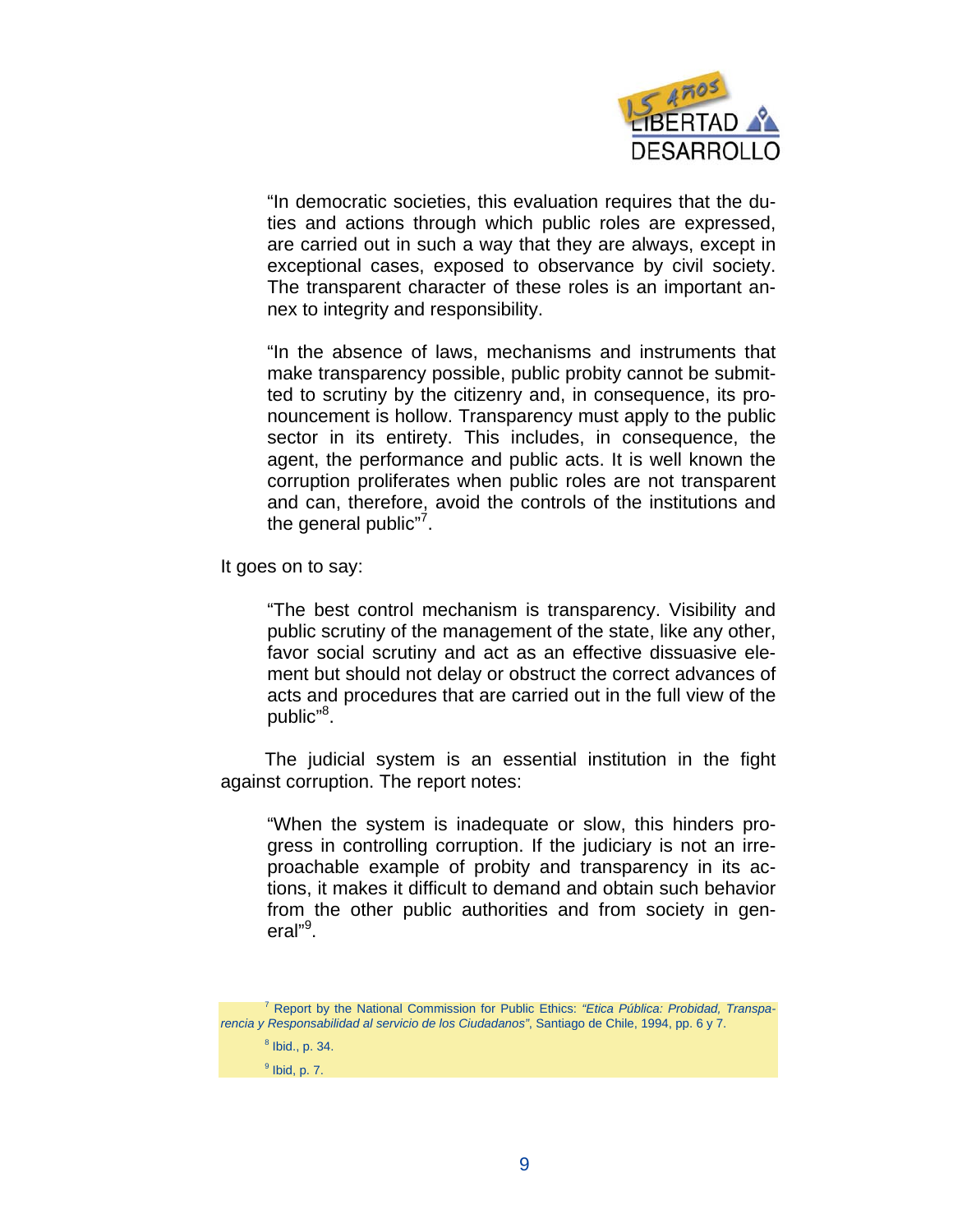

#### **2.2 INDICATORS FOR CHILE´S COURTS SYSTEM**

In the case of Chile, there is a notorious lack of public indicators and statistics on the judiciary. The formal channels of information, to a large extent, present common defects in this area: extremely general information; no significant analysis of this data – that is an appraisal of the information provided-; while institutional targets and aims are occasionally presented, the results are not published; there is no comparison of results over time that would allow us to observe the evolution of the information provided, etc.

This absence presents at least two inconveniencies. Firstly, it does not allow information to be gathered on the areas that are effectively being measured through existing indicators on the court system and as well as those which have yet to be developed. Secondly, the lack of publicity given to these indicators prevents transparency over the duties of the powers of the state to make the accountable before the general public.

Indicators<sup>10</sup> allow us to measure different aspects of the activities of the judiciary.

Indicators on input measure the quantity and quality of the resources assigned to a task, for example, the percentage of spending on justice compared to GDP or the percentage of the judiciary's budget spent on personnel.

Indicators on product measure the immediate results generated by the input, for example, how many sentences are handed down by the civil courts.

The result indicators measures the effect of a project, program or measure through the different beneficiaries, for example, changes in the percentage of people gaining access to justice.

The impact indicators have a wider reach and consider the consequences of these measures, for example, the reduction in crime, expressed as a percentage, achieved through the measures.

<sup>&</sup>lt;sup>10</sup>For these effects we have generally followed Santos Pastor (CEJA, 2004).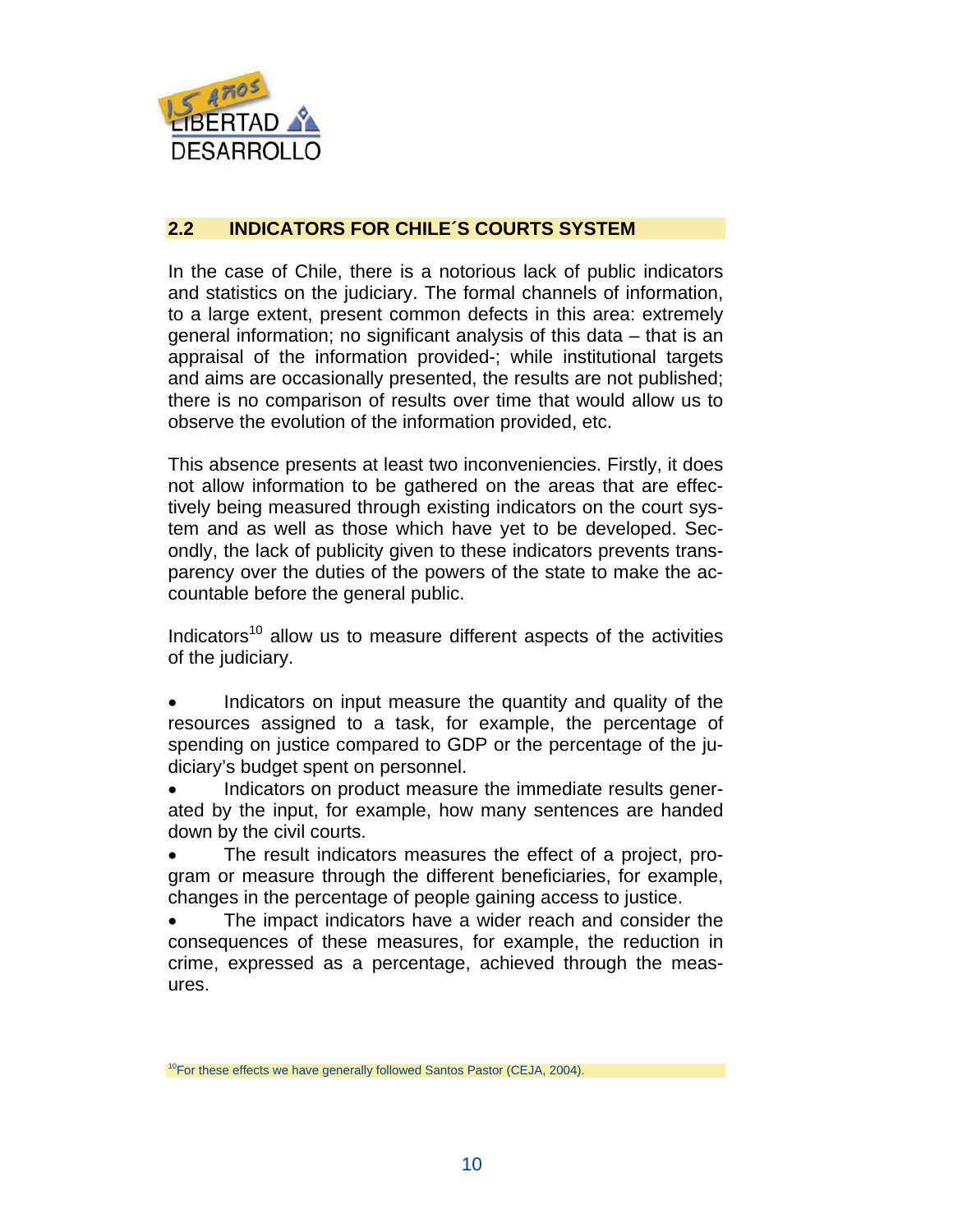

The reference or benchmarking indicators compare the results of one sector with another; for example, justice with education. An alternative way of comparing involves comparing the results obtained by one body (for example, a court), and another which is considered among the highest scoring within the same sector.

To break it down, the basic minimum indicators could include: means and degree of use of assigned resources (budgetary means, personnel, salaries, infrastructure, technology); independence and impartiality; litigiousness, workload and efficiency of demands; access to justice and legal aid; production, costs and efficiency of supply; duration and dilation; quality (of judicial sentences, of trial, of treatment of users); transparency and predictability (legal security).

As means of an example, a sample of court indicators were chosen which could be elaborated. Among these, we included indicators on issues such as budgetary means, judges´ workloads, legal security and transparency<sup>11</sup>.

#### **Table N**° **1**

#### Examples of indicators on the issue of

| Aims                             | <b>Indicators</b>                                             | <b>Sources</b>              |
|----------------------------------|---------------------------------------------------------------|-----------------------------|
| Spending on justice and          |                                                               | <b>Budget/Court Statis-</b> |
| GDP                              | Spending on justice as percentage of GDP                      | tics                        |
|                                  |                                                               | <b>Budget/Court Statis-</b> |
| Spending on justice              | Spending on justice as percentage of total public expenditure | tics                        |
|                                  |                                                               | <b>Budget/Court Statis-</b> |
| Spending on personnel            | Percentage of expenditure dedicated to personnel              | tics                        |
| Spending on goods and            | Percentage of expenditure dedicated to purchase of goods      | <b>Budget/Court Statis-</b> |
| services                         | and services                                                  | tics                        |
| Spending<br>invest-<br><b>on</b> |                                                               | <b>Budget/Court Statis-</b> |
| ments                            | Percentage of expenditure dedicated to investments            | tics                        |
| Expenditure per inhabi-          |                                                               | <b>Budget/Court Statis-</b> |
| tant                             | Expenditure per inhabitant                                    | tics                        |

#### budgetary means in the Judiciary

<sup>11</sup> For these effects, we have generally followed Santos Pastor (CEJA, 2004)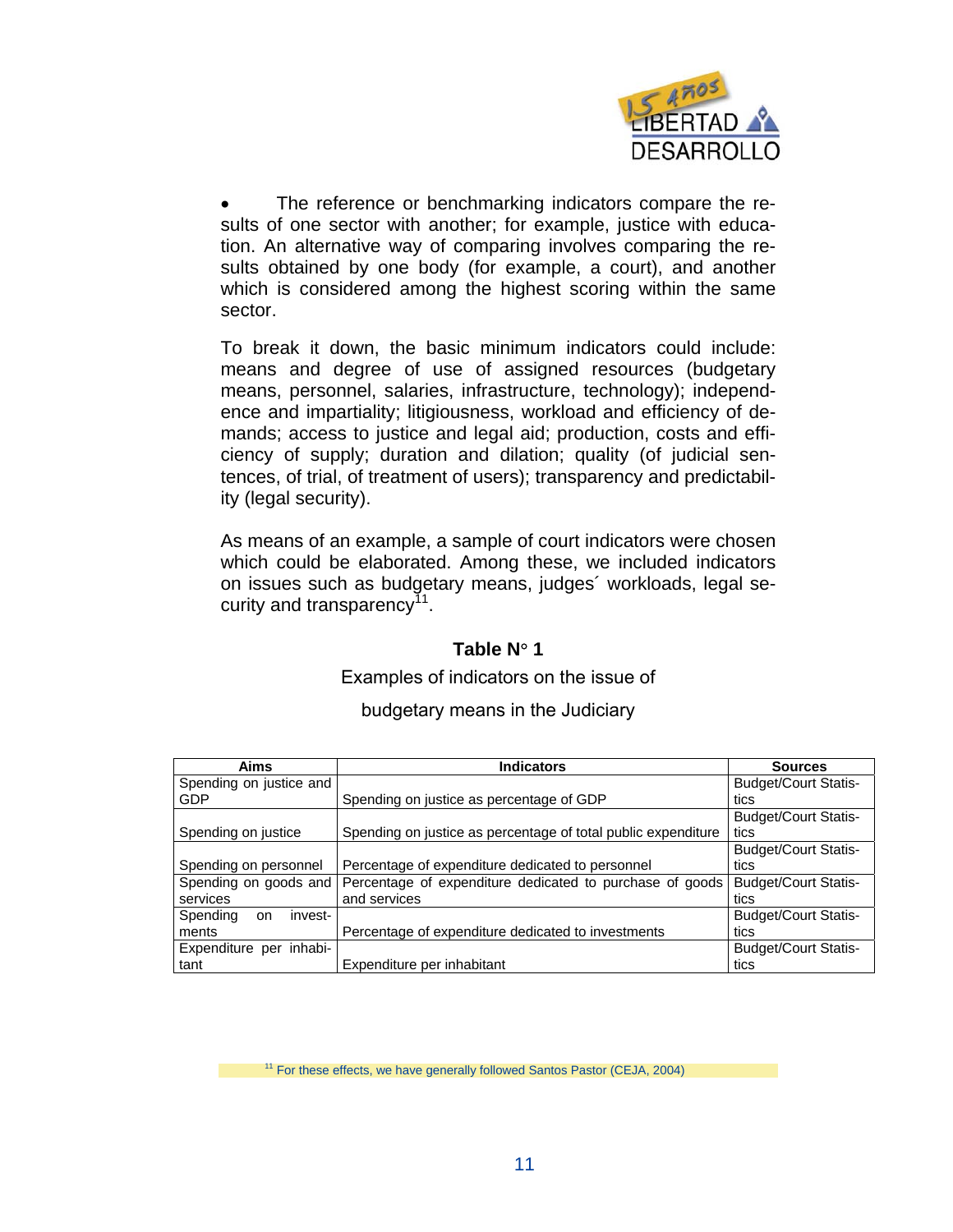

# **Table N**° **2**  Examples on indicators on Judiciary's budgetary measures

| <b>Aims</b>                      | <b>Indicators</b>                                                                                                          | <b>Sources</b>            |
|----------------------------------|----------------------------------------------------------------------------------------------------------------------------|---------------------------|
| Filings per judge                | Cases entered per judge. Value and rate of varia-<br>tion.                                                                 | <b>Court Statistics</b>   |
| Congestion rate                  | Congestion. Value and rate of variation. Distribu-<br>tion by subject.                                                     | <b>Court Statistics</b>   |
| <b>Resolution rate</b>           | Resolution. Distribution by subject and jurisdiction                                                                       | <b>Court Statistics</b>   |
| Unopposed sen-<br>tences         | Percentages of settlements without opposition.<br>Value and rate of variation. Distribution by subject<br>and jurisdiction | <b>Court Statistics</b>   |
| Judges and work-<br>loads        | Percentage of judges who feel that workload is<br>heavy or very heavy. Value and variation.                                | Survey of judges          |
| Public servants<br>and workloads | Percentage of public servants who feel that work-<br>load is heavy or very heavy. Value and variation.                     | Survey of public servants |

# **Table N**° **3**  Examples of indicators on legal security

| Aims                   | <b>Indicators</b>                                                                         | <b>Sources</b>                         |
|------------------------|-------------------------------------------------------------------------------------------|----------------------------------------|
| Predictability         | Percentage of users who state the justice is<br>predictable.                              | Interviews with lawyers<br>and experts |
| <b>Trustworthiness</b> | Percentage of users who state the justice is<br>trustworthiness                           | Interviews with lawyers<br>and experts |
| Jurisprudence          | Percentage of users who state that clear or<br>well defined lines of jurisprudence exist. | Interviews with lawyers<br>and experts |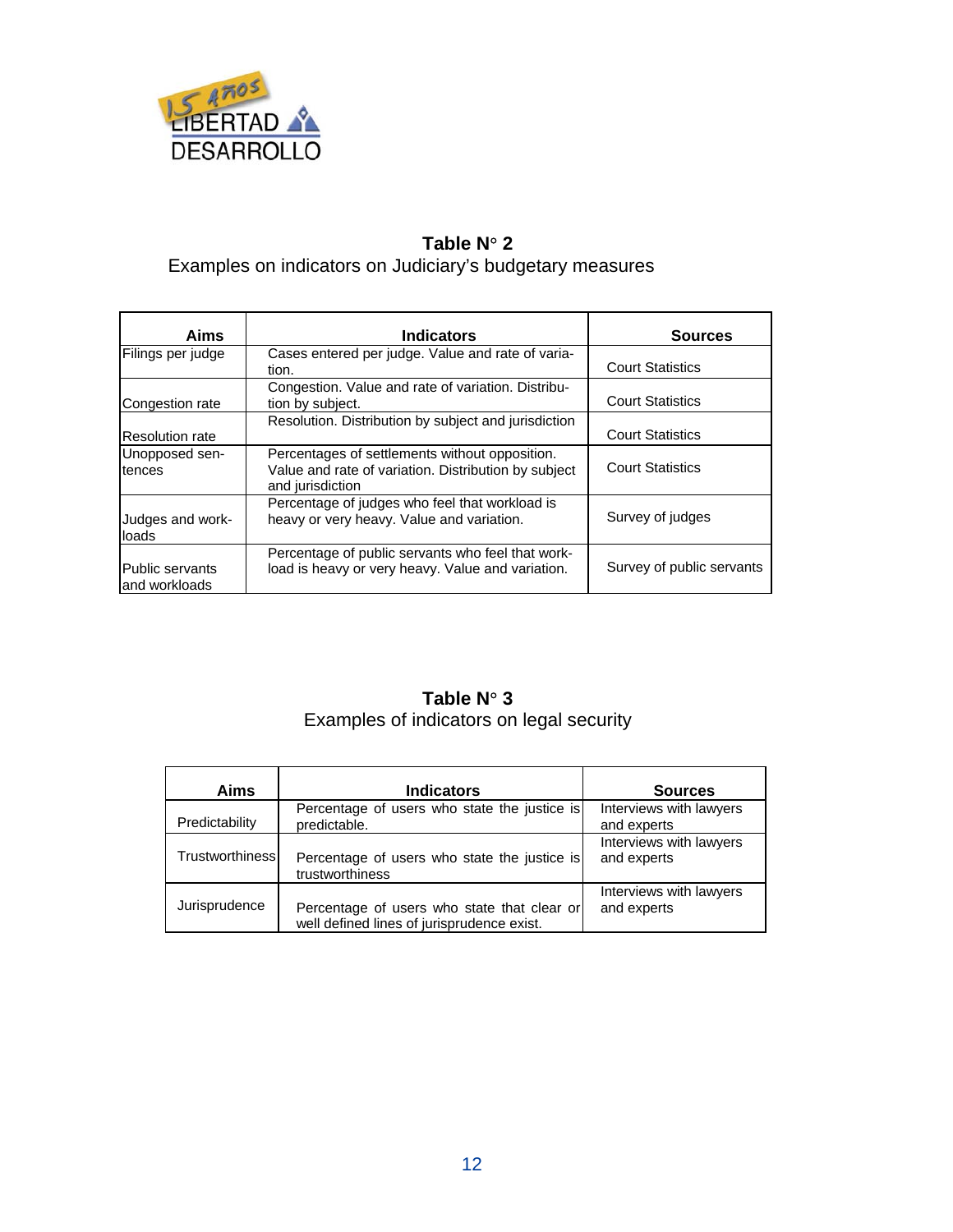

## **Table N**° **4**

Indicators on transparency in the processes of selection of judges, performance and discipline.

| Aims                                                             | <b>Indicators</b>                                                                                                                                                                                        | <b>Sources</b>                                                               |  |
|------------------------------------------------------------------|----------------------------------------------------------------------------------------------------------------------------------------------------------------------------------------------------------|------------------------------------------------------------------------------|--|
| Selection of judges                                              | Percentage of experts who consider<br>that the process for the selection of<br>judges is open and transparent.                                                                                           | Panel of experts, including<br>lawyers, judges, academics<br>and journalists |  |
| Complaints from users                                            | Percentage of users who state that<br>adequate process exists for registering<br>complaints over the failure by judges<br>and other court personnel to carry out<br>professional duties.                 | Survey of users                                                              |  |
| Transparency of discipli-<br>nary process                        | Percentage of experts who consider<br>that disciplinary process is transparent                                                                                                                           | Panel of experts, including<br>lawyers, judges, academics<br>and journalists |  |
| Publicity of functions and<br>responsibilities of judici-<br>ary | Percentage of users and experts that<br>consider that sufficient publicity exists<br>on the standards expected on the func-<br>tions and responsibilities from judicial<br>and administrative personnel. | Survey of users. Panel of ex-<br>perts.                                      |  |
| by judges                                                        | Declaration of interests   Percentage of experts that state that an   Panel or survey of experts<br>effective system exists for the declara-<br>tion of interests by judges                              |                                                                              |  |
| External auditory mecha-<br>Inisms                               | Percentage of experts that state that<br>there is effective external and inde-<br>pendent scrutiny.                                                                                                      | Panel or survey of experts                                                   |  |

#### **Table N**° **5**

Indicators on the issue of transparency in trials and judicial resolutions

| Aim                                  | Indicators                                                                                  | Sources                                           |
|--------------------------------------|---------------------------------------------------------------------------------------------|---------------------------------------------------|
| Assess for users to<br>cases         | Percentage of users that say that they<br>have adequate access to the state of<br>the case  | Survey of users                                   |
| Quantity of public hear-<br>ings     | Percentage of hearings open to the<br>public                                                | Court statistics, reports                         |
| Quality of publicity for<br>hearings | Percentage of users that considered<br>that there is adequate publicity for the<br>hearings | Survey of users. Direct<br>observation by experts |
| Transparency of court<br>trials      | Percentage of users that state that court<br>trials are transparent                         | Interviews with lawyers<br>and experts            |
| Publicity for judicial reso-         | Percentage of users who state that                                                          | Interviews with lawyers                           |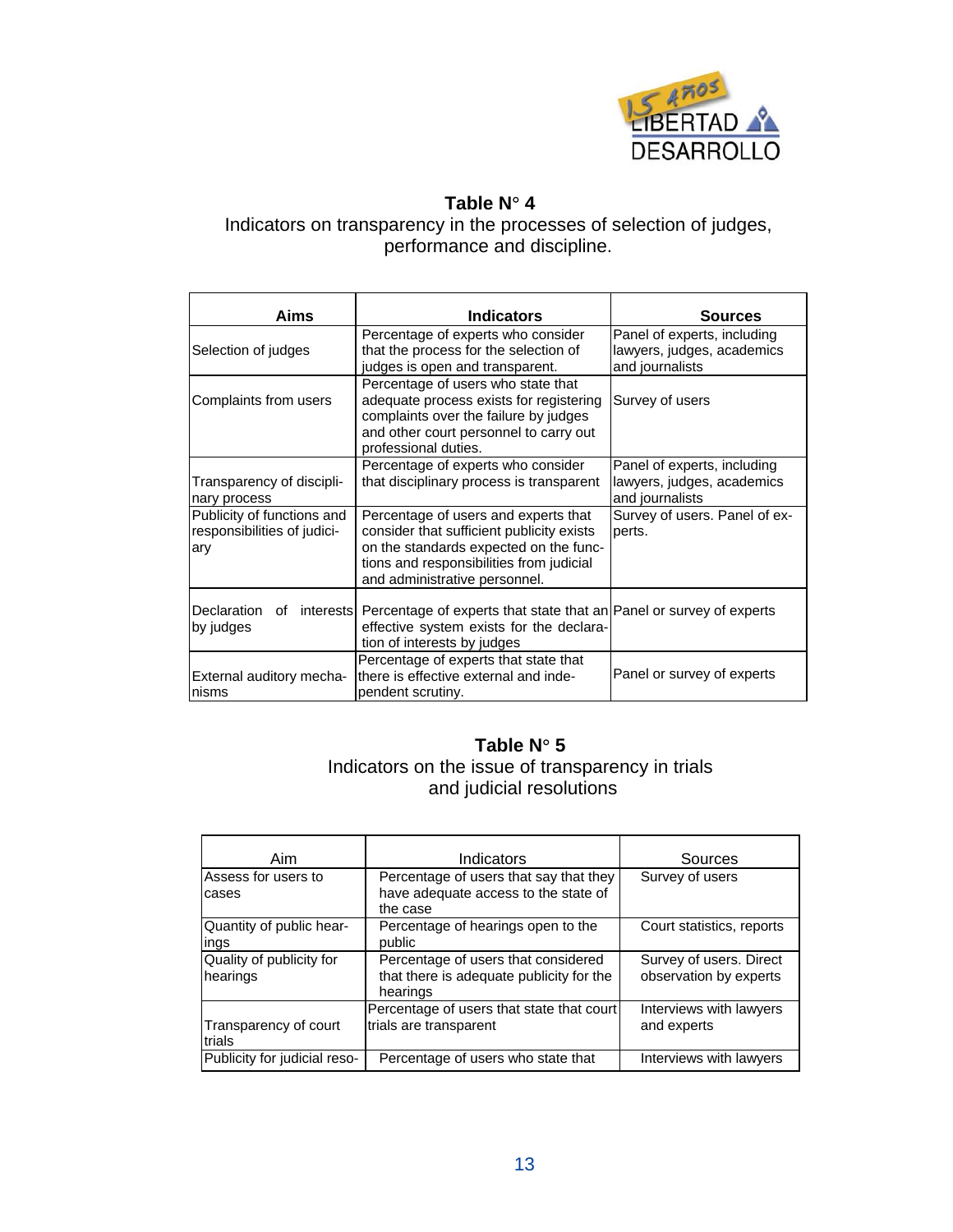

| lutions                                       | the publicity of resolutions is good or<br>very good                                                                        | and experts                                                  |
|-----------------------------------------------|-----------------------------------------------------------------------------------------------------------------------------|--------------------------------------------------------------|
| Information on decisions<br>by Supreme Court  | Percentage of users that consider that<br>there is information on the decisions<br>of the Supreme Court                     | Survey of lawyers, jud-<br>ges, academics and<br>iournalists |
| Information on decisions<br>by Appeals Courts | Percentage of users that consider that<br>there is insufficient information on the<br>decisions taken by the Appeals Courts | Survey of lawyers,<br>judges, academics and<br>journalists   |

There is significant potential for the implementation and periodic use of judicial indicators on several issues. Areas of particular interest include the assignation of resources, budgetary debate, performance measures and incentives policies and for the development and monitoring of the reforms currently underway<sup>12</sup>.

It appears advisable to design, perfect and reinforce a series of indicators for the Chilean courts system. In the area of sentencing, there has been a successful experience in the generation and publishing of statistics which constitutes a great step forward for the sector and we should seriously consider applying it not just to the other jurisdiction but to the courts system as a whole.

Once the indicators have been generated, the subsequent and necessary step is that they must be published regularly in a form which is easy for the public to understand. This is the only way that the judiciary can reveal its situation, its evolution through time and whether or not it is meeting the objectives and challenge that it has been set. This is the only way that the concepts of transparency, information and accountability can take a concrete form.

12 Presentation of results: Judicial Indicators, CEJA, 2005.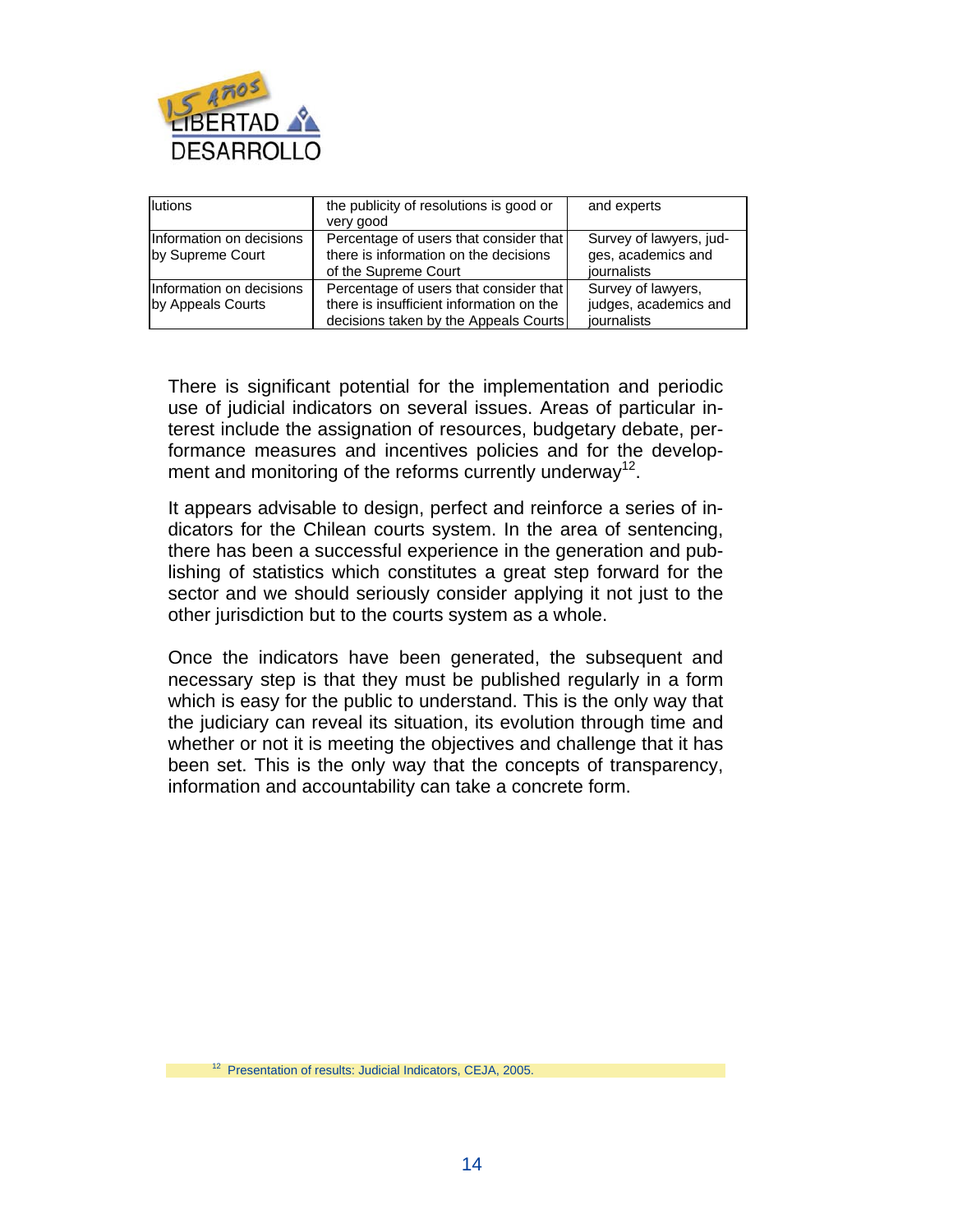

# **III. COURT STATISTICS FOR 2004**

#### **3.1 GENERAL STATISITICS ON THE JUDICIARY**

#### **3.1.1 Cases entering the courts system 2001-2004**

In 2004, the number of cases entering the courts system reached 1,895,773, 10% more than the 1,720,000 seen in 2001. In relative terms, this increase mainly reflects the significant in the number of civil cases during the period, which rose from 624,033 in 2001 to almost 1,000,000 in 2004, a rise of 59%. The cases were directly linked to the increase in the number of claims cases which represented around 70% of civil cases. Meanwhile, the number of labor cases fell by around 4% between 2001 and 2004 while the number of cases involving minors remained steady.

| <b>Ilssue</b>  | 2001      | 2002      | 2003      | 2004      | var. %01-04 |
|----------------|-----------|-----------|-----------|-----------|-------------|
| Civil          | 624,033   | 661,182   | 871,059   | 994,266   | 59.3%       |
| Criminal       | 689,533   | 571,972   | 534,257   | 357,645   | $-48.1%$    |
| Labor          | 181,474   | 189,254   | 175,031   | 174,470   | $-3.9%$     |
| <b>Minors</b>  | 185,470   | 181,825   | 179,072   | 184,801   | $-0.4%$     |
| Guarantee/Oral | 43,125    | 72,239    | 83,395    | 184,591   | 328.0%      |
| Total          | 1,723,635 | 1,676,472 | 1,842,814 | 1,895,773 | 10.0%       |

**Table N**° **6**  Cases entering national courts system 2001-2004

Source: Annual Justice Report INE 2002 and Judiciary's Annual Report 2004.

Looking at criminal law, the changes resulting from the reform process that is underway in the sector are evident. The 48% fall in the number of cases under the old system (criminal) against the 328% rise in the number of cases under the new system (oral, guarantee) reflects the process of transition the sector is undergoing.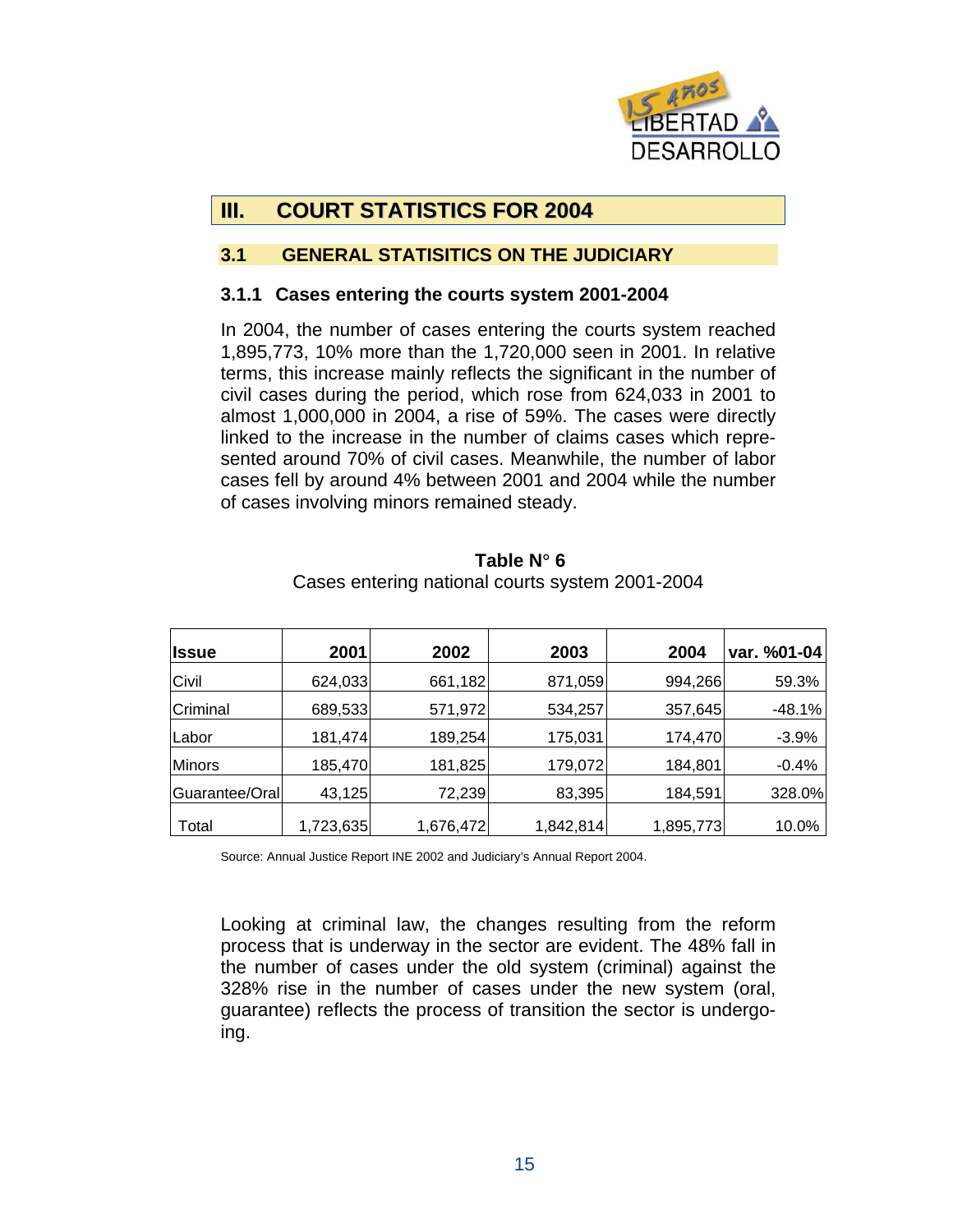

It should be recalled that the figures for the new system do not include the Metropolitan Region where the implementation of the reform does not begin until June  $16<sup>th</sup>$  this year. Considering this, a significant rise in the number of cases entering under the system is expected in the statistics for 2005.



#### **Graph N**° **1**

#### **3.1.2 Breakdown of Judiciary's Actual Expenditure13 (JAE) 2000-2004**

In 2004, the JAE totaled \$135,000 millions of pesos, an increase of 35% from the budget in 2000. We can see that spending by the judiciary during the period under study is concentrated on personnel which consumed on average more than 68% of the budget.

We can also observe a relative increase in the amount of the budget spent on investment which rose from 6% in 2000 to more than 10% in the following years. This reflects increased infrastructure

Source: Annual Justice Report 2002 – Annual Report of Judiciary 2004.

<sup>&</sup>lt;sup>13</sup> Only refers to budget of the Judiciary. It does not include other bodies such as the Ministry of Justice, the Public Ministry and the Police.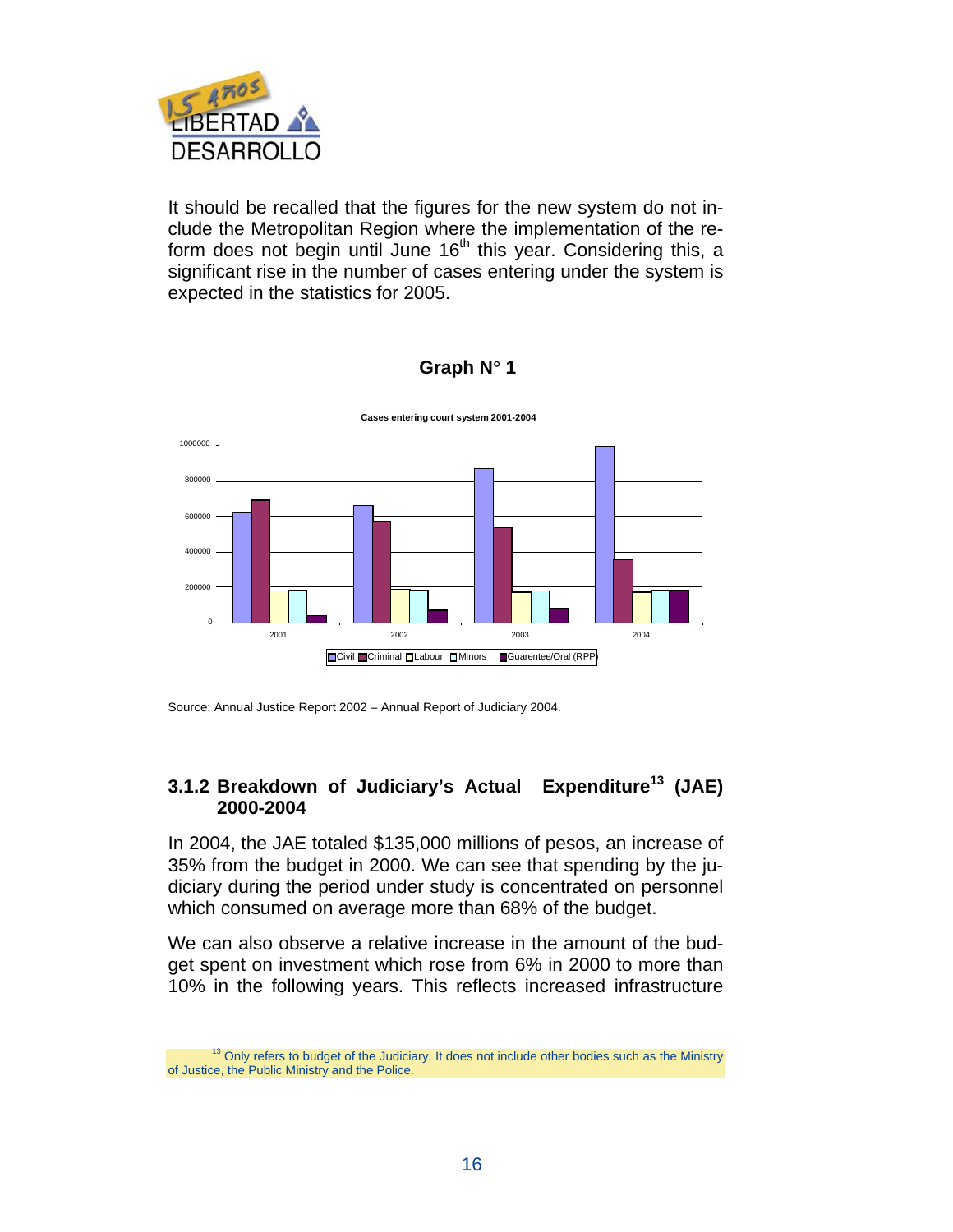

ture investment linked to the implementation of the Criminal Justice  $Reform<sup>14</sup>$ .

#### **Graph N**° **2**



Source: 2005 Budget Law and Judiciary's Annual Report 2004

Meanwhile, we can see that between 2000 and 2004, spending on personnel rose by 33%: on goods and services by 71%; on investment by 39%; and others by 13%.

Finally, if we look at the 2004 budget from the point of view of the budgetary program, we can see that it is distributed in the following manner: 75.07% on Current Budget; 23.98% on Criminal Trial Reform; 0.21% on Family Courts; 0.57% on Human Rights Judges; and 0.16% on Shift and Exclusive Judges (Graph N° 3).

In general, all the figures shown here reflected the significant impact caused by the implementation and operation of the Criminal Trial Reform which has meant handing over a large amount of resources to the institutions linked to this process, among them, the Judiciary.

<sup>&</sup>lt;sup>14</sup> Investment projects in 2004 fell by 63% from the previous year.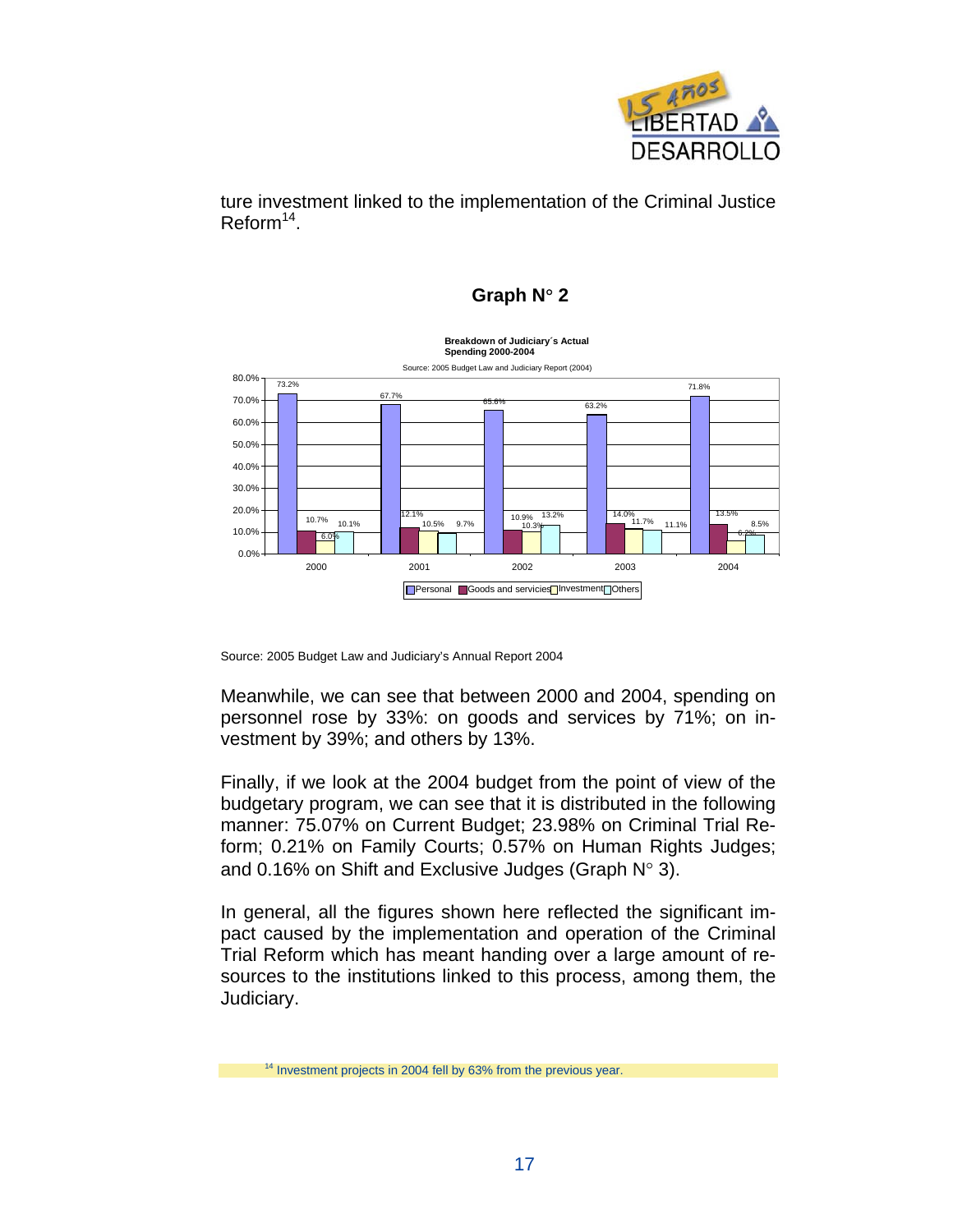

# **Graph N**° **3**



Source: Judiciary's Annual Report 2004

#### **3.2 SPECIFIC STATISTICS**

#### **3.2.1 Supreme Court**

The number of cases entering the Supreme Court rose from 5,174 cases in 2000 to 6,720 cases in 2004, an increase of 30%. Meanwhile, the number of sentences handed down rose by 13% to 5,837 in 2004.

It is worrying that the number of pending cases rose from 3,000 to 3,882 between 2003 and 2004.

This figure mainly reflects the increase in the number of pending marriage cases, which totaled 2,844. Looked at from another point of view, these figures show that while in 2000, there were 246.4 cases for every judge, by 2004 there were 280 cases. Meanwhile, the number of sentences handed down per judge rose from 246.9 to 278 over the same period.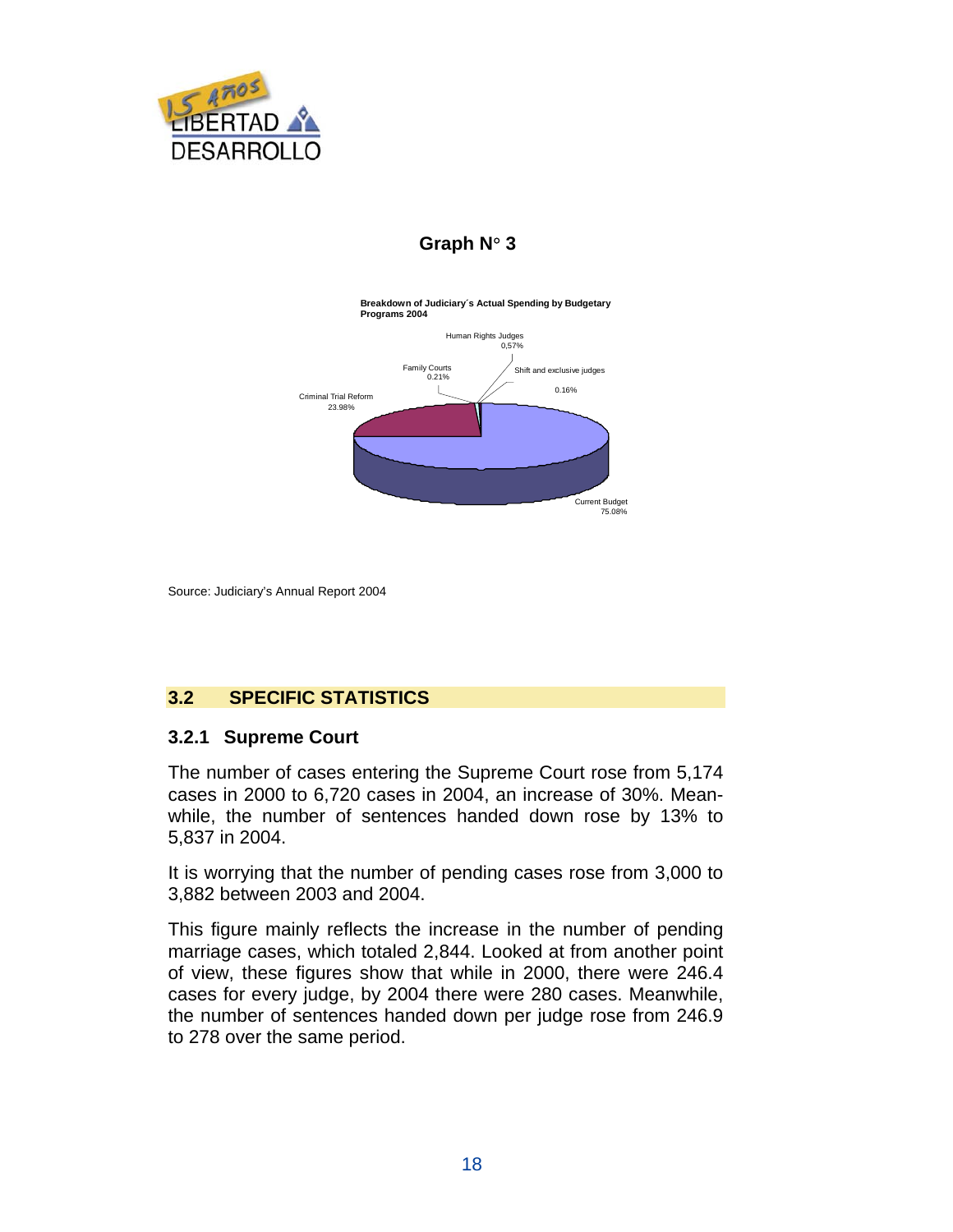

| Year                 | N° of Cases<br>entered | $N^{\circ}$ of Sen-<br>tences | $N^{\circ}$ of<br><b>Judges</b> | <b>Cases filed</b><br>per Judge | <b>Sentences</b><br>per Judge |
|----------------------|------------------------|-------------------------------|---------------------------------|---------------------------------|-------------------------------|
| 2000                 | 5,174                  | 5,185                         | 21                              | 246.4                           | 246.9                         |
| 2001                 | 5,613                  | 5,349                         | 21                              | 267.3                           | 254.7                         |
| 2002                 | 5,590                  | 7,055                         | 21                              | 266.2                           | 336.0                         |
| 2003                 | 6,262                  | 5,534                         | 21                              | 298.2                           | 263.5                         |
| 2004                 | 6,720                  | 5,837                         | 21                              | 320.0                           | 278.0                         |
| Average<br>$00 - 04$ | 5,872                  | ,5792                         | 21                              | 280                             | 276                           |

#### **Table N**° **7**  Cases entering Supreme Court and sentences 2000-2004

Source: Annual Justice Report INE and Speeches from Inauguration of Judicial Year.

#### **3.2.2. Criminal Justice**

The start-up of the Criminal Trial Reform has implied the complete transformation of criminal justice in all its facets: oral hearings, immediacy<sup>15</sup>, speed, publicity, probation, information, management, the right to an effective defense, etc.

It has involved a change in the paradigm from an investigative criminal justice system<sup>16</sup> to a modern, oral accusatory and combative system $17$ , that seeks to balance efficiency in the handling of justice with the guarantee of a fair trial to both the accused and victims and which has contributed to the strengthening of the rule of law in our country.

 $15$  Direct participation of the judge in hearings and most important stages of the trial.

<sup>&</sup>lt;sup>16</sup> Where the judge takes on the role of investigating the crime as web as judging it.

<sup>&</sup>lt;sup>17</sup> A system where the main questions are debated resolved in public oral hearings, with judges not involved in the investigation.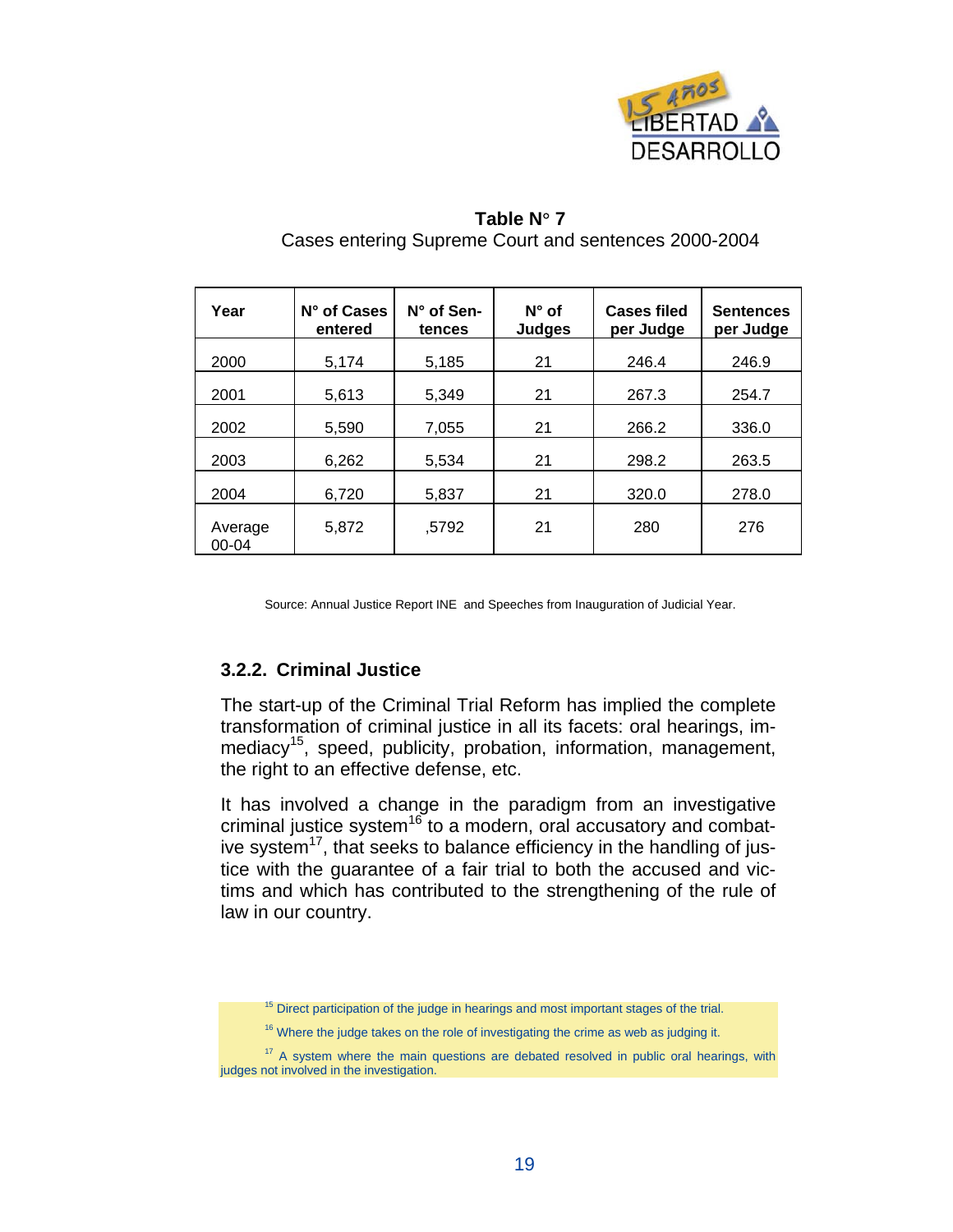

The empiric evidence shows results which on initial viewing appear to be positive; however we should be careful in how we read them.

If we look at the relationship between the number of cases completed with the number of cases received by the Office of the Public Prosecutor, we can calculate that in 2004, itemizing the implementation stage, the first achieved an entry-settlement ratio of 98%; the second of 100.3%; the third of 93% and the fourth of 84% (Graph  $N^{\circ}$  4).



**Graph N**° **4**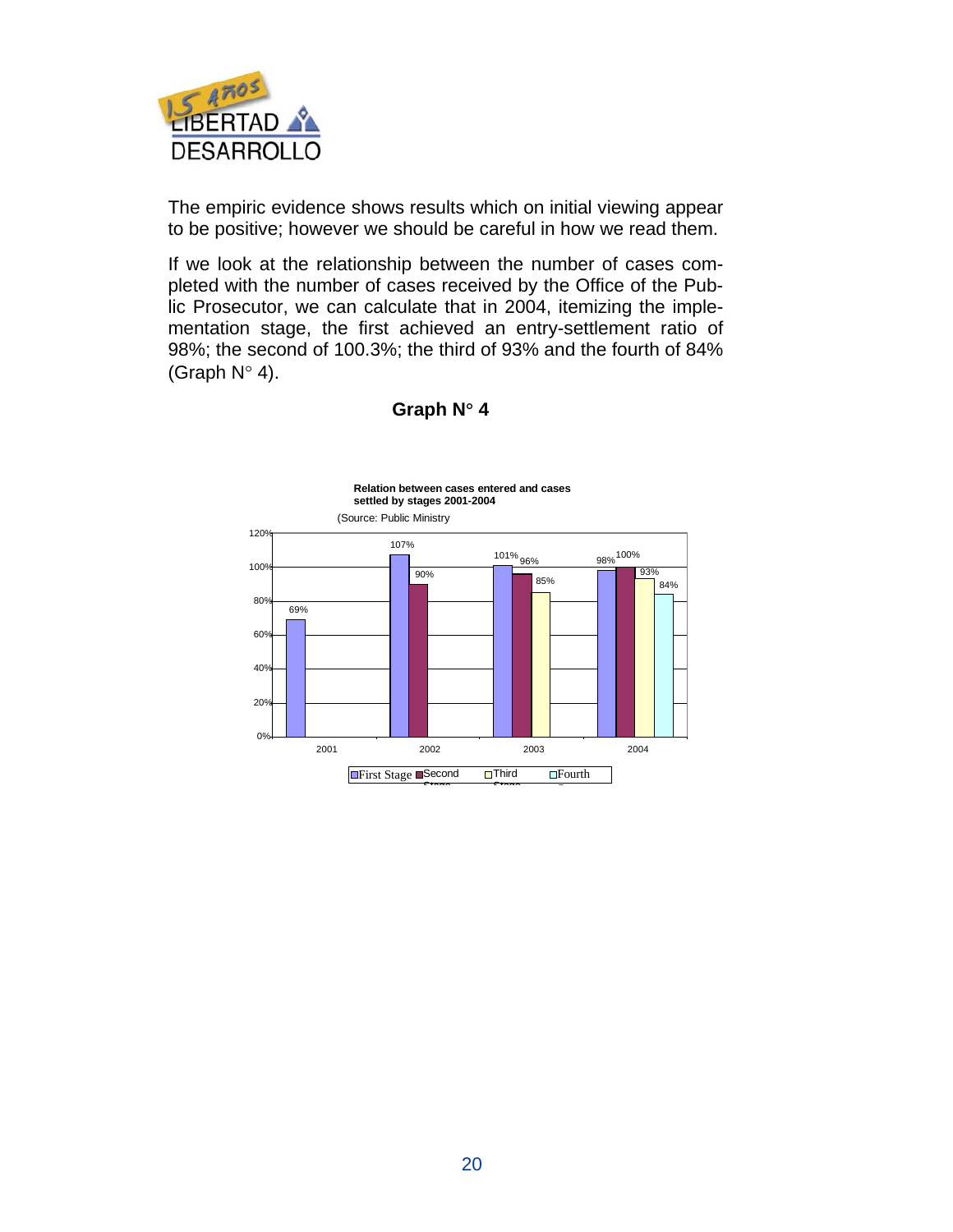

# **Gráfico N**° **5**

**Evolution of types of resolutions 2000-2004** Source: Public Ministry



If we analyze how cases are settled, we can see that between 2000 and 2004, just 14.7% ended in court settlements<sup>18</sup>, while 85.3% were ended through facultative sentence mechanisms of the Office of the Public Prosecutor (Graph N° 5). One can also observe a rise in court settlements to 2004.

If we analyze the types of settlement applied by region for 2004 in particular, one can appreciate that in general terms significant differences exist in the settlements applied (Table  $N^{\circ}$  8). If we take the national average for court settlements in 2004 to be 19.2% and 51.2% in the use of dismissal without prejudice then what stands out is the high percentage of court settlements (27,8%) and the relatively low use of the dismissal without prejudice (41,4%) in regions in the second stage of reform (the Second, Third and Seventh Regions).

By way of contrast, regions in the fourth stage of reform (the Fifth, Sixth, Eighth and Tenth regions) recorded 15% of cases being settled in court while 55,6% ended dismissal without prejudice. While one could hypothesize that this difference basically reflects the greater amount of experience accumulated during the years of implementation of the system (more in the second than fourth stage), which in addition to the staggered implementation scheme, allows

<sup>&</sup>lt;sup>18</sup> These include definite condemnatory sentences, definite dismissal, conditional suspension of the trial agreement for damages, definitive absolving sentences and temporary dismissal.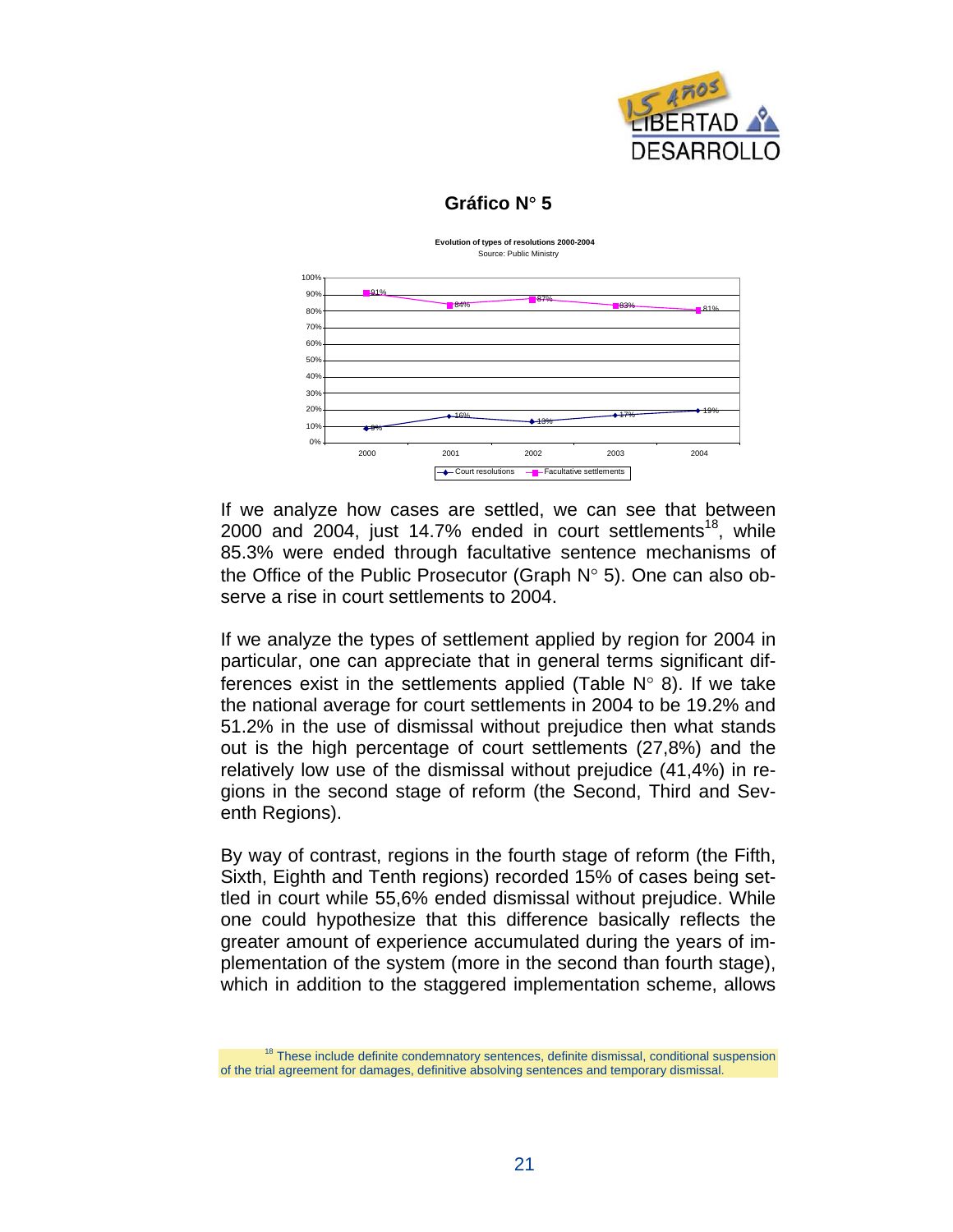

new stages to learn with time the best practice of those regions which proceeded them, this is not necessarily so in all cases<sup>19</sup>. Rather it seems to be an invitation to explore why such a difference exists in the application of different kinds of sentences, between one stage and another.

| <b>Stage</b>      | <b>Region</b> | Court resolu- | <b>Dismissals</b>      |                                    | Not inves- | <b>Other faculties</b> |
|-------------------|---------------|---------------|------------------------|------------------------------------|------------|------------------------|
|                   |               | tions         | without preju-<br>dice | <b>Principle of</b><br>Opportunity | tigated    |                        |
| First             | IV            | 18.6          | 54.1                   | 8.6                                | 9.8        | 8.9                    |
|                   | IX            | 19.8          | 52.6                   | 10.5                               | 8.9        | 8.2                    |
| Total             |               | 19.3          | 53.2                   | 9.7                                | 9.3        | 8.5                    |
| Second            | $\mathbf{I}$  | 30.3          | 45.6                   | 9.2                                | 8.4        | 6.5                    |
|                   | Ш             | 26.7          | 39.9                   | 8.9                                | 13.2       | 11.3                   |
|                   | VII           | 26.8          | 39.5                   | 13.5                               | 9.8        | 10.4                   |
| Total             |               | 27.8          | 41.4                   | 11.5                               | 9.9        | 9.4                    |
| Tirad             | $\mathsf{I}$  | 20.0          | 51.8                   | 9.7                                | 12.4       | 6.1                    |
|                   | ΧI            | 24.4          | 34.1                   | 15.8                               | 10.8       | 14.9                   |
|                   | XII           | 17.6          | 45.0                   | 16.4                               | 11.9       | 9.1                    |
| Total             |               | 20.1          | 48.5                   | 11.6                               | 12.1       | 7.7                    |
| Fourth            | $\vee$        | 14.7          | 57.3                   | 9.8                                | 7.8        | 10.4                   |
|                   | VI            | 20.8          | 52.5                   | 9.7                                | 9.2        | 7.8                    |
|                   | VIII          | 12.6          | 56.6                   | 13.3                               | 9.5        | 8.0                    |
|                   | X             | 15.1          | 53.1                   | 12.1                               | 10.2       | 9.5                    |
| Total             |               | 15.0          | 55.6                   | 11.4                               | 9.0        | 9.0                    |
| National<br>Total |               | 19.2          | 51.2                   | 11.1                               | 9.6        | 8.9                    |

**Table N**° **8**  Type of resolution applied per region 2004 (%)

Source: Annual Report of the Office of the Public Prosecutor 2004

The same analysis can be carried out when we look at the sentences applied to different kinds of crimes. In fact, in 2004, dismissal without prejudice was applied to 75.6% of cases of robbery, 83.8% of violent robbery cases and 63.9% of cases of theft. If one

<sup>&</sup>lt;sup>19</sup> For example, Stage I results in 52.3% of dismissal without prejudice, falling to 41.4% in Stage II. Stage III was similar to Stage II at 48.5%.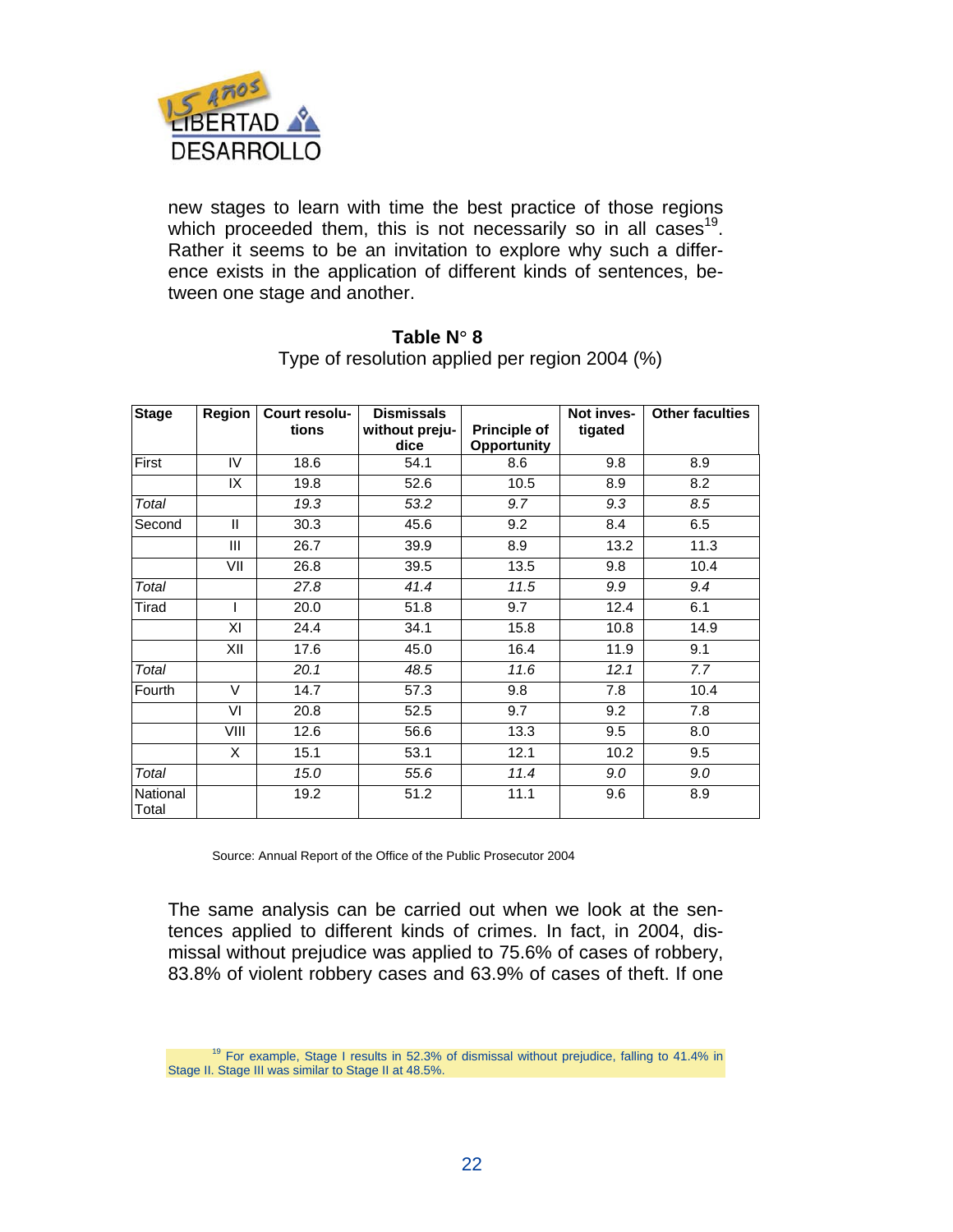

analyses these crimes together, the total number of facultative sentences applied by the Office of the Public Prosecutor reached 84.2%, 91.2% y 83.3%, respectively (Table N° 9).

| Table N° 9                                               |         |                            |              |                                        |                |               |                         |
|----------------------------------------------------------|---------|----------------------------|--------------|----------------------------------------|----------------|---------------|-------------------------|
| <b>Settlements</b><br>by type of<br>crime                | Robbery | Non-<br>violent<br>robbery | <b>Theft</b> | Other<br>crimes<br>against<br>property | <b>Assault</b> | <b>Murder</b> | <b>Sexual</b><br>crimes |
| Convicted                                                | 7.5%    | 3.6%                       | 9.6%         | 6.3%                                   | 11.0%          | 58.8%         | 9.9%                    |
| Definite dismis-<br>sal                                  | 5.7%    | 2.7%                       | 2.0%         | 3.1%                                   | 2.3%           | 10.1%         | 8.5%                    |
| Conditional<br>suspension of<br>trial                    | 1.3%    | 1.6%                       | 3.6%         | 5.0%                                   | 4.5%           | 1.7%          | 3.4%                    |
| Agreed dam-<br>ages                                      | 0.2%    | 0.5%                       | 1.0%         | 3.7%                                   | 2.6%           | 0.3%          | 0.1%                    |
| Cleared of of-<br>fence                                  | 0.4%    | 0.1%                       | 0.1%         | 0.1%                                   | 0.1%           | 2.4%          | 0.7%                    |
| Temporary<br>Dismissal                                   | 0.5%    | 0.3%                       | 0.4%         | 0.6%                                   | 0.2%           | 2.7%          | 0.7%                    |
| <b>Subtotal of</b><br><b>Judicial Sen-</b><br>tences     | 15.6%   | 8.8%                       | 16.6%        | 18.8%                                  | 20.7%          | 76.0%         | 23.3%                   |
| Dismissal with-<br>out prejudice                         | 75.6%   | 83.8%                      | 63.9%        | 47.8%                                  | 40.5%          | 3.4%          | 44.0%                   |
| Principal of<br>opportunity                              | 0.2%    | 0.2%                       | 11.3%        | 14.6%                                  | 23.7%          | 0.3%          | 0.2%                    |
| Ordered not to<br>investigate                            | 0.5%    | 0.4%                       | 3.9%         | 9.1%                                   | 4.3%           | 1.4%          | 9.1%                    |
| Incompetence                                             | 1.1%    | 1.0%                       | 1.2%         | 4.6%                                   | 4.5%           | 2.9%          | 15.3%                   |
| Administrative<br>annulment                              | 0.4%    | 0.2%                       | 0.3%         | 0.3%                                   | 0.2%           | 1.5%          | 0.8%                    |
| Linked to other<br>case                                  | 6.1%    | 5.5%                       | 2.5%         | 4.6%                                   | 3.6%           | 14.0%         | 7.0%                    |
| Other causes<br>of settlement                            | 0.2%    | 0.1%                       | 0.1%         | 0.2%                                   | 2.3%           | 0.3%          | 0.3%                    |
| Others causes<br>for suspension                          | 0.1%    | 0.0%                       | 0.1%         | 0.1%                                   | 0.1%           | 0.2%          | 0.2%                    |
| <b>Subtotal of</b><br><b>Facultative</b><br><b>Terms</b> | 84.2%   | 91.2%                      | 83.3%        | 81.3%                                  | 79.2%          | 24.0%         | 76.9%                   |
| <b>TOTAL</b>                                             | 32309   | 96013                      | 88095        | 41648                                  | 71523          | 656           | 5746                    |

Source: Bulletin of the Office of the Public Prosecutor 2004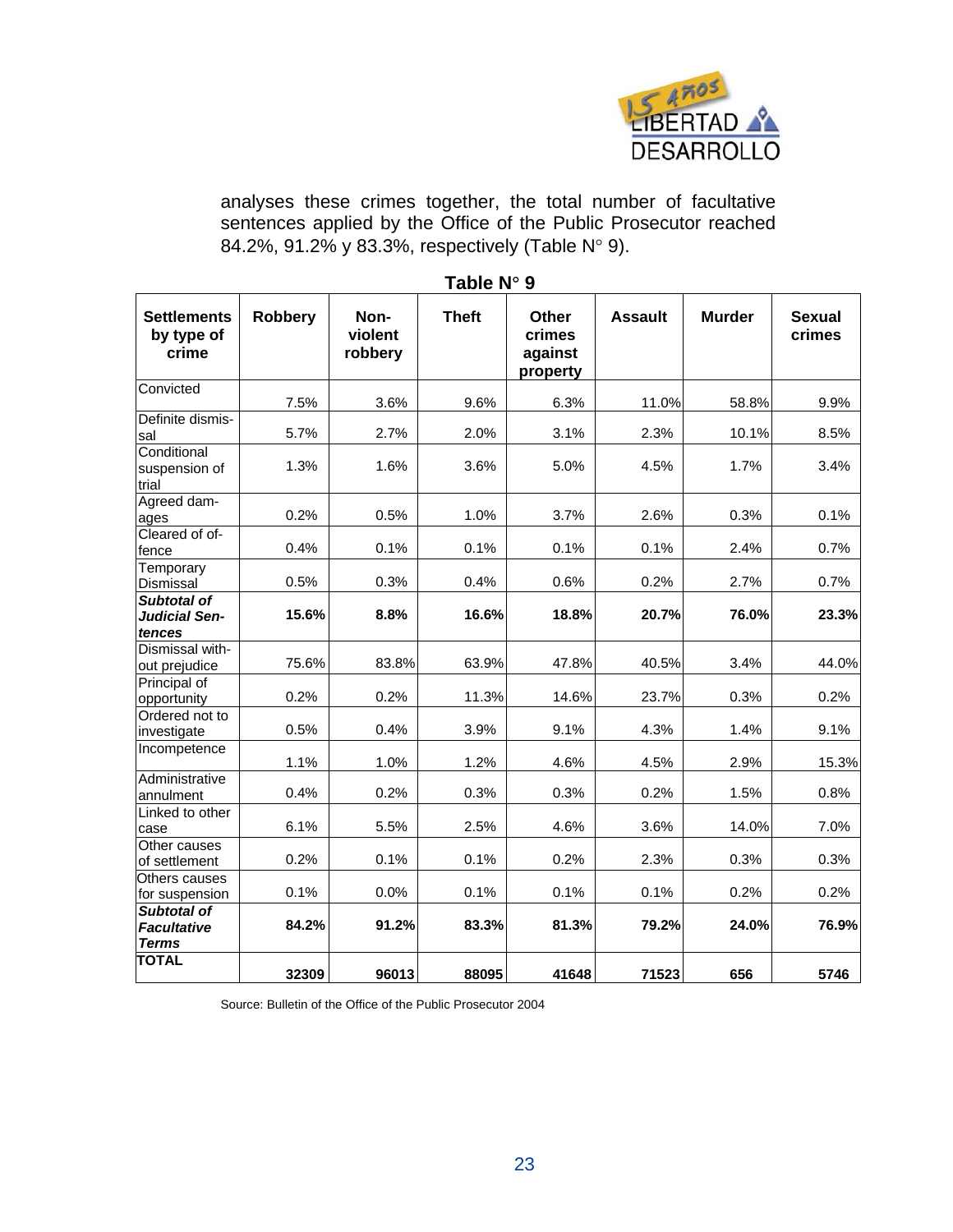

We have presented these statistics here with the aim of opening a space for debate on how the Office of the Public Prosecutor is applying these facultative sentences. We are not seeking to argue that the system ought to increase its legal sentences for the sake of it nor to question the facultative sentences applied by the Office of the Public Prosecutor (as they are the essence of the economic rationality of the new scheme) but to restate the fact that there should be a solid reasoning behind the application of this faculty in concrete cases, precisely to avoid the mechanism losing its legitimacy and being used in an inadequate manner. In fact, it is notable that, in 2004, use of dismissal without prejudice for cases of theft in 2004 reached 39.6% in the Second Region but 72% in the Tenth Region. In the same year, use of dismissal without prejudice in cases of robbery totaled 61.5% in the Seventh Region but in the Eighth Region it averaged 84.4%.

#### **3.2.3 Civil Justice**

The evidence available shows that between 2000 and 2004, the number of civil cases entering the system rose by 73% (Graph Nº 6). Between 2003 and 2004, the number of civil cases increased by 14%, rising from just 871,000 cases to almost a million.



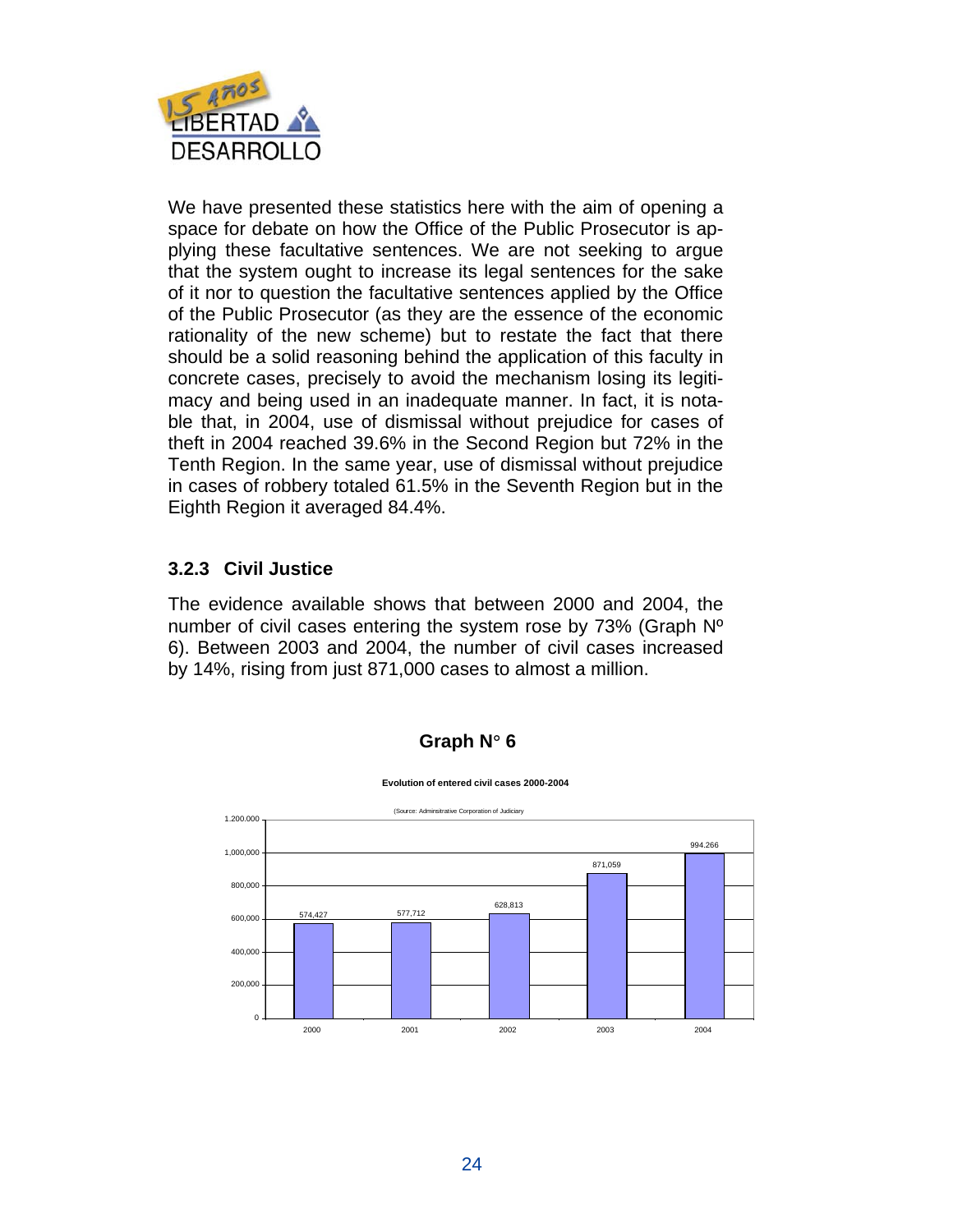

If we analyze the kinds of cases that are reaching the courts, the situation is worrying. In 2003, 67% of cases entering the system were claims cases, 9% covered other cases, 7% were protests and mining claims, 4% inheritances, 2% other voluntaries and 11% family cases (Graph Nº 7). Similar results are seen if we look the average for the period 1995-2003<sup>20</sup>.



#### **Graph N**° **7**

<sup>20</sup> All these statistics have been provided by the Administrative Corporation of the Judiciary.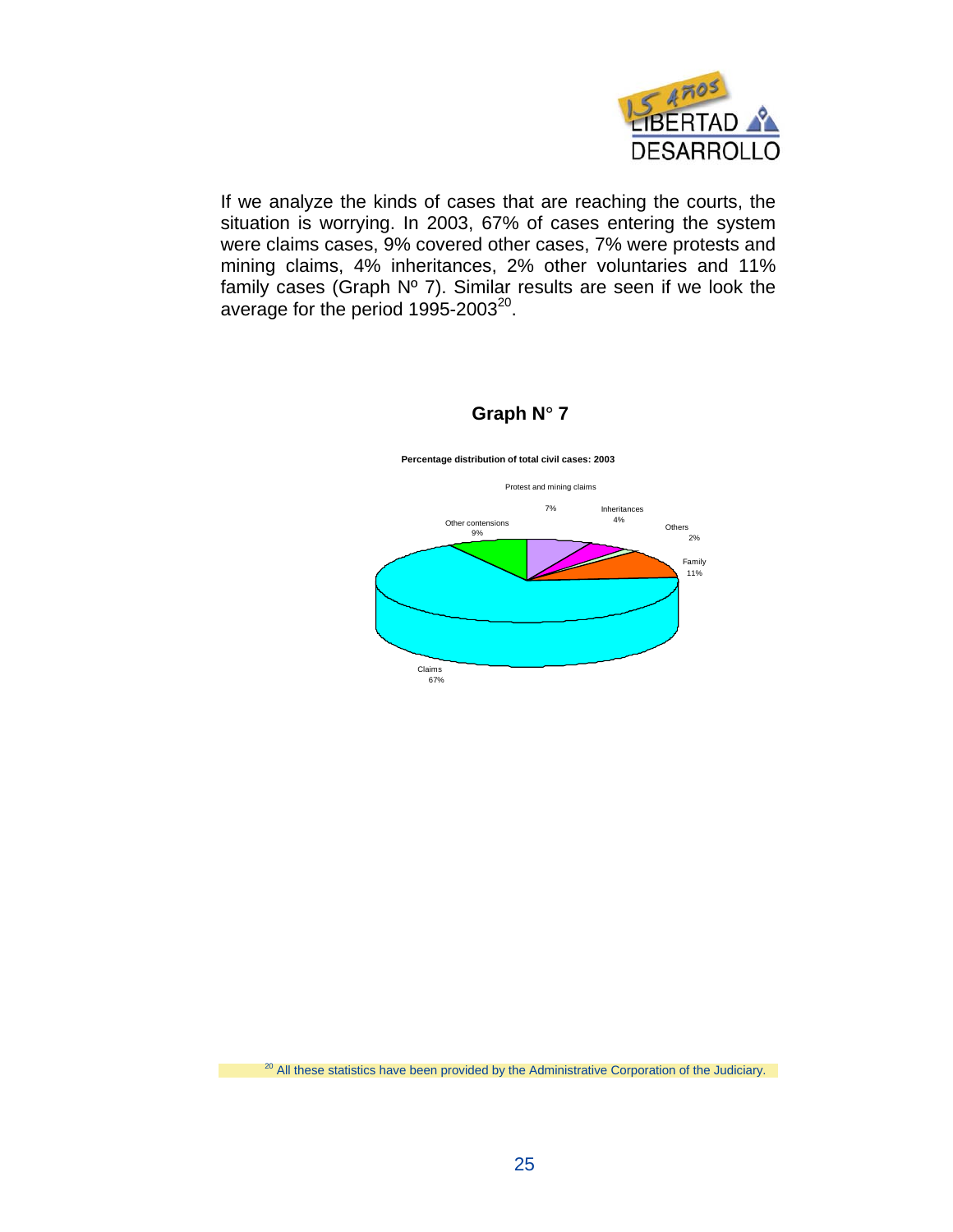

#### **Gráfico N**° **8**

**Incidence of claims against total court filings 1995-2002 (Administrative Corporation of Judiciary**



Looking at the case of claims in particular, they represented 67% of cases entering the court system in 2003, up from an average of 61% in the period 1995 to 2003. Additionally, claims represented an average of 85% of contended cases (Graph  $N^{\circ}$  8).

The figures confirm the perceptions that civil courts are being mostly tied up seeing to matters which do not require a court settlement. This is the case of judicial claims and all those which rely solely on the exercise of an undisputed obligation. Obviously these can end in legal conflict if the claimant questions in a legally acceptable manner the merits of invoked title. Sadly, information does not exist on the volume of these oppositions but if we use the data on shared law as a pattern, these should not exceed  $15\%^{21}$ .

 $21$  Statistics from European law, based monitor trial, showed that in France the range of opposition was 5%, in Italy 10%, In Germany, with 7.4 million pay claims was 11%, and in Austria was 10.15%. *"Justicia Civil: Una Reforma pendiente",* a presentation by José Pedro Silva, profesor of the law faculty at Pontificia Universidad Católica de Chile in the seminar "Civil Justice: A Pending Reform", October 2004.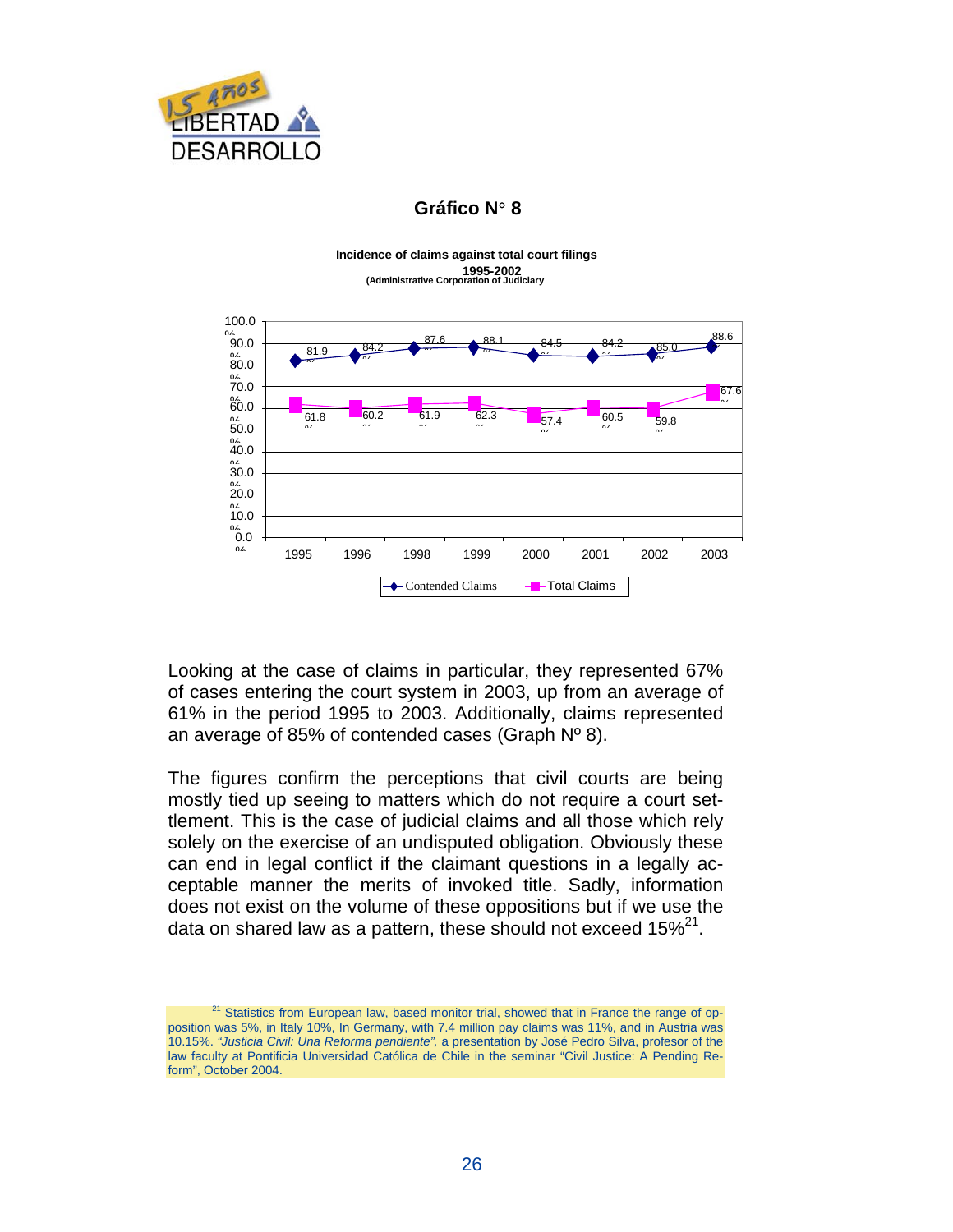

The same occurs with voluntary (non-contended) cases, which made up an average of 15% of cases between 1995 and 2003 and make up a significant percentage of total cases entering the system (Graph Nº 9). In 2003, this figure hit 13%.

#### **Gráfico N**° **9**



**Distribution of filings of contended and uncontended l ti In civil courts: 1995-2003** (Source: Adminstrative Corporation of Judiciary

Finally, if we observe the scanty information available on how cases are settled, we can see that less than 9% of cases settled in the thirty courts in Santiago ended in definite sentence (Graph Nº 10).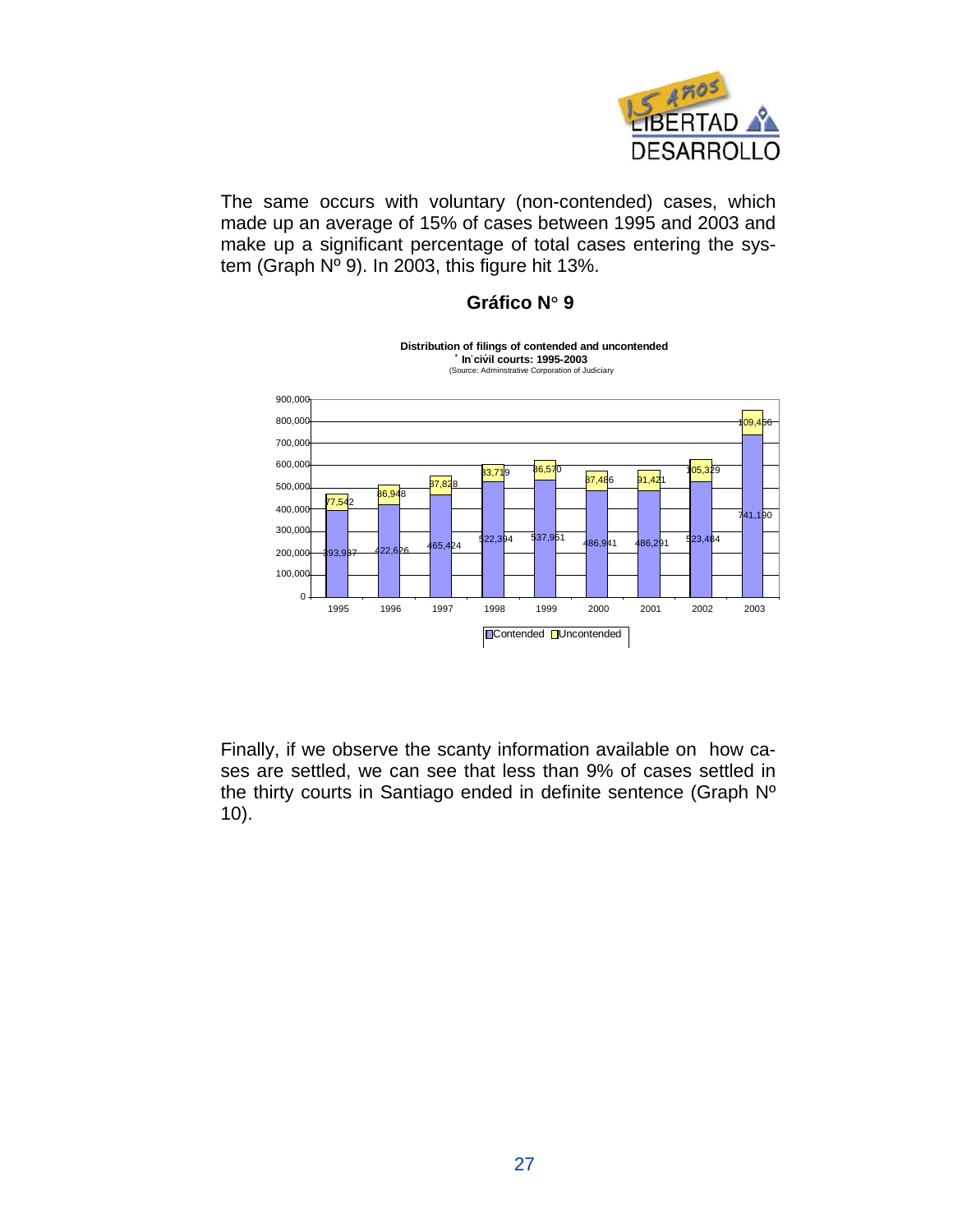

#### **Gráfico N**° **10**



Many questions remain about the other kinds of settlements. It is notable, for instance, that 66% of cases that are filed. Given that the data does not specify the motives for the cases being filed, it is difficult to explain this high percentage. One could assume that the institutional design encourages the use of civil courts as a part of one's negotiation strategy, that parties feel forced into overcoming their differences in a shorter time than a trial would allow and that many cases are much more expensive than the cost to the actor that the cost of abandoning his claim.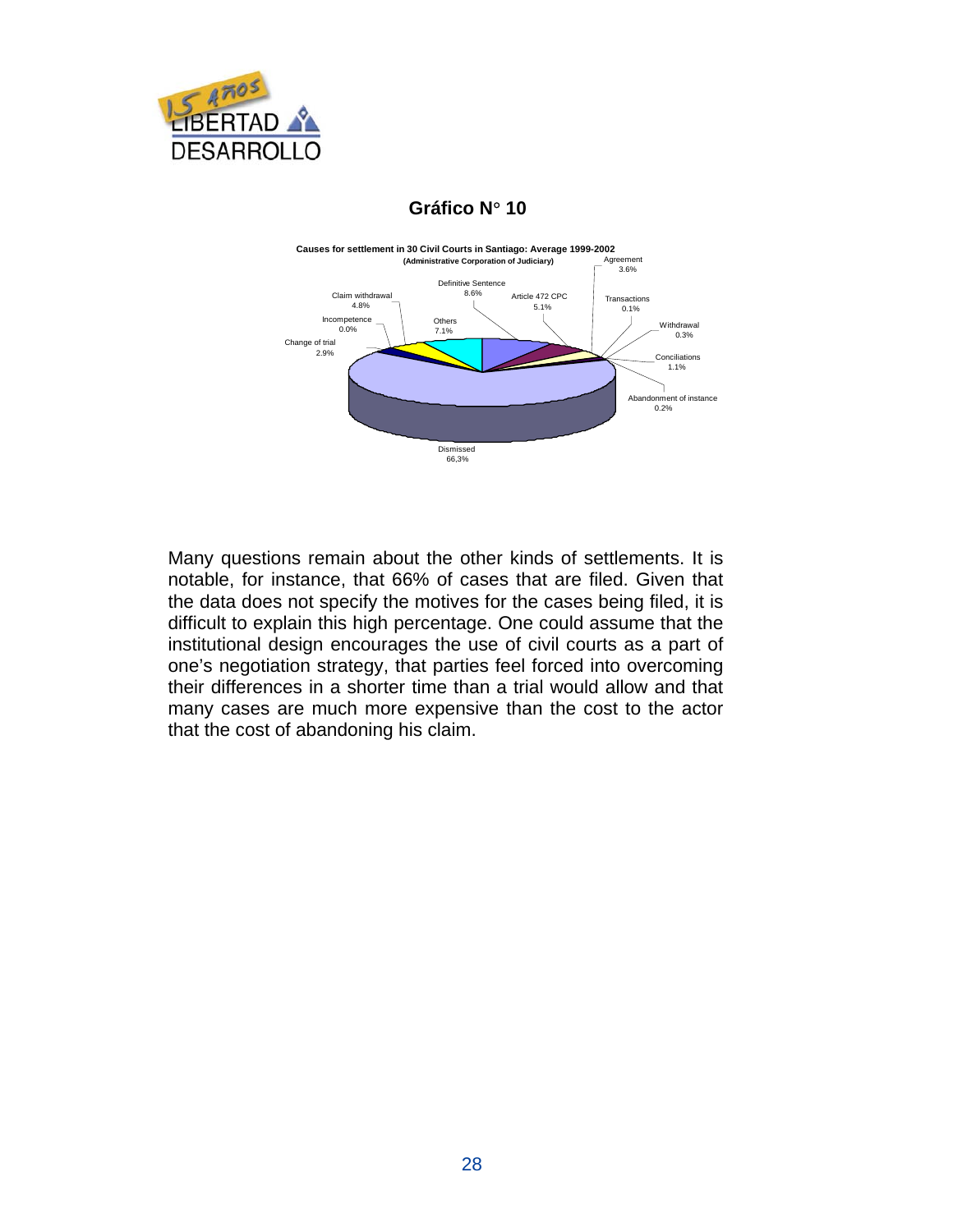

# **IV. MEASURING THE RELATIVE EFFICIENCY OF THE APPEALS COURTS**

#### **4.1 INTRODUCTORY BACKGROUND**

It is evident that efficiency is a relative concept. Further still, the validity and interpretation of empiric measures of efficiencies depend directly on the data available to measure on production. The economic focus of the measure of efficiency compares the resources consumed with the production of services. However, there is a difference between the intermediate product and the final product. The judiciary is a prime case of this difference. The final product is the contribution of the judicial services to a more just society and state. In general, the empiric studies measure the product of the judicial services through measures of activity (for example, cases filed and settled). The selection of the conjunction of variables that represent the product and the resources always imply the implicit adoption of various suppositions about the quality and the suitability of attention and the complexity of the judicial cases served.

The methodology used in this study (Data Envelopment Analysis, DEA) allows us to carry out a comparison between a reference point (or benchmark) and the relative efficiency of a decision making unit (an appeals court). This analysis attributes a global measure, determined in an objective and numeric way, of the efficiency value that allows the ordering of the organizations that is not influenced by other focuses. DEA is an application of lineal programming that has become an extremely useful tool for carrying out comparative efficiency analysis, particularly in the public sector (Nyhan and Cruise 2000). The development of the DEA instrument is attributed to Charnes, Cooper y Rhodes (1978) and is based on Farrell's frontier methodology (1957). This method analyzes the inputs and products of service providers, which are known as decision making units (DMU) to identify global levels of efficiency.

One advantage of DEA is its flexibility in the way its uses information.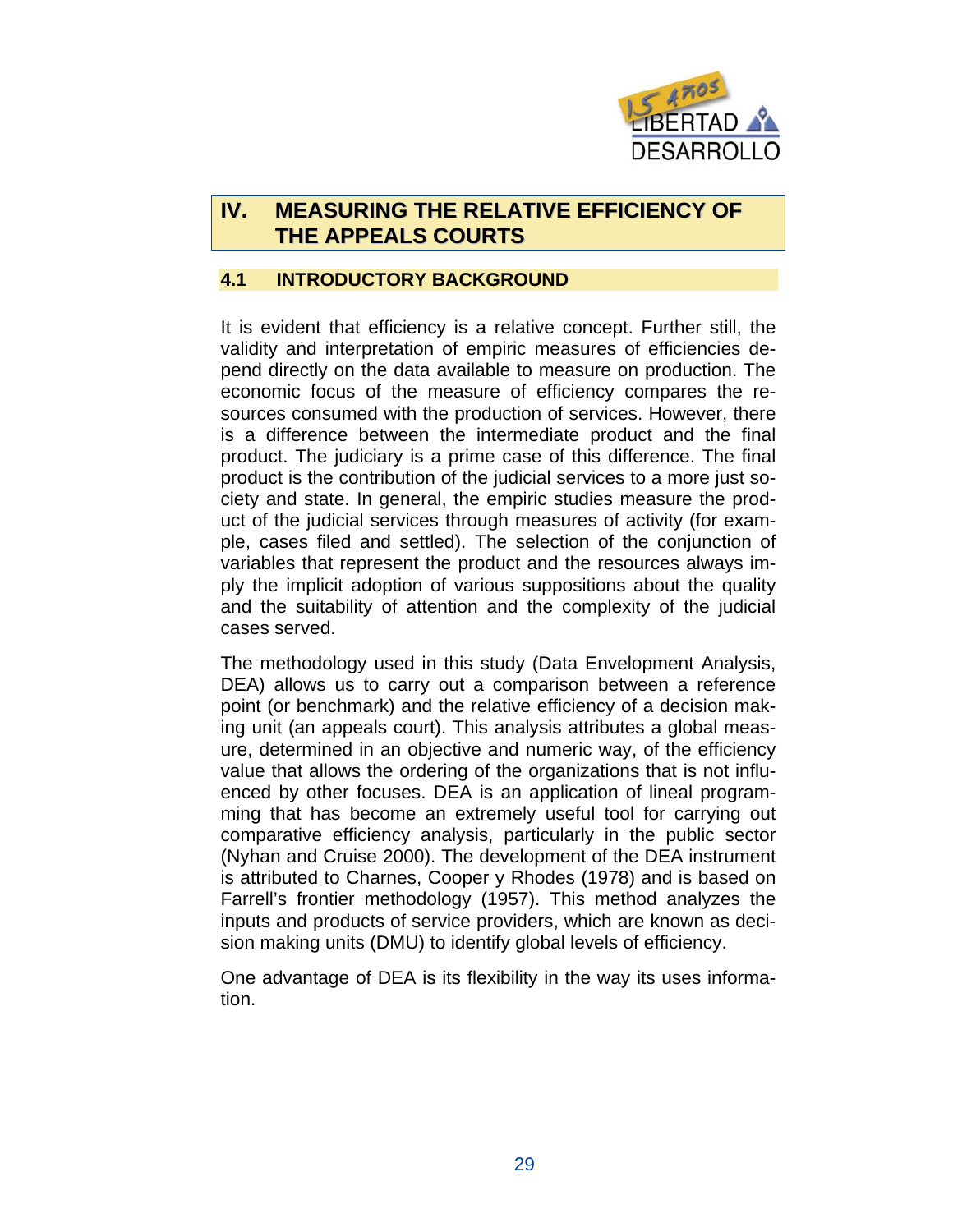

Inputs and products can be continuous variables, ordinals or categories of variables. Equally they can measured in different analysis units (monetary units, the number of cases filed or settled, etc). The product can also be interpreted in a broad way to include not just product performance measures but also measures of quality and results. In the same way, the term efficiency can be interpreted to calculate measures of quality and effectiveness.

The advantages of this methodology, when making comparisons between service providers, are:

- It assigns, in a mathematical manner, optimum weightings to all the inputs and products considered. As DEA is a nonparametric technique, weightings must be assigned to the variables. These weightings are derived in a empiric method and are assigned to each of the providers´ variable inputs and each performance variable.
- It can make simultaneous comparisons between multiple performance measures (product, quality and results) and provides a scaled measure for "best practice". The providers´ assigned and technical efficiencies can be measured simultaneously.
- It can calculate the quantity of resources that can be saved or the additional quantity of product, quality or result that each inefficient provider can produce.
- It can measure the impact of what are known as uncontrolled variables in the performance of the providers. It also requires that appropriate returns to scale are identified in the model under study. If they are not specified, DEA assumes constant returns to scale.

Meanwhile the main limitations of DEA are:

• As a non-parametric technique, it does not use statistical indicators to measure the degree of error (noise). As such, this technique is not suitable for testing hypotheses.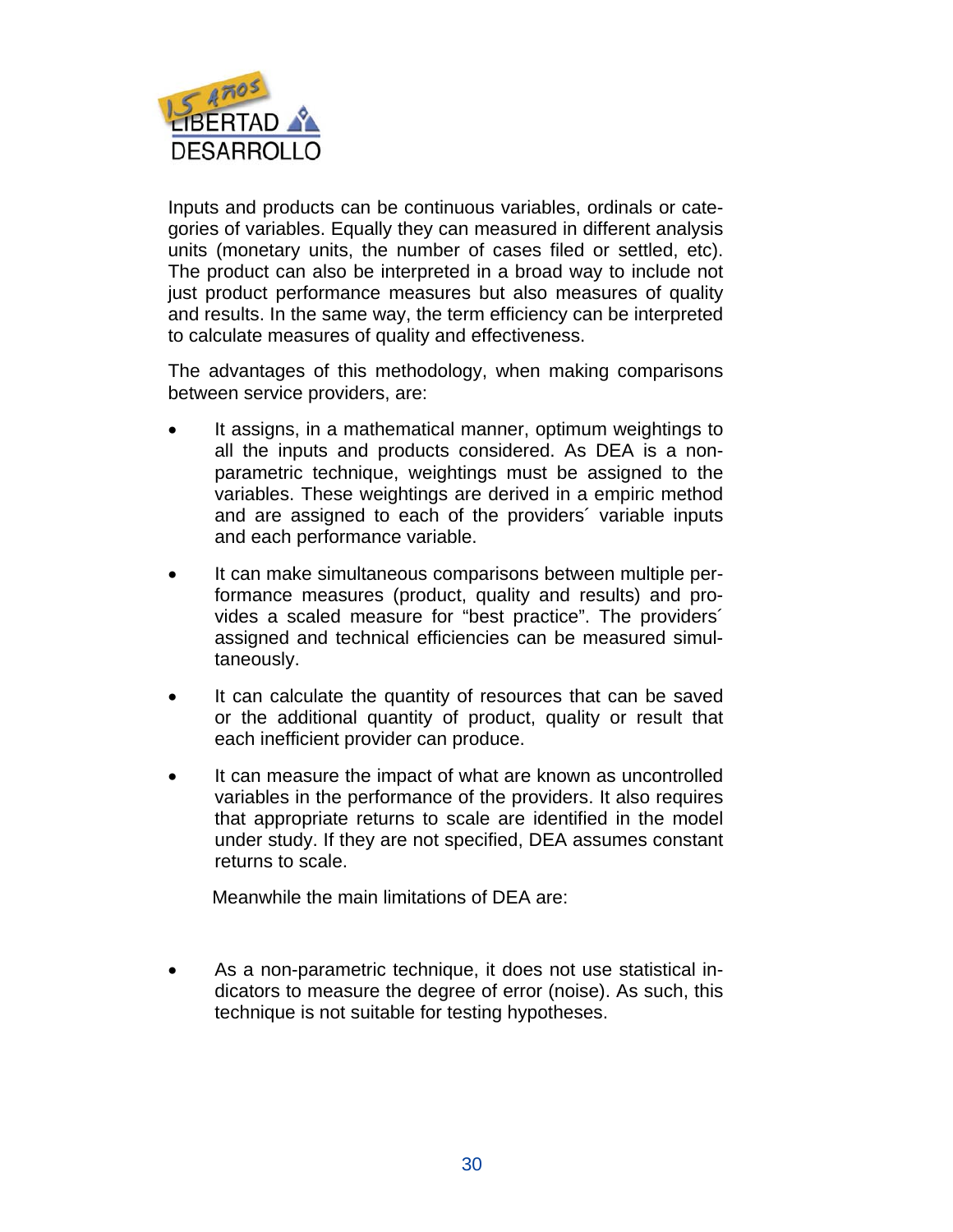

- Another important technical consideration is the number of DMUs (service providers) to include. No rule exists but many authors suggest including between four and fifteen observations for each independent variable in the regression analysis. The number of input and product variables to include in the exercise is also an issue to be considered: the use of many input and product variables is considered a methodological error.
- It does not measure the relative difference between efficient providers. As such, it does not provide comparative information based on a theoretical optimum and, in some cases, the providers can appear inefficient although some are relatively more inefficient than others.
- These problems lead the majority of authors to use DEA analysis to complement other methodologies (regressions, equivalence relations, etc) with the aim of obtaining different perspectives on results measuring relative efficiency.

DEA as applied in this study seeks to calculate the technical efficiency of Chile's seventeen appeals courts. It should be noted that comparative analysis does not consider scale efficiency, given that the operating size of the different courts varies significantly.

In this context, the use of the DEA method in this study allows us to identify those courts which are operating in conditions of relative technical efficiency. The model selects those courts which are operating at maximum productivity, which in this case means those than obtain their product (the number of cases filed versus the number of cases settled) with the minimum number of personnel (first rank, second rank, employees). The selection process required us to eliminate the effect of scale efficiency, using the procedure of variable returns to scale.

The courts classified as having optimum relative technical efficiency make up the "productive frontier" and present the maximum coefficient of relative technical efficiency. The DEA method shows the value of the coefficients of relative technical efficiency under which operate the other courts which fall below the production frontier.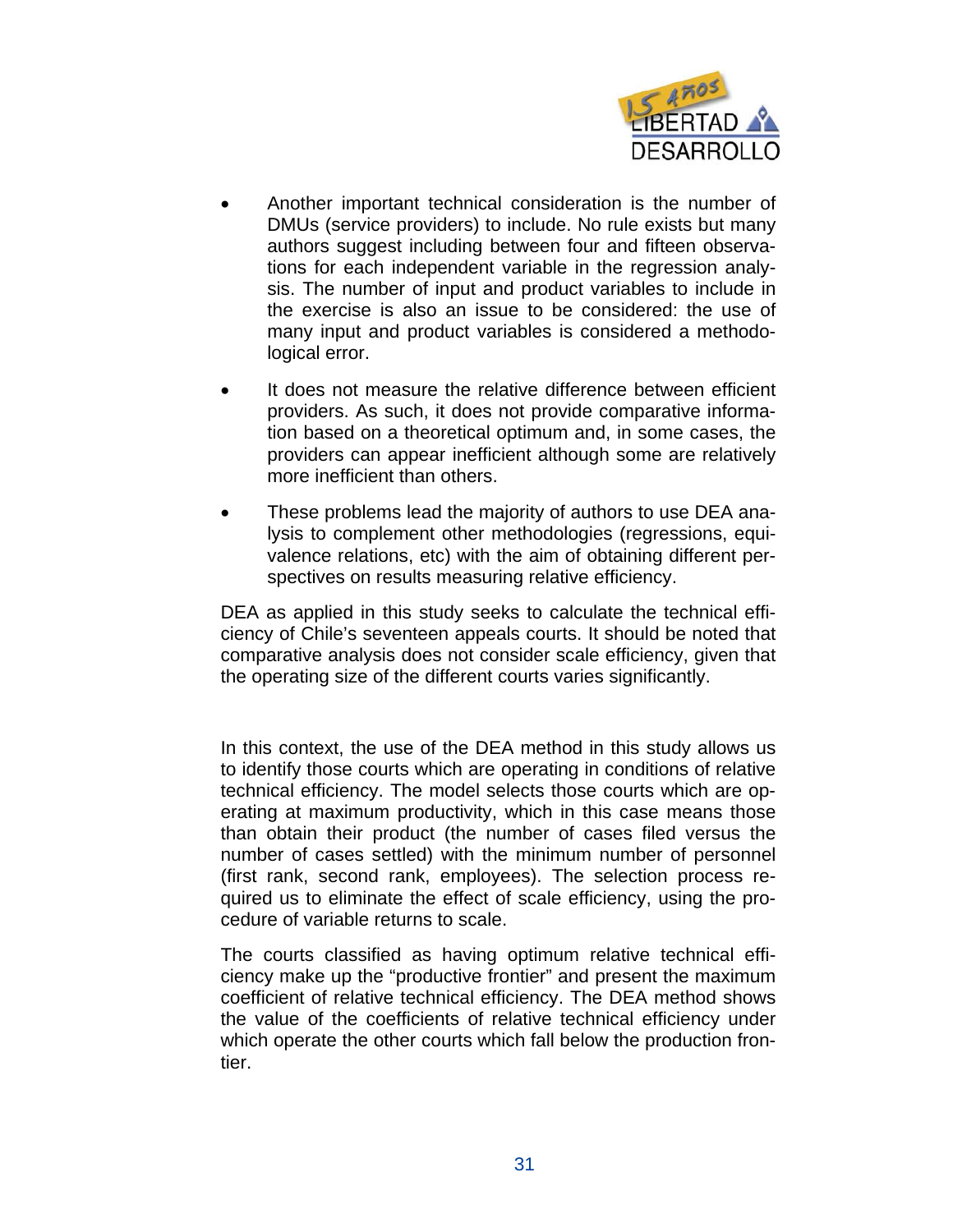

The analysis shows that the courts that made up the productive frontier in 2003 and 2004 were those of La Serena and Punta Arenas. The application of DEA allows us identify possible savings in resources that can be achieved if courts that fall below the "productive frontier" adopt the best productive practices used by the courts located in this frontier and achieve comparable coefficients of technical efficiency.

Following various efficiency studies carried out on court systems in developed countries $^{22}$  the DEA model has been shown to be a tool capable of promoting competition in a sector where market forces are not present. This model could also be the solution to the problems of efficiency and optimization in the court system in Chile.

#### **4.2 MODEL**

The application of the DEA model of optimization allows us to achieve the following fundamental steps in the search for the optimization of resources by the Appeals Courts: increase production to its maximum level (settled cases/entered cases) that the entity can achieve with its current staffing levels; or rather to minimize the costs incurred in settling cases and, in this way, allow courts to identify the maximum possible savings or budgetary assignations that can be achieved when the activities carried out by the different courts are optimized.

This rationalization in the use of resources seeks to find the possible savings in the use of the sector's budget and, in this way be able to free up resources to support the financing of the criminal trial reform. The DEA model allows us to determine the possible savings in resources in the following manner:

 $22$  For examples, see the following three studies on the subject 1) S. Kittelsen and F. Forsund: "*Efficiency Analysis of Norwegian District Courts,* en: The Journal of Productivity Analysis, 1992. (2) J. Ganley and J. Cubbin: *"Public Sector Efficiency Measurement. Applications of Data Envelopment Analysis"*, Holanda, 1992. (3) A. Lewin, Y. Morey and T. Cook: *"Evaluating the Administrative Efficiency of Courts".* En: The International Journal of Management Science, 1982.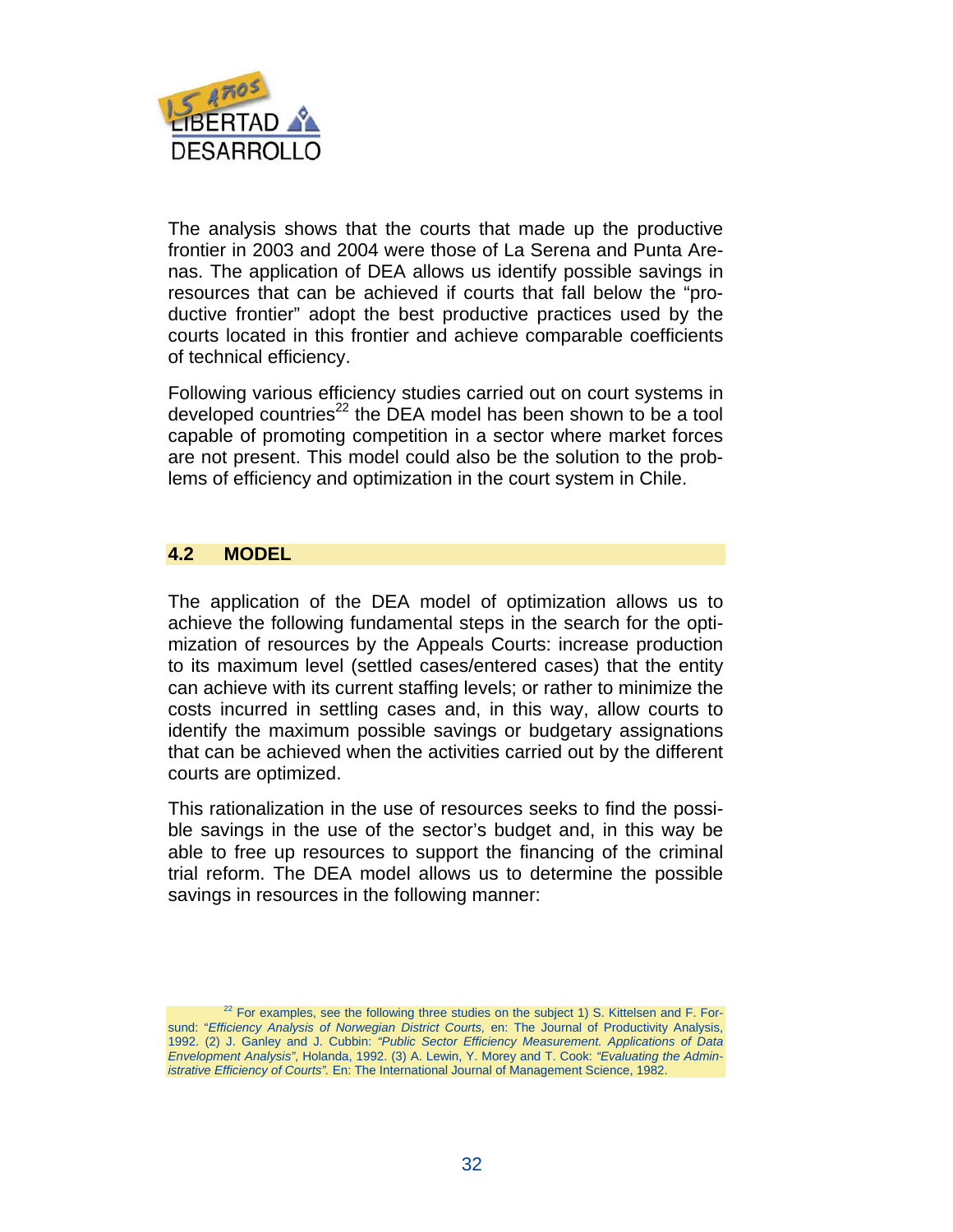

First, through a process of optimization, DEA identifies the courts with the highest relative technical efficiency out of the seventeen courts that exist in the country. These courts are those that use the minimum amount of inputs (number of staff) in comparison to the product (number of cases entered/settled) that they generate. For this reason, they are mark the limit of the production frontier. Secondly, the DEA program compares the inputs used by the courts with lower relative efficiency (and those that fall below the production frontier) with the minimum necessary that they could used if they applied the optimum operating procedures used by the most efficient courts that make up the production frontier.

Estimating the saving in resources involves calculating technical efficiency, separating it from the other efficiency components. It should be noted that the indicators of relative efficiency of the courts incorporates two components: technical efficiency (derived from the relation between products and inputs of each court) and scale efficiency (derived from the size of each court).

This means that when technical efficiency and scale efficiency are considered together, the data does not allow us to observe these two components of productive efficiency separately. So, for example, a court that shows high technical efficiency (as is the case of La Serena) but low scale efficiency due to the large size of its operation, appears to have only an average aggregate efficiency. On the other hand, a court with high technical efficiency and scale efficiency (achieved by having a moderate operating volume), as is the case of Coyhaique, achieves a high aggregate efficiency.

The literature indicates that each court can achieve a higher or lower degree of technical efficiency depending on the degree of optimization it achieves in its productive processes. If the production units to be compared have different levels of technical efficiency or scale efficiency then the measure and comparison of relative technical efficiency between the courts ought to be carried out through a process of variable returns to scale. This allows us to leave to one side the impact of scale efficiency, which is derived from a court's size, and allows us to compare the component of technical efficiency on its own. On the other hand, if the productive units to be compared have different technical efficiency but similar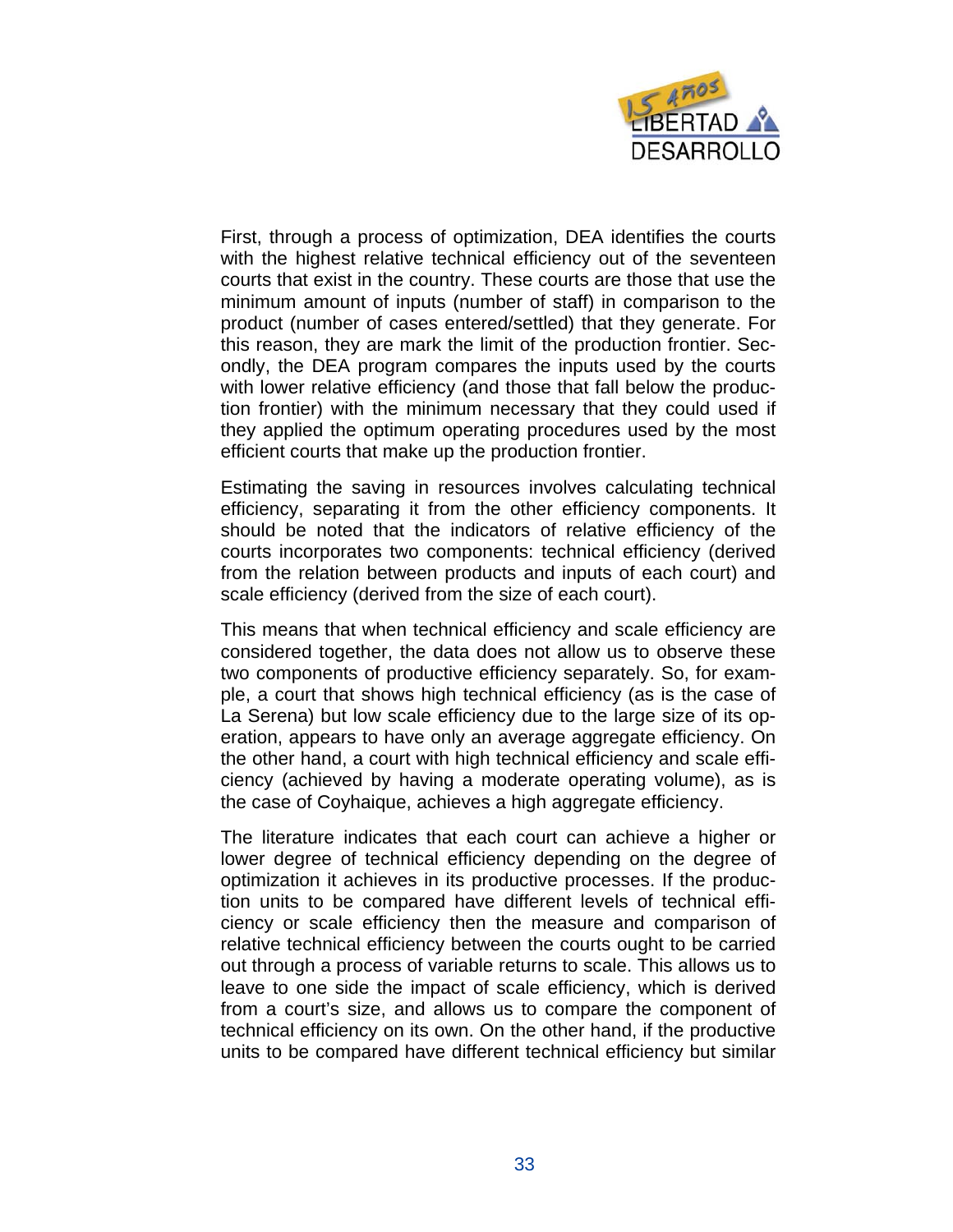

scale efficiency, then the comparison of relative efficiency between the courts can be done through a process of constant returns to scale, because in this case it is clear that any change in total efficiency reflects a change in technical efficiency.

Taking into account that the courts show different scale efficiencies which suggest growing, constant and declining returns to scale, depending on the size of the operation, it is evident that the comparability of the technical efficiencies between the courts demand the application of a process of variable returns to scale.

This means that the potential savings in resources that would result from the fact that the court optimize their productive processes can be adequately calculated by using the method of variable returns to scale and would be overestimated if the method of constant returns to scale was applied. The result of this model makes it possible to place each court according to its level of scale efficiency, that is to say, whether it operates with growing, constant or declining returns.

The application of the DEA method (varied analysis of inputs and products of all the courts) allows us to estimate the relative technical efficiency of each one of the courts. Those placed in the production frontier represent the maximum coefficient of efficiency (equal to 1) and the rest show coefficients of less than 1. On applying these results, it is possible to estimate the savings in resources that can be achieved by each one in its productive process.

#### **4.3 DATA**

We used data generated by the seventeen appeals courts in 2003 and 2004. Two main groups of variables were used in particular: inputs and product.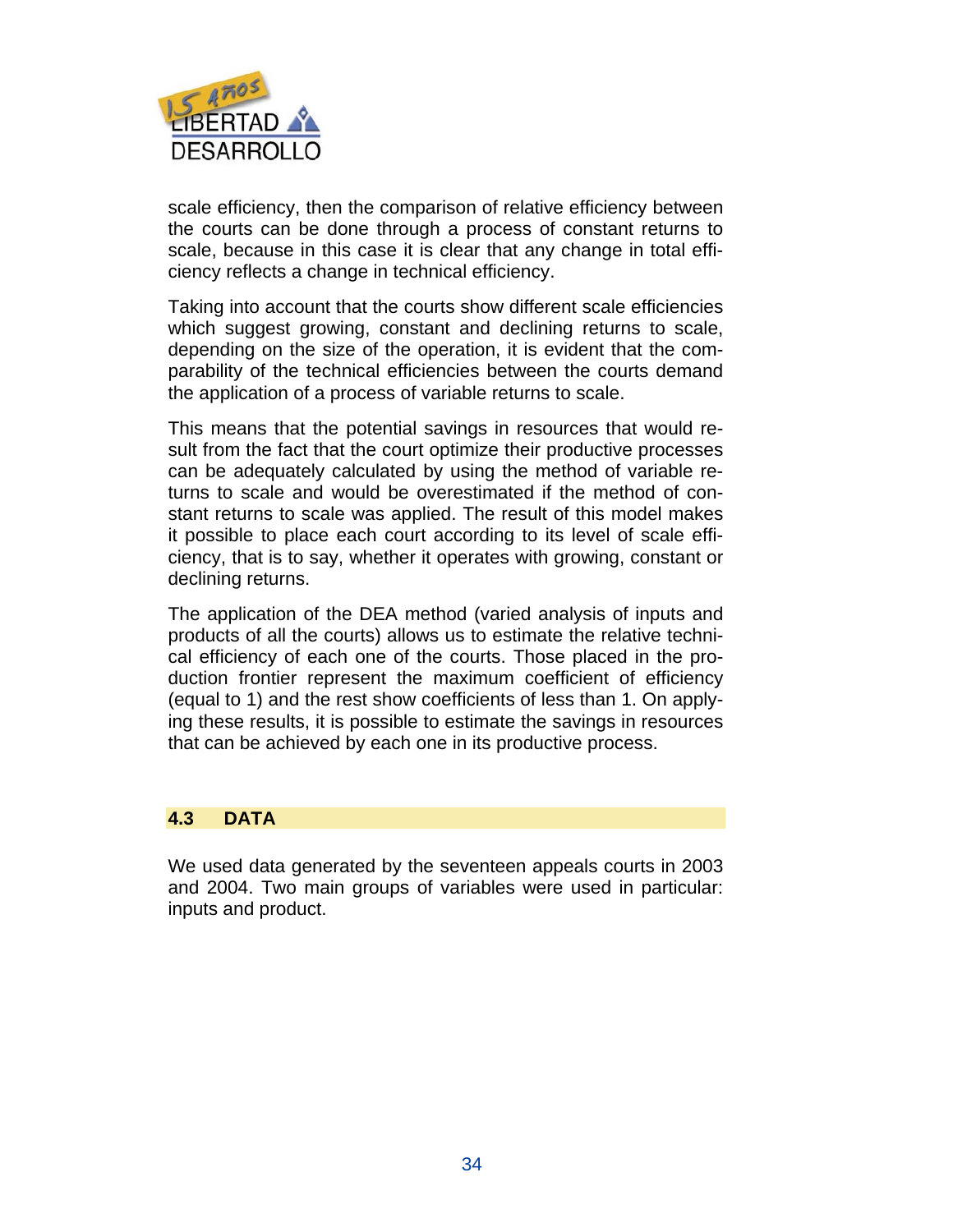

#### **4.3.1 Inputs**

This group includes the staff of the court. It was found that there was a correlation of 0.82 between the two measures of this variable, calculated as the productivity of each court's total number of staff (judges, primary personnel, secondary personnel and employees) and number of judges. This result ensured that the measure of staff productivity through primary personnel, secondary personnel and employees presented a similar result to that obtained through the number of judges.

As a consequence of this, it was sufficient to consider the total human resources of each court to measure its product and from there, its productivity. In fact, staff productivity reflected both the court part as well as the administrative part. A detailed description of the number of staff in each court can be seen in Tables  $N^{\circ}$  10 y 11 for 2003 and 2004 respectively.

|                     | Judges | Primary | Secondary | Employees |
|---------------------|--------|---------|-----------|-----------|
| Arica               | 8      | 30      | 14        | 94        |
| Iquique             | 4      | 29      | 15        | 100       |
| Antofagasta         | 7      | 57      | 28        | 192       |
| Copiapó             | 4      | 45      | 17        | 144       |
| La Serena           | 6      | 70      | 23        | 213       |
| Valparaíso          | 16     | 137     | 58        | 573       |
| Rancagua            | 7      | 60      | 24        | 223       |
| Talca               | 7      | 83      | 50        | 284       |
| Chillán             | 4      | 35      | 11        | 111       |
| Concepción          | 16     | 115     | 32        | 416       |
| Temuco              | 7      | 72      | 38        | 246       |
| Valdivia            | 7      | 49      | 18        | 212       |
| <b>Puerto Montt</b> | 4      | 46      | 20        | 166       |
| Coyhaique           | 4      | 26      | 12        | 72        |
| Punta Arenas        | 4      | 31      | 13        | 75        |
| Santiago            | 31     | 221     | 57        | 1,110     |
| San Miguel          | 19     | 106     | 32        | 435       |
| Total               | 155    | 1,212   | 462       | 4,666     |

#### **Table N° 10**  Inputs: Court Personnel (2003)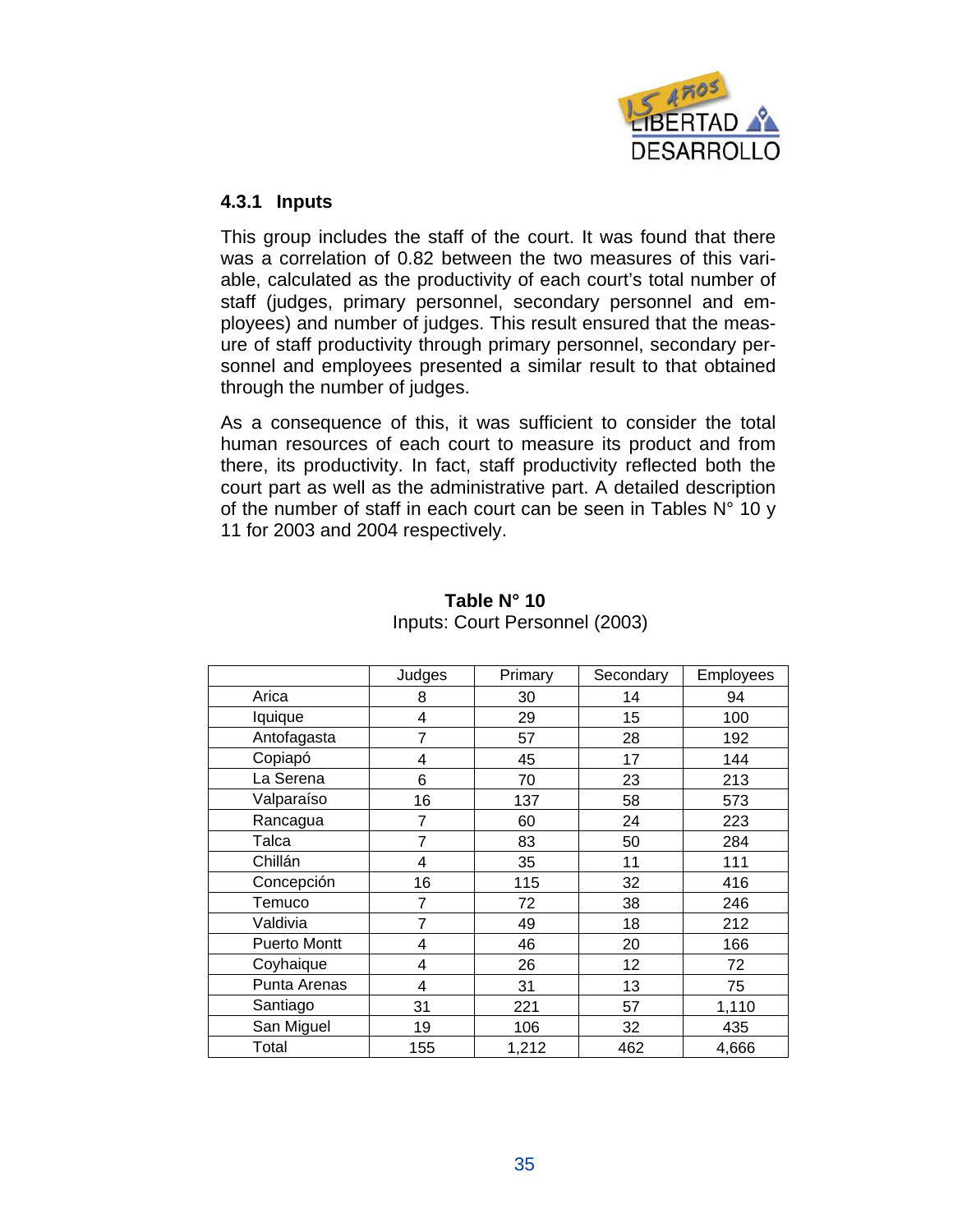

| average            |    |      |      | 274   |
|--------------------|----|------|------|-------|
| Minimum            |    | 26   |      |       |
| Maximum            | 31 | 221  | 58   |       |
| Standard deviation | ن. | 50.4 | 15.4 | 256.2 |

| <b>Inputs: Court Personnel (2004)</b> |                         |         |                  |                  |  |  |  |  |
|---------------------------------------|-------------------------|---------|------------------|------------------|--|--|--|--|
|                                       | <b>Judges</b>           | Primary | <b>Secondary</b> | <b>Employees</b> |  |  |  |  |
| Arica                                 | 8                       | 25      | 14               | 97               |  |  |  |  |
| lquique                               | 4                       | 32      | 15               | 110              |  |  |  |  |
| Antofagasta                           | $\overline{7}$          | 51      | 26               | 213              |  |  |  |  |
| Copiapó                               | 4                       | 40      | 15               | 150              |  |  |  |  |
| La Serena                             | 6                       | 57      | 25               | 229              |  |  |  |  |
| Valparaíso                            | 16                      | 141     | 67               | 574              |  |  |  |  |
| Rancagua                              | $\overline{7}$          | 60      | 22               | 236              |  |  |  |  |
| Talca                                 | $\overline{7}$          | 79      | 52               | 312              |  |  |  |  |
| Chillán                               | 4                       | 37      | 11               | 108              |  |  |  |  |
| Concepción                            | 16                      | 115     | 34               | 413              |  |  |  |  |
| Temuco                                | 7                       | 72      | 43               | 269              |  |  |  |  |
| Valdivia                              | $\overline{7}$          | 57      | 19               | 198              |  |  |  |  |
| <b>Puerto Montt</b>                   | 4                       | 43      | 19               | 163              |  |  |  |  |
| Coyhaique                             | 4                       | 25      | 12               | 73               |  |  |  |  |
| Punta Arenas                          | 4                       | 31      | 13               | 82               |  |  |  |  |
| Santiago                              | 31                      | 249     | 67               | 1,120            |  |  |  |  |
| San Miguel                            | 19                      | 115     | 40               | 442              |  |  |  |  |
| Total                                 | 155                     | 1,229   | 494              | 4,789            |  |  |  |  |
|                                       |                         |         |                  |                  |  |  |  |  |
| Average                               | 9                       | 72      | 29               | 282              |  |  |  |  |
| Minimum                               | $\overline{\mathbf{4}}$ | 25      | 11               | 73               |  |  |  |  |
| maximum                               | 31                      | 249     | 67               | 1,120            |  |  |  |  |
| <b>Standard Deviation</b>             | 7.3                     | 56.8    | 18.6             | 257.1            |  |  |  |  |

# **Table N° 11**

#### **4.3.2 Product**

Following the guidelines set down by the literature on the subject, we chose to use the number of cases filed and the number of cases settled in each court as the product for our DEA model. These were divided into three areas: civil/criminal cases, labor cases and the total number of cases (which also includes minors and guarantees). A detailed description of the variable product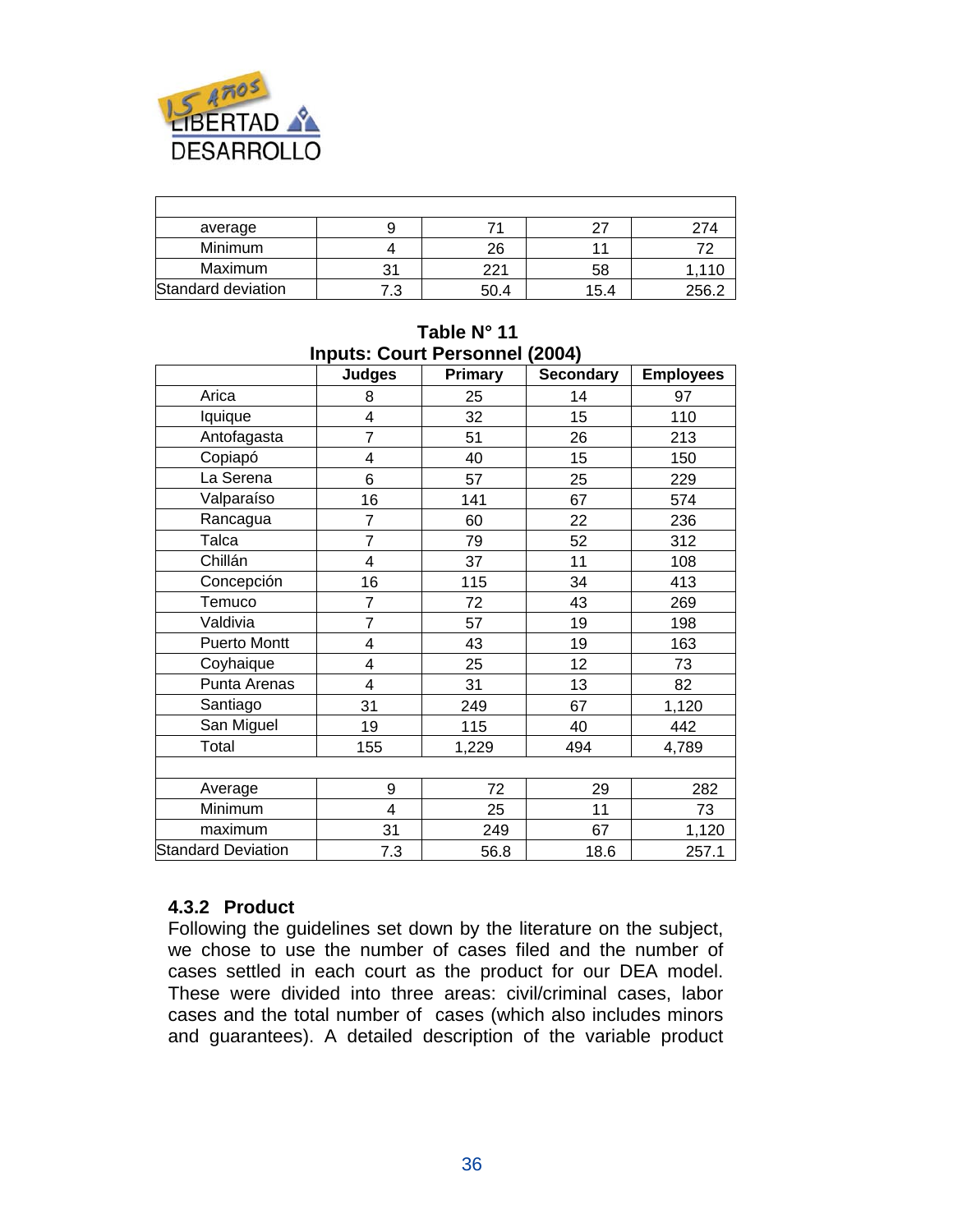

(cases filed and cases settled) can be seen in Tables N° 12 y 13 for 2003 and 2004, respectively.

#### **Table N° 12 Product: Cases Filed/Settled (2003)**

|                     | <b>Civil /CriminalLabor</b> |      | Minors/<br><b>Oral Guaran-</b><br>tees | Total |
|---------------------|-----------------------------|------|----------------------------------------|-------|
| Arica               | 0.93                        | 0.90 | 0.94                                   | 0.93  |
| Iquique             | 0.59                        | 0.65 | 0.33                                   | 0.59  |
| Antofagasta         | 0.98                        | 0.98 | 0.95                                   | 0.98  |
| Copiapó             | 1.01                        | 0.99 | 1.03                                   | 1.01  |
| La Serena           | 1.09                        | 1.02 | 0.99                                   | 1.08  |
| Valparaíso          | 0.92                        | 0.99 | ۰                                      | 0.92  |
| Rancagua            | 1.01                        | 0.93 |                                        | 1.01  |
| Talca               | 0.87                        | 0.86 | 0.98                                   | 0.89  |
| Chillán             | 0.99                        | 1.06 | ٠                                      | 0.99  |
| Concepción          | 0.97                        | 0.67 | 0.00                                   | 0.96  |
| Temuco              | 1.01                        | 1.01 | 0.99                                   | 1.01  |
| Valdivia            | 0.96                        | 0.95 | 0.00                                   | 0.96  |
| <b>Puerto Montt</b> | 0.98                        | 0.92 |                                        | 0.98  |
| Coyhaique           | 1.05                        | 0.96 | 0.99                                   | 1.04  |
| Punta Arenas        | 1.01                        | 0.93 | ÷,                                     | 1.01  |
| Santiago            | 0.92                        | 0.90 | ٠                                      | 0.92  |
| San Miguel          | 1.05                        | 0.95 | ۰                                      | 1.05  |
|                     |                             |      |                                        |       |
| Average             | 0.96                        | 0.92 | 0.72                                   | 0.96  |
| Minimum             | 0.59                        | 0.65 | 0.00                                   | 0.59  |
| maximum             | 1.09                        | 1.06 | 1.03                                   | 1.08  |
| Standard deviation  | 0.11                        | 0.11 | 0.43                                   | 0.11  |

#### **Table N° 13 Product: Cases Filed/Settled** (2004**)**

|         | Civil<br>/Criminal | Labor | <b>Minors/Oral</b><br><b>Guarantee</b> | <b>Total</b> |
|---------|--------------------|-------|----------------------------------------|--------------|
| Arica   | 0.92               | 1.10  | 0.99                                   | 0.94         |
| laujaue | 0.58               | 0.62  | 0.88                                   | 0.59         |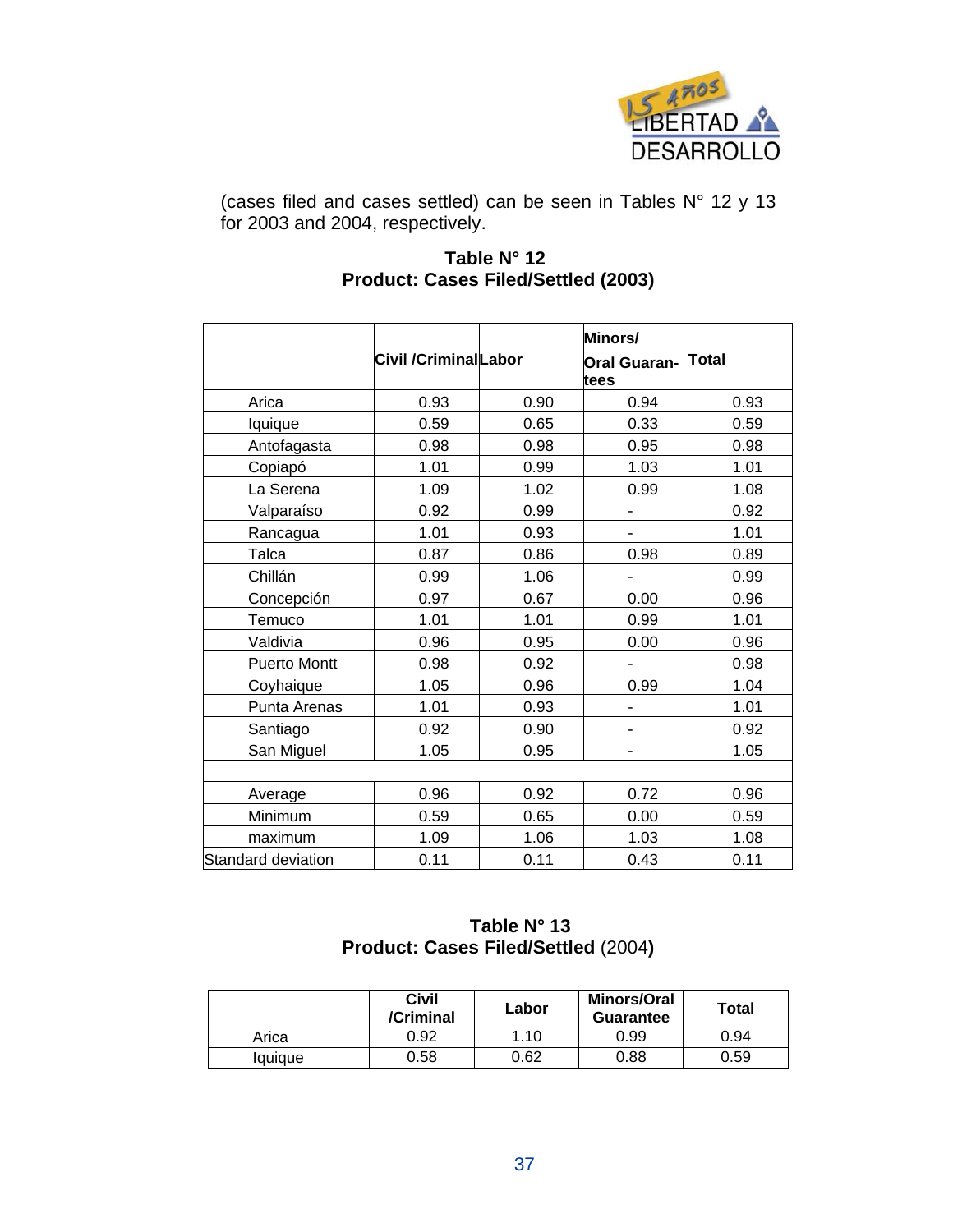

| Antofagasta               | 1.06 | 1.03 | 0.94 | 1.05 |
|---------------------------|------|------|------|------|
| Copiapó                   | 0.96 | 1.04 | 0.98 | 0.97 |
| La Serena                 | 0.95 | 1.04 | 0.95 | 0.95 |
| Valparaíso                | 1.02 | 0.96 | 0.84 | 1.00 |
| Rancagua                  | 0.97 | 0.98 | 0.91 | 0.97 |
| Talca                     | 0.79 | 0.52 | 0.94 | 0.80 |
| Chillán                   | 0.97 | 0.87 | 0.98 | 0.96 |
| Concepción                | 0.79 | 0.78 | 0.99 | 0.80 |
| Temuco                    | 0.90 | 0.95 | 0.98 | 0.93 |
| Valdivia                  | 1.03 | 0.94 | 0.95 | 1.02 |
| <b>Puerto Montt</b>       | 1.00 | 0.69 | 0.92 | 0.97 |
| Coyhaique                 | 0.85 | 0.95 | 0.89 | 0.86 |
| Punta Arenas              | 1.08 | 0.94 | 0.94 | 1.05 |
| Santiago                  | 0.93 | 0.99 | ۰    | 0.93 |
| San Miguel                | 1.03 | 1.17 | ٠    | 1.03 |
|                           |      |      |      |      |
| Average                   | 0.93 | 0.92 | 0.94 | 0.93 |
| minimum                   | 0.58 | 0.52 | 0.84 | 0.59 |
| maximum                   | 1.08 | 1.17 | 0.99 | 1.05 |
| <b>Standard Deviation</b> | 0.12 | 0.17 | 0.04 | 0.12 |

#### **4.4 ANALYSIS OF RESULTS**

#### **4.4.1 Analysis of Efficiency and Ranking of Courts**

Efficiency and how we calculate it depends on the definitions and suppositions we make. Following this, the efficiency of a court depends on two principal aspects: the use it makes of its inputs and its costs. The first aspect is commonly known as technical efficiency and involves comparing the product generated with the inputs consumed. The efficiency analysis, which involve the costs of the factors and include considerations for the minimization of costs, is known as the economic and assigned efficiency. Independently of how we measure efficiency, we have two options when looking at the inefficiency of an appeals court: input-orientated analysis or product-orientated analysis. Input-orientated analysis measures the optimum level of input that each court ought to contract in order to be efficient given a certain level of production, while the productorientated analysis takes an optimum level of production needed to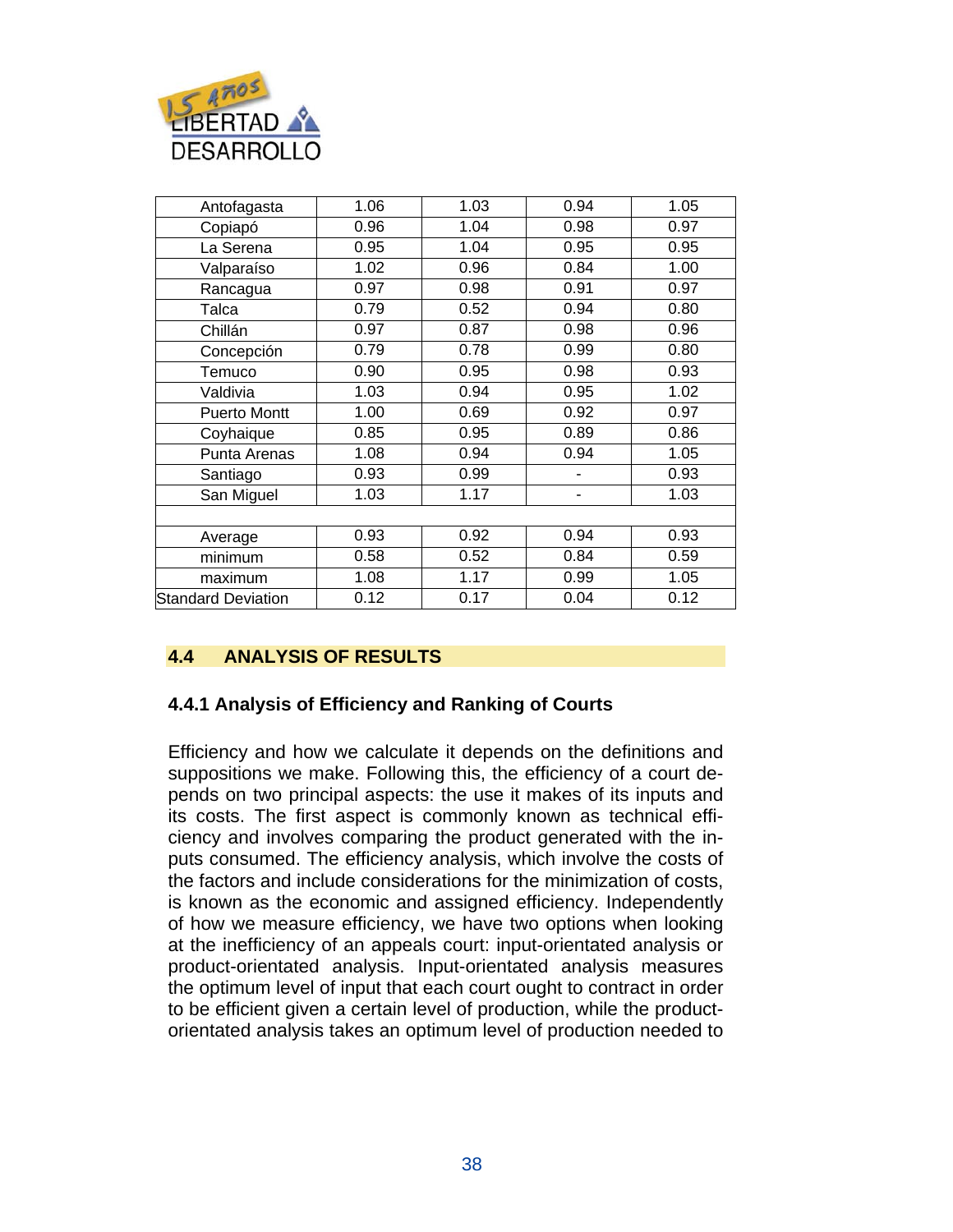

make a court efficient while maintaining the level of inputs constant.

Although one might suppose that the courts operate at an optimum level and as such present constant returns to scale, the existence of imperfections in the justice market (characteristic of a public service) mean that not all these institutions operate at the optimum scale in such a way that the returns to scale can vary between courts (VRS). This document uses the qualitative method of scale efficiency<sup>23</sup> that allows one to calculate the difference between the existence of technical efficiency and scale efficiency (Lothgren and Tambour, 1996 and Fare, 1994).

As such, here we present the results of input-orientated analysis and product-orientated analysis with the aim of visualizing different alternative policies, considering that in the case of the judiciary cuts in personnel are not always possible (as it is part of the public sector) and, as such, the possibility of increasing production levels, while keeping input levels constant, could have significant repercussions in terms of the competitiveness of the services they provide.

| Table N° 14                                              |
|----------------------------------------------------------|
| Analysis of Efficiency and Ranking of Civil and Criminal |
| <b>Courts (2003)</b>                                     |

|             | Input-orientated |         | <b>Product-orientated</b> |         |        |
|-------------|------------------|---------|---------------------------|---------|--------|
| Court       | VRS TE           | Ranking | VRS TE                    | Ranking | CRS TE |
| Arica       | 0.797            | 4       | 0.883                     | 13      | 0.708  |
| lquique     | 0.764            | 5       | 0.556                     | 17      | 0.428  |
| Antofagasta | 0.397            | 9       | 0.901                     | 10      | 0.371  |
| Copiapó     | 0.534            |         | 0.942                     | 5       | 0.514  |
| La Serena   | 1.000            |         | 1.000                     |         | 0.375  |
| Valparaíso  | 0.143            | 16      | 0.842                     | 15      | 0.126  |
| Rancagua    | 0.358            | 11      | 0.924                     | 8       | 0.345  |
| Talca       | 0.264            | 13      | 0.796                     | 16      | 0.219  |
| Chillán     | 0.701            | 6       | 0.935                     | 6       | 0.662  |

<sup>23</sup> It indicates scale efficiency by using an optimum combination of inputs and products and maximizes its average productivity. The combination of inputs and products is equally efficient with a constant returns to scale technology as with one with variable returns to scale.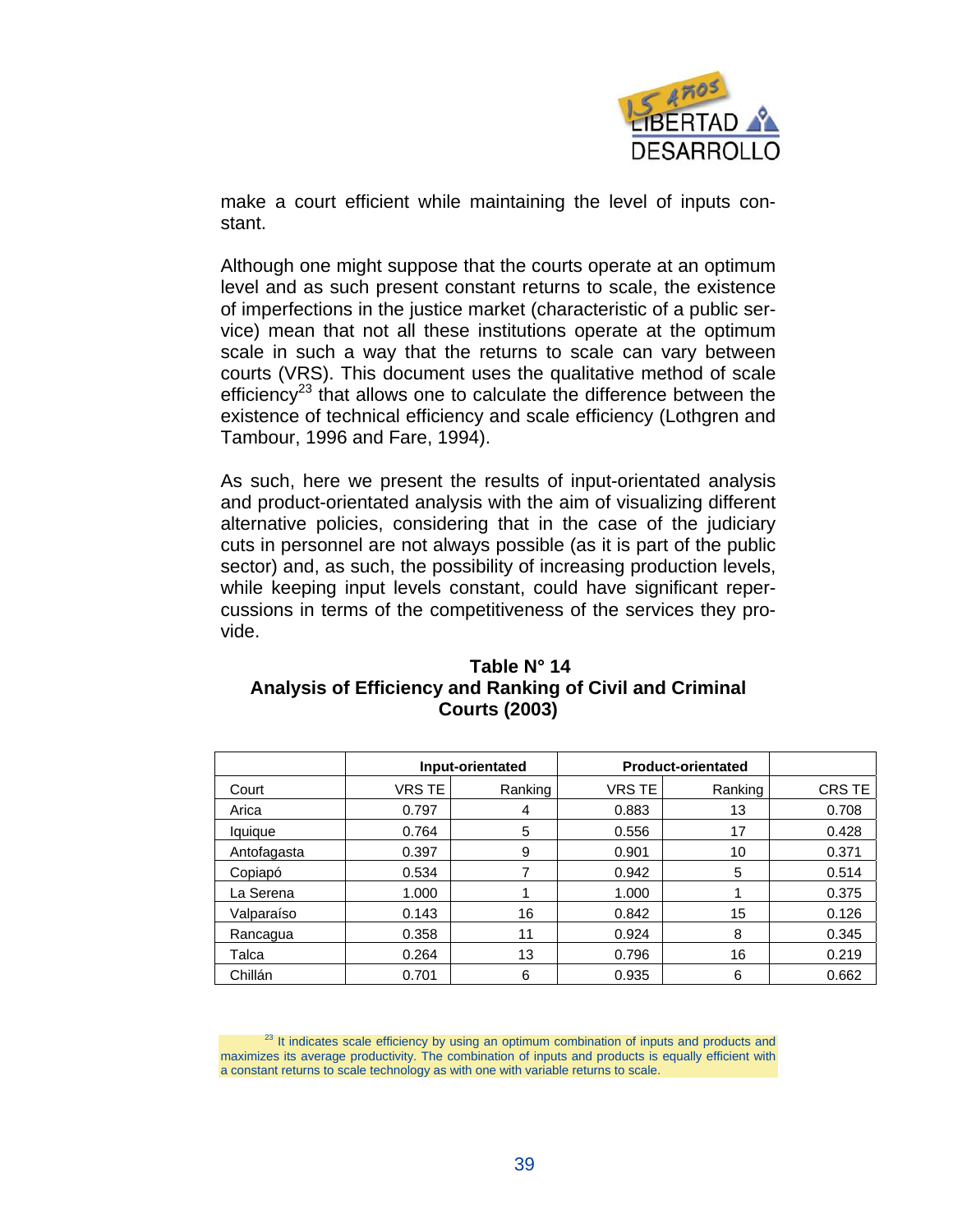

| Concepción                | 0.195 | 14 | 0.889 | 11 | 0.181 |
|---------------------------|-------|----|-------|----|-------|
| Temuco                    | 0.309 | 12 | 0.928 |    | 0.299 |
| Valdivia                  | 0.394 | 10 | 0.888 | 12 | 0.363 |
| <b>Puerto Montt</b>       | 0.474 | 8  | 0.910 | 9  | 0.443 |
| Coyhaique                 | 1.000 |    | 1.000 |    | 1.000 |
| Punta Arenas              | 0.924 | 3  | 0.965 | 3  | 0.893 |
| Santiago                  | 0.079 | 17 | 0.846 | 14 | 0.070 |
| San Miguel                | 0.192 | 15 | 0.959 | 4  | 0.192 |
|                           |       |    |       |    |       |
| Average                   | 0.501 |    | 0.892 |    | 0.423 |
| Minimum                   | 0.079 |    | 0.556 |    | 0.070 |
| Maximum                   | 1.000 |    | 1.000 |    | 1.000 |
| <b>Standard Deviation</b> | 0.307 |    | 0.102 |    | 0.262 |

notes:

VRS TE: Technical Efficiency with variable returns to scale.

CRS TE: Technical Efficiency with constant returns to scale. .

Empiric estimations of the efficiency measures require two stages: (i) the estimation of a frontier and (ii) the calculation of individual deviations from the frontier. Currently two types of methods are used to estimate frontiers (Seiford and Thrall, 1990 and Coelli, 1998). These are the parametric focus, which uses econometric methods, and the non-parametric method which uses lineal programming. In this study, we applied the non-parametric method known as data envelopment analysis (DEA).

The courts with the highest relative technical efficiency are those which use the lowest amount of inputs to obtain their products and, as such, optimize their productive process and form part of the production frontier. The court with the strongest optimum productive process is the one in Punta Arenas as our model placed it in the productive frontier with the greatest frequency, during the period under study 2003 to 2004. At the other extreme, the San Miguel court was placed in the weakest part of the productive frontier as the frequency of its appearance in this frontier was the lowest.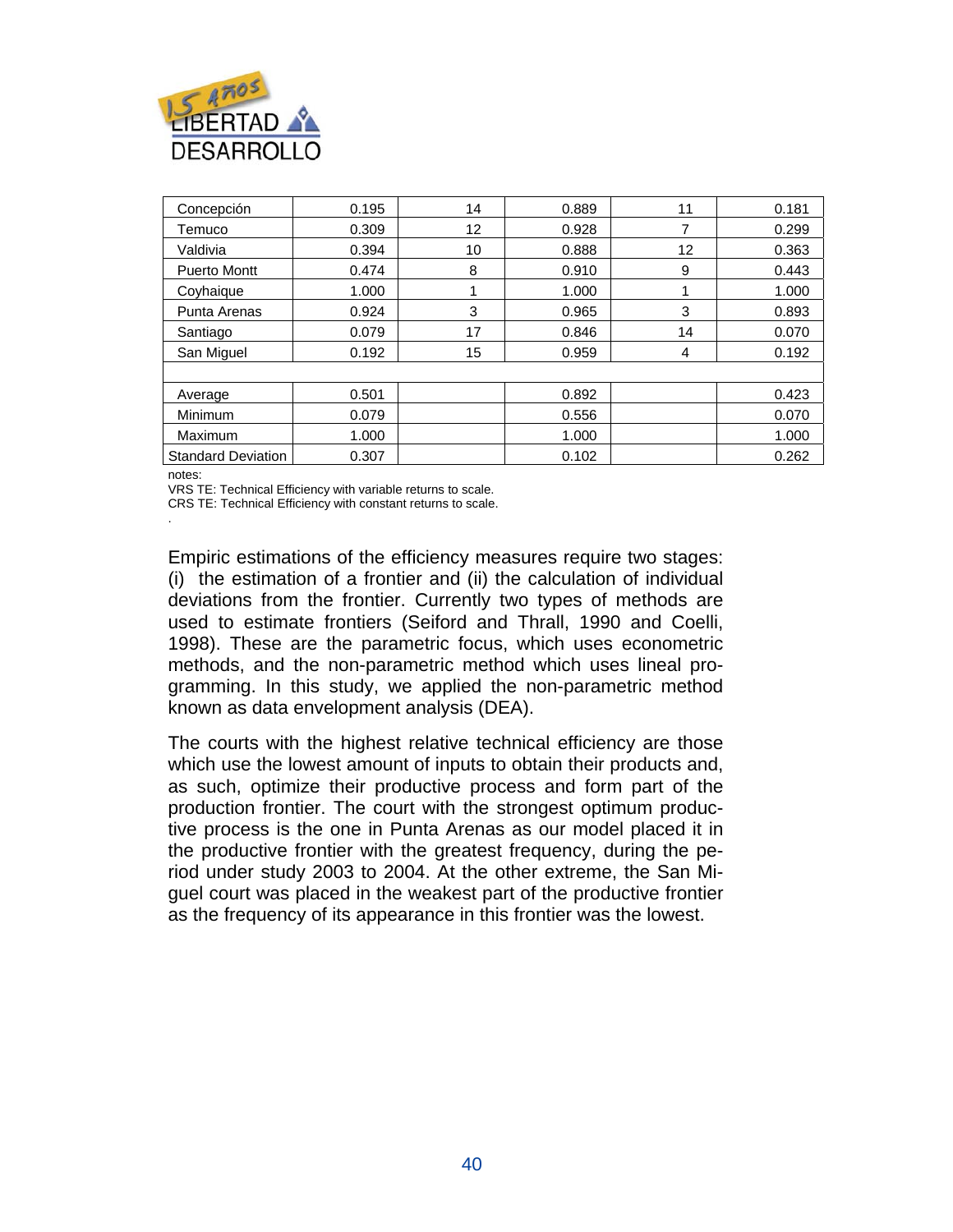

#### **Table N° 15**  Analysis of Efficiency and Ranking of Courts Labor Cases (2003)

|                           | Input orientated |                         | <b>Product orientated</b> |                |               |
|---------------------------|------------------|-------------------------|---------------------------|----------------|---------------|
| <b>Court</b>              | <b>VRS TE</b>    | Ranking                 | <b>VRS TE</b>             | Ranking        | <b>CRS TE</b> |
| Arica                     | 0.797            | $\overline{\mathbf{4}}$ | 0.881                     | 11             | 0.743         |
| lquique                   | 0.764            | 5                       | 0.632                     | 17             | 0.517         |
| Antofagasta               | 0.420            | 9                       | 0.922                     | 8              | 0.402         |
| Copiapó                   | 0.592            | 6                       | 0.933                     | $\overline{7}$ | 0.547         |
| La Serena                 | 0.455            | 8                       | 0.966                     | 3              | 0.381         |
| Valparaíso                | 0.160            | 16                      | 0.935                     | 6              | 0.147         |
| Rancagua                  | 0.358            | 12                      | 0.876                     | 12             | 0.345         |
| Talca                     | 0.264            | 13                      | 0.810                     | 15             | 0.235         |
| Chillán                   | 1.000            | 1                       | 1.000                     | 1              | 0.770         |
| Concepción                | 0.195            | 14                      | 0.637                     | 16             | 0.137         |
| Temuco                    | 0.378            | 11                      | 0.957                     | 4              | 0.325         |
| Valdivia                  | 0.394            | 10                      | 0.894                     | 10             | 0.387         |
| Puerto Montt              | 0.474            | $\overline{7}$          | 0.872                     | 13             | 0.454         |
| Coyhaique                 | 1.000            | 1                       | 1.000                     | 1              | 1.000         |
| Punta Arenas              | 0.924            | 3                       | 0.952                     | 5              | 0.897         |
| Santiago                  | 0.079            | 17                      | 0.853                     | 14             | 0.074         |
| San Miguel                | 0.192            | 15                      | 0.896                     | 9              | 0.189         |
|                           |                  |                         |                           |                |               |
| Average                   | 0.497            |                         | 0.883                     |                | 0.444         |
| Minimum                   | 0.079            |                         | 0.632                     |                | 0.074         |
| Maximum                   | 1.000            |                         | 1.000                     |                | 1.000         |
| <b>Standard Deviation</b> | 0.300            |                         | 0.106                     |                | 0.272         |

It should be remembered that the fact that a court optimizes its production process relatively speaking does not mean that it can-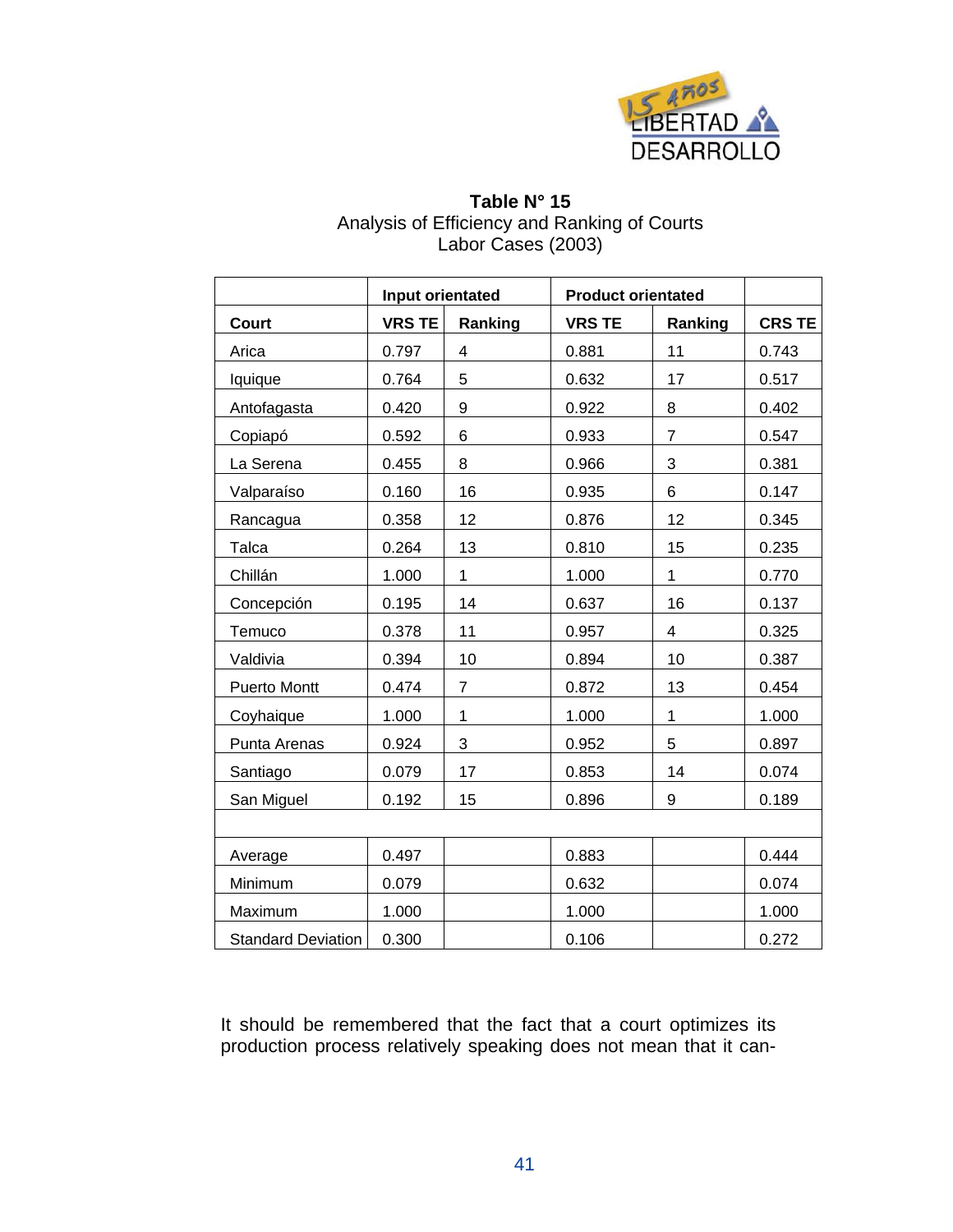

not further improve its performance, given that when we talk about optimums or maximum relative technical efficiency, we are talking about a position relative to the other courts.

#### **Table N° 16**  Analysis of efficiency and ranking of courts in all cases **(2003)**

|                           | Input-orientated |                | <b>Product-orientated</b> |                |               |
|---------------------------|------------------|----------------|---------------------------|----------------|---------------|
| <b>Court</b>              | <b>VRS TE</b>    | Ranking        | <b>VRS TE</b>             | Ranking        | <b>CRS TE</b> |
| Arica                     | 0.797            | 4              | 0.889                     | 12             | 0.712         |
| Iquique                   | 0.764            | 5              | 0.563                     | 17             | 0.433         |
| Antofagasta               | 0.397            | 9              | 0.910                     | 10             | 0.373         |
| Copiapó                   | 0.534            | $\overline{7}$ | 0.952                     | 5              | 0.518         |
| La Serena                 | 1.000            | 1              | 1.000                     | 1              | 0.373         |
| Valparaíso                | 0.143            | 16             | 0.853                     | 15             | 0.127         |
| Rancagua                  | 0.358            | 11             | 0.934                     | 8              | 0.347         |
| Talca                     | 0.264            | 13             | 0.820                     | 16             | 0.224         |
| Chillán                   | 0.701            | 6              | 0.946                     | 6              | 0.668         |
| Concepción                | 0.195            | 15             | 0.888                     | 13             | 0.180         |
| Temuco                    | 0.309            | 12             | 0.936                     | $\overline{7}$ | 0.300         |
| Valdivia                  | 0.394            | 10             | 0.898                     | 11             | 0.365         |
| <b>Puerto Montt</b>       | 0.474            | 8              | 0.918                     | 9              | 0.445         |
| Coyhaique                 | 1.000            | 1              | 1.000                     | 1              | 1.000         |
| Punta Arenas              | 0.924            | 3              | 0.969                     | 3              | 0.897         |
| Santiago                  | 0.079            | 17             | 0.856                     | 14             | 0.070         |
| San Miguel                | 0.236            | 14             | 0.969                     | 4              | 0.193         |
|                           |                  |                |                           |                |               |
| Average                   | 0.504            |                | 0.900                     |                | 0.425         |
| Minimum                   | 0.079            |                | 0.563                     |                | 0.070         |
| Maximum                   | 1.000            |                | 1.000                     |                | 1.000         |
| <b>Standard Deviation</b> | 0.304            |                | 0.100                     |                | 0.263         |

The estimated DEA models indicated the presence of a clear deviation in the efficiency values when compared to the best practice frontier ("benchmark"). Here we should highlight that the labor cases presented a higher average level of efficiency than civil and criminal cases. A summary of these results is presented in Tables  $N^{\circ}$  20 y 21.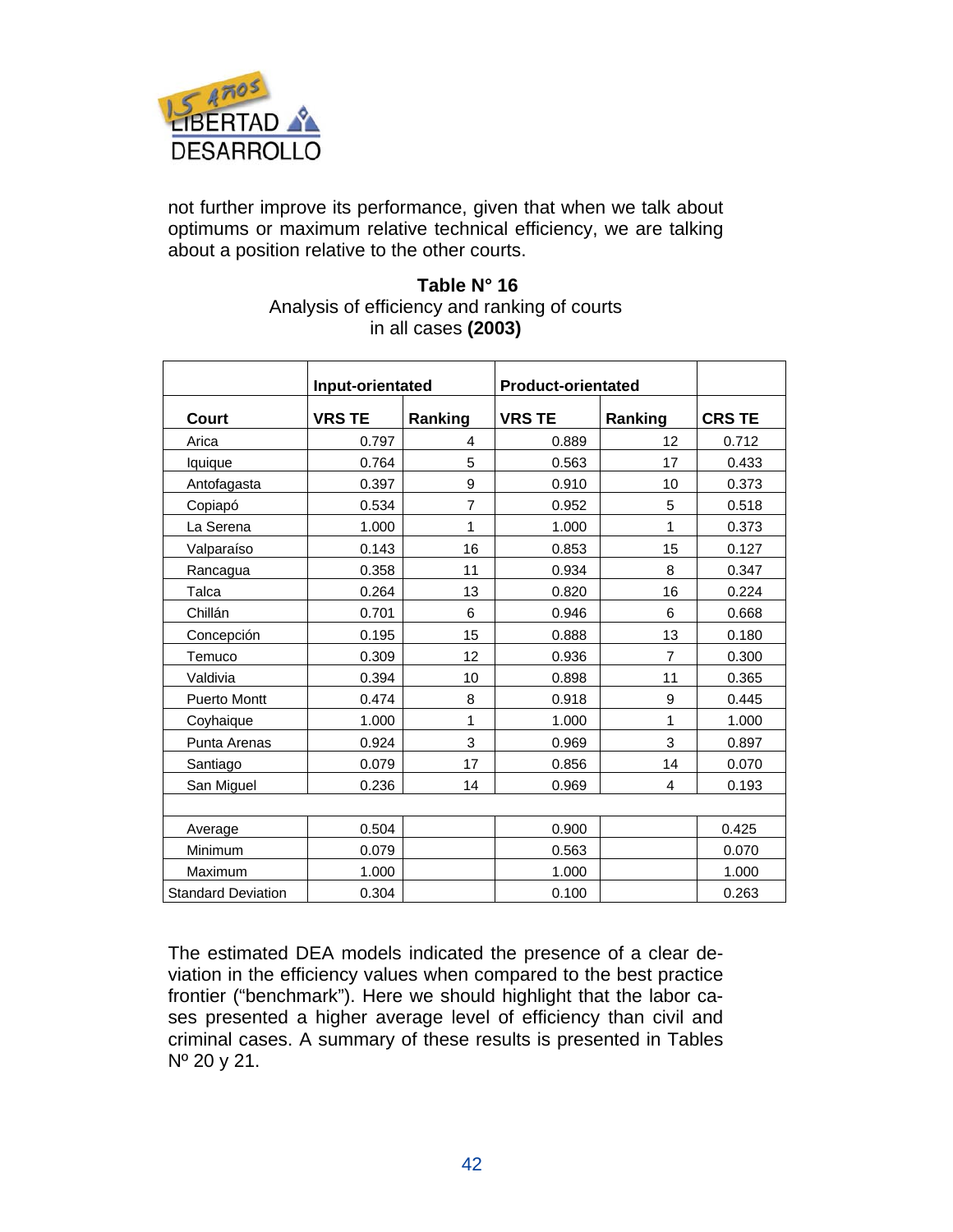

#### **Table N° 17**  Analysis of Efficiency and Ranking of Courts In Civil/Criminal Cases (2004)

|                           | Input-orientated |                | <b>Product-orientated</b> |                |               |
|---------------------------|------------------|----------------|---------------------------|----------------|---------------|
| Court                     | <b>VRS TE</b>    | Ranking        | <b>VRS TE</b>             | Ranking        | <b>CRS TE</b> |
| Arica                     | 0.844            | 3              | 0.851                     | 13             | 0.789         |
| lquique                   | 0.701            | 5              | 0.537                     | 17             | 0.431         |
| Antofagasta               | 0.430            | 9              | 0.982                     | 3              | 0.427         |
| Copiapó                   | 0.571            | 6              | 0.882                     | 10             | 0.542         |
| La Serena                 | 0.375            | 10             | 0.877                     | 11             | 0.355         |
| Valparaíso                | 0.155            | 16             | 0.939                     | 6              | 0.151         |
| Rancagua                  | 0.372            | 11             | 0.897                     | 8              | 0.356         |
| Talca                     | 0.248            | 13             | 0.726                     | 16             | 0.206         |
| Chillán                   | 0.757            | $\overline{4}$ | 0.895                     | 9              | 0.723         |
| Concepción                | 0.196            | 15             | 0.728                     | 15             | 0.163         |
| Temuco                    | 0.296            | 12             | 0.836                     | 14             | 0.274         |
| Valdivia                  | 0.447            | 8              | 0.954                     | 4              | 0.439         |
| <b>Puerto Montt</b>       | 0.533            | $\overline{7}$ | 0.919                     | $\overline{7}$ | 0.515         |
| Coyhaique                 | 1.000            | 1              | 1.000                     | 1              | 0.903         |
| Pta. Arenas               | 1.000            | 1              | 1.000                     | 1              | 1.000         |
| Santiago                  | 0.080            | 17             | 0.855                     | 12             | 0.075         |
| San Miguel                | 0.205            | 14             | 0.951                     | 5              | 0.201         |
|                           |                  |                |                           |                |               |
| Average                   | 0.483            |                | 0.872                     |                | 0.444         |
| Minimum                   | 0.080            |                | 0.537                     |                | 0.075         |
| Maximum                   | 1.000            |                | 1.000                     |                | 1.000         |
| <b>Standard Deviation</b> | 0.290            |                | 0.118                     |                | 0.273         |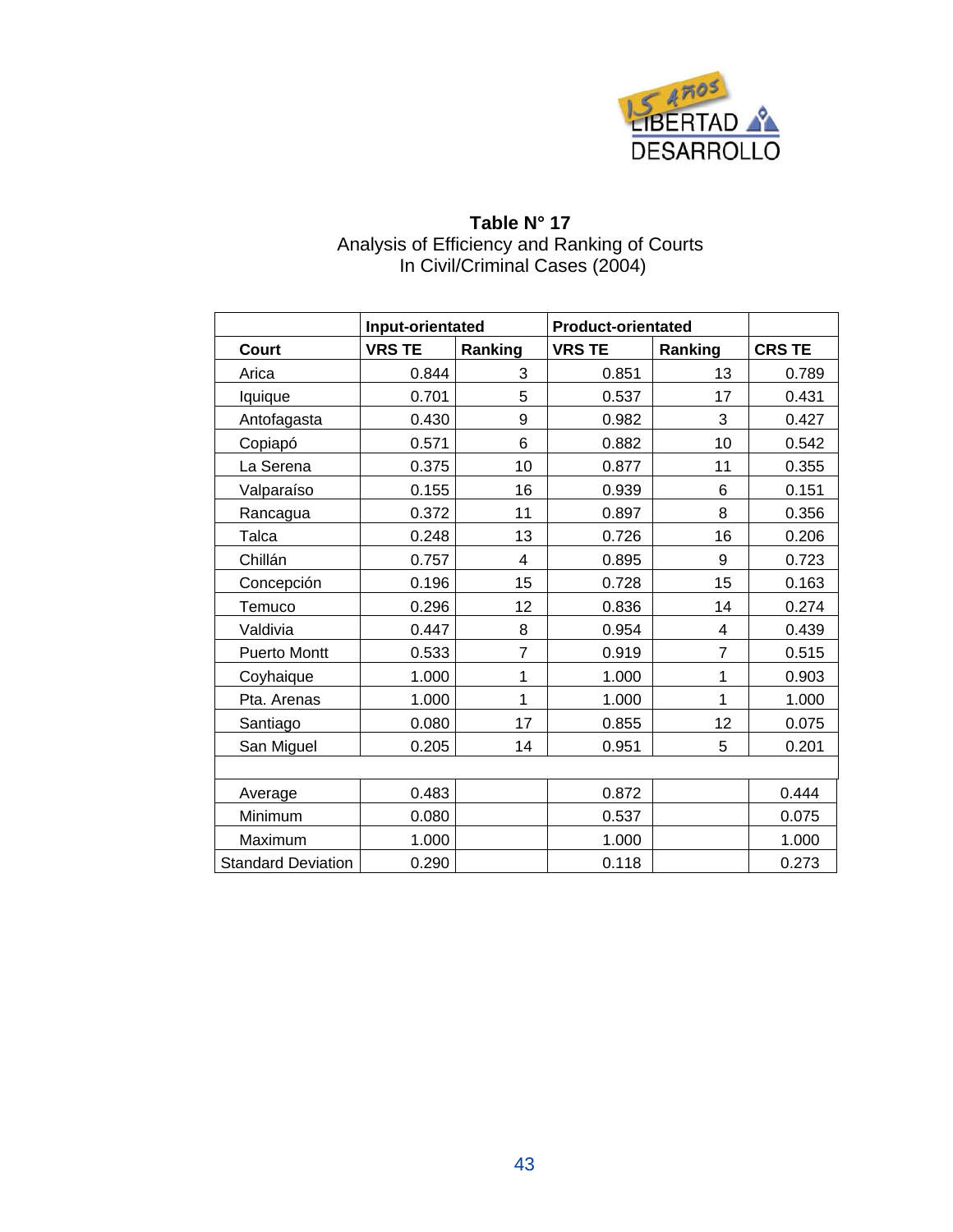

#### **Table N° 18**  Analysis of Efficiency and Ranking of Courts In Labor Cases (2004)

|                           | Input-orientated |                | <b>Product-orientated</b> |                |               |
|---------------------------|------------------|----------------|---------------------------|----------------|---------------|
| <b>Court</b>              | <b>VRS TE</b>    | Ranking        | <b>VRS TE</b>             | Ranking        | <b>CRS TE</b> |
| Arica                     | 1.000            | 1              | 1.000                     | 1              | 0.943         |
| lquique                   | 0.701            | 6              | 0.556                     | 16             | 0.455         |
| Antofagasta               | 0.427            | $\mathsf g$    | 0.915                     | 6              | 0.413         |
| Copiapó                   | 0.615            | $\overline{7}$ | 0.937                     | 4              | 0.591         |
| La Serena                 | 0.401            | 10             | 0.918                     | 5              | 0.387         |
| Valparaíso                | 0.144            | 16             | 0.824                     | 12             | 0.143         |
| Rancagua                  | 0.362            | 12             | 0.865                     | 8              | 0.357         |
| Talca                     | 0.248            | 14             | 0.450                     | 17             | 0.136         |
| Chillán                   | 0.705            | 5              | 0.782                     | 13             | 0.645         |
| Concepción                | 0.196            | 15             | 0.671                     | 14             | 0.162         |
| Temuco                    | 0.287            | 13             | 0.831                     | 11             | 0.287         |
| Valdivia                  | 0.401            | 11             | 0.834                     | 10             | 0.397         |
| <b>Puerto Montt</b>       | 0.489            | 8              | 0.618                     | 15             | 0.356         |
| Coyhaique                 | 1.000            | 1              | 1.000                     | $\mathbf{1}$   | 1.000         |
| Punta Arenas              | 0.873            | 4              | 0.901                     | $\overline{7}$ | 0.867         |
| Santiago                  | 0.082            | 17             | 0.847                     | 9              | 0.080         |
| San Miguel                | 1.000            | 1              | 1.000                     | $\mathbf{1}$   | 0.228         |
|                           |                  |                |                           |                |               |
| Average                   | 0.525            |                | 0.821                     |                | 0.438         |
| Minimum                   | 0.082            |                | 0.450                     |                | 0.080         |
| Maximum                   | 1.000            |                | 1.000                     |                | 1.000         |
| <b>Standard Deviation</b> | 0.308            |                | 0.160                     |                | 0.284         |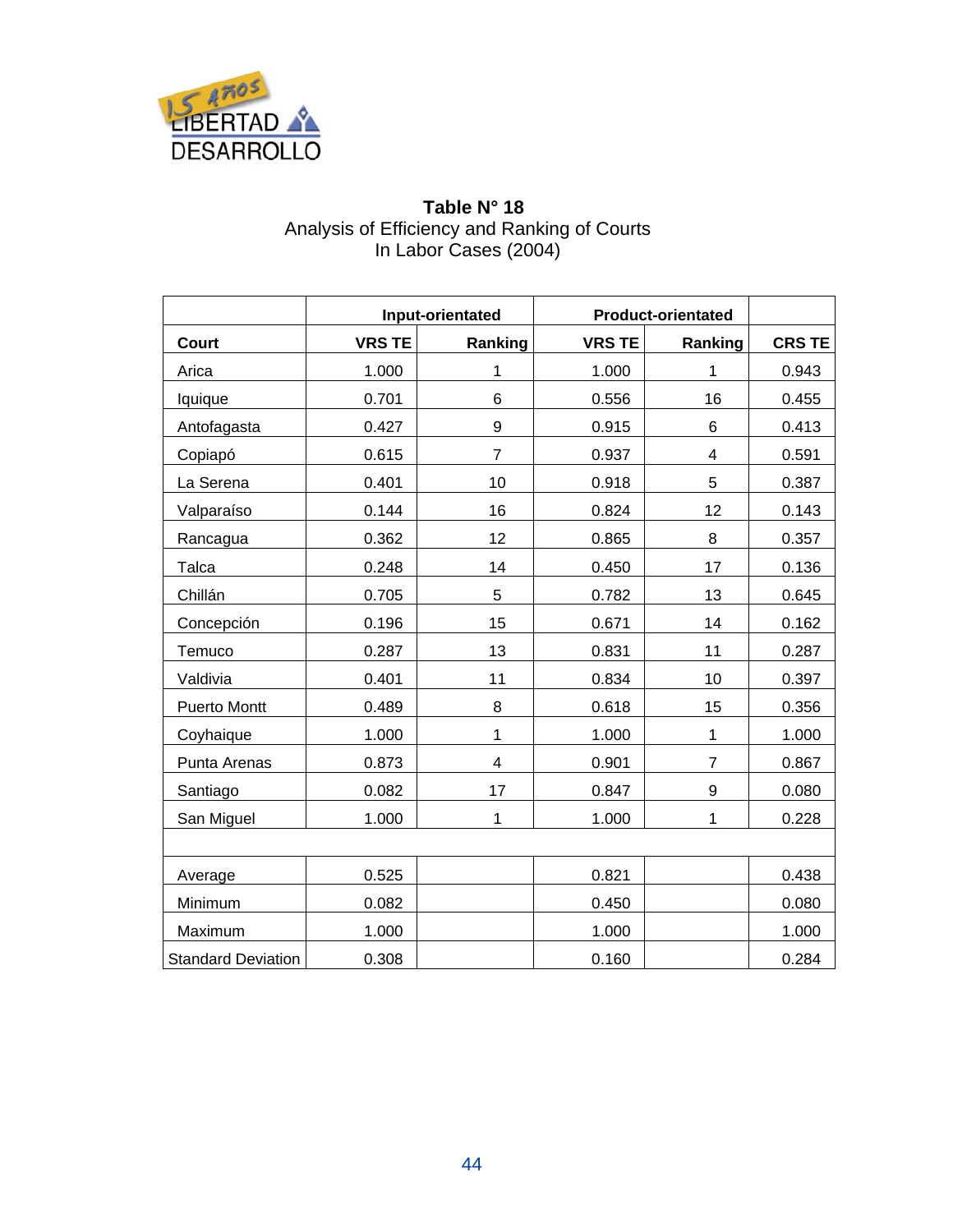

# **Table N° 19**  Analysis of Efficiency and Ranking of Courts in all cases (2004)

|                           | Input-orientated |                | <b>Product-orientated</b> |                |               |
|---------------------------|------------------|----------------|---------------------------|----------------|---------------|
| <b>Court</b>              | <b>VRS TE</b>    | Ranking        | <b>VRS TE</b>             | Ranking        | <b>CRS TE</b> |
|                           |                  |                |                           |                |               |
| Arica                     | 0.854            | 3              | 0.887                     | 12             | 0.822         |
| lquique                   | 0.701            | 5              | 0.560                     | 17             | 0.450         |
| Antofagasta               | 0.433            | 9              | 0.996                     | 3              | 0.433         |
| Copiapó                   | 0.578            | 6              | 0.916                     | 9              | 0.563         |
| La Serena                 | 0.378            | 10             | 0.905                     | 11             | 0.367         |
| Valparaíso                | 0.156            | 16             | 0.952                     | 6              | 0.153         |
| Rancagua                  | 0.374            | 11             | 0.919                     | 8              | 0.364         |
| Talca                     | 0.248            | 13             | 0.756                     | 16             | 0.215         |
| Chillán                   | 0.758            | 4              | 0.913                     | 10             | 0.737         |
| Concepción                | 0.196            | 15             | 0.758                     | 15             | 0.170         |
| Temuco                    | 0.300            | 12             | 0.879                     | 14             | 0.288         |
| Valdivia                  | 0.450            | 8              | 0.970                     | 5              | 0.446         |
| <b>Puerto Montt</b>       | 0.530            | $\overline{7}$ | 0.922                     | $\overline{7}$ | 0.516         |
| Coyhaique                 | 1.000            | 1              | 1.000                     | 1              | 0.937         |
| Pta. Arenas               | 1.000            | 1              | 1.000                     | 1              | 1.000         |
| Santiago                  | 0.080            | 17             | 0.881                     | 13             | 0.077         |
| San Miguel                | 0.208            | 14             | 0.979                     | 4              | 0.207         |
|                           |                  |                |                           |                |               |
| Average                   | 0.485            |                | 0.894                     |                | 0.456         |
| Minimum                   | 0.080            |                | 0.560                     |                | 0.077         |
| Maximum                   | 1.000            |                | 1.000                     |                | 1.000         |
| <b>Standard Deviation</b> | 0.290            |                | 0.112                     |                | 0.278         |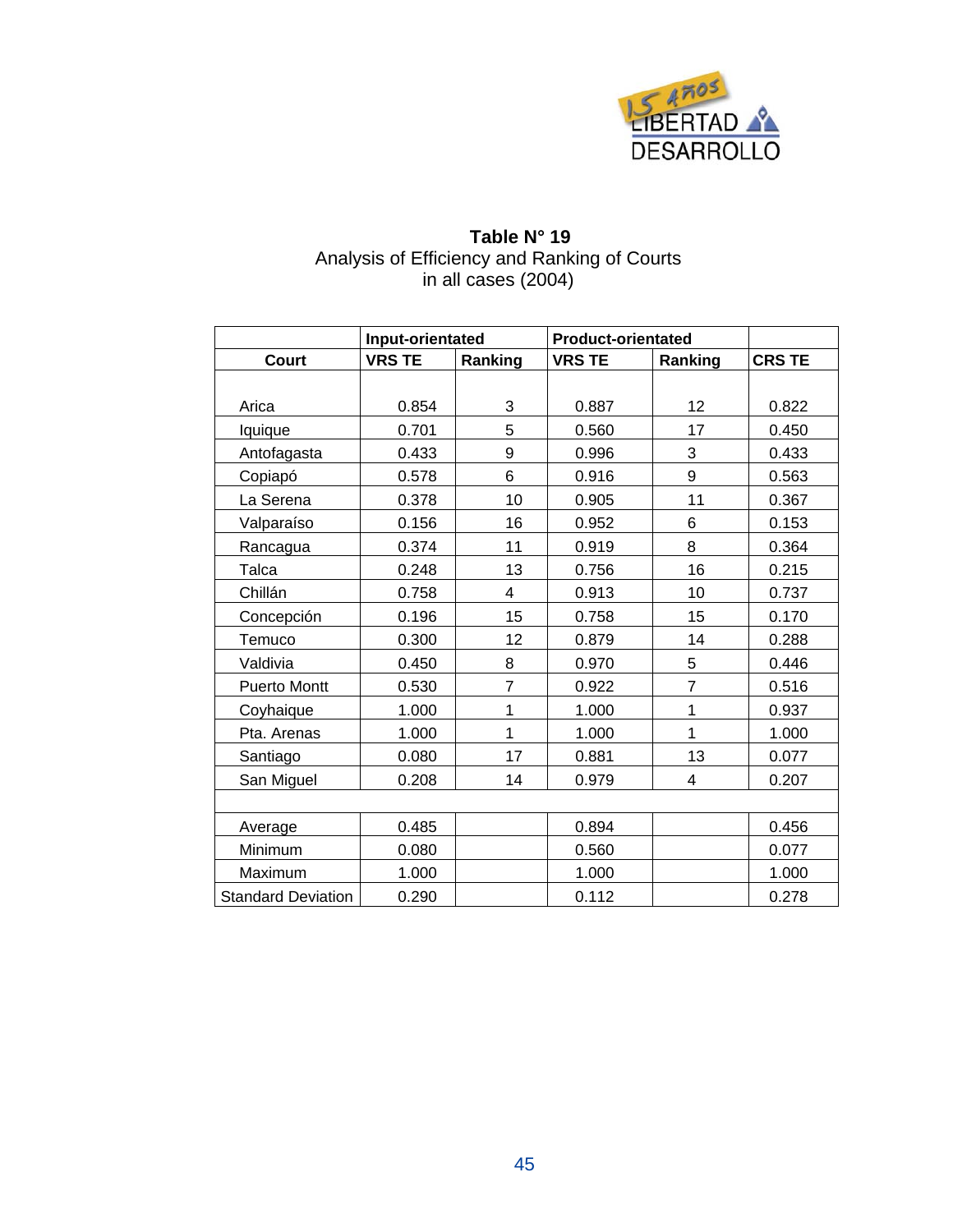

## **Table N° 20**  Summary of values of Technical Efficiency (2003)

| <b>Measure of</b><br>technical<br>efficiency | Average                     | <b>Standard</b><br><b>Deviation</b> | <b>Minimum</b> | <b>Maximum</b> | <b>Courts in</b><br><b>Frontier</b> |  |  |  |  |
|----------------------------------------------|-----------------------------|-------------------------------------|----------------|----------------|-------------------------------------|--|--|--|--|
|                                              | <b>Civil/Criminal Cases</b> |                                     |                |                |                                     |  |  |  |  |
| <b>RCE</b>                                   | 0.423                       | 0.262                               | 0.070          | 1              | 1                                   |  |  |  |  |
| <b>RVE</b>                                   | 0.501                       | 0.307                               | 0.079          | 1              | $\overline{2}$                      |  |  |  |  |
| <b>Escala</b>                                | 0.878                       | 0.164                               | 0.375          | 1              | 1                                   |  |  |  |  |
|                                              | <b>Labor Cases</b>          |                                     |                |                |                                     |  |  |  |  |
| <b>RCE</b>                                   | 0.444                       | 0.272                               | 0.074          | 1              | 1                                   |  |  |  |  |
| <b>RVE</b>                                   | 0.497                       | 0.300                               | 0.079          | 1              | $\overline{2}$                      |  |  |  |  |
| <b>Scale</b>                                 | 0.898                       | 0.099                               | 0.677          |                | 1                                   |  |  |  |  |
|                                              |                             | <b>Total Cases</b>                  |                |                |                                     |  |  |  |  |
| <b>RCE</b>                                   | 0.425                       | 0.263                               | 0.070          | 1              | 1                                   |  |  |  |  |
| <b>RVE</b>                                   | 0.504                       | 0.304                               | 0.079          | 1              | $\overline{2}$                      |  |  |  |  |
| Scale                                        | 0.873                       | 0.162                               | 0.373          |                |                                     |  |  |  |  |

A breakdown of total inefficiency into scale inefficiency and pure technical inefficiency is shown in Table Nº 22.

Technical inefficiency ranges between 98.4% and 106.2%. This is the combined inefficiency as the operation was carried out at a below-optimum scale (because of the inadequate size of the court) and based on pure technical efficiency. This implies that on average the courts employ between 98.4% and 106.2% more personnel than required for their level of activity. A breakdown of total inefficiency between scale inefficiency and technical efficiency is shown in Table Nº 22.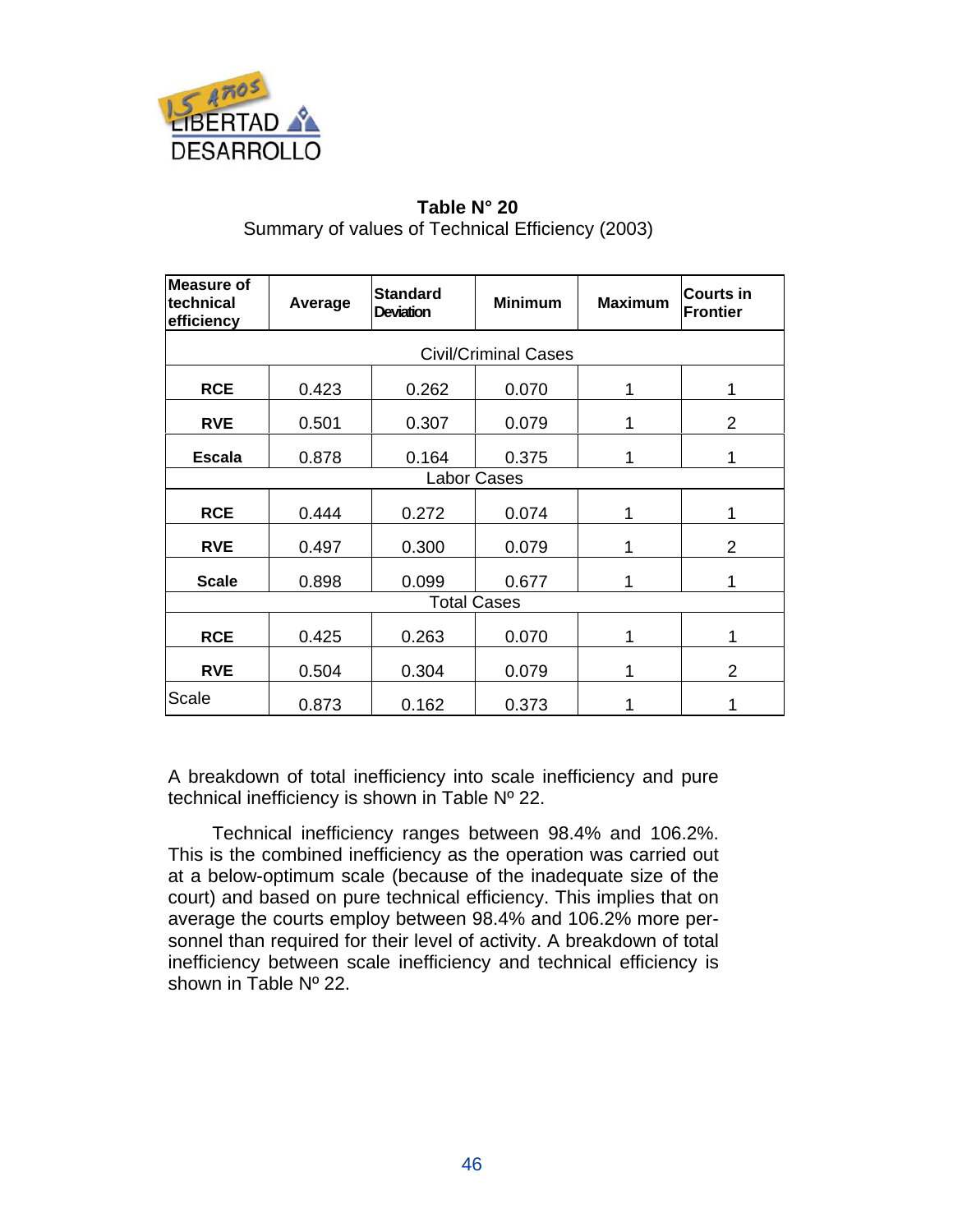

# **Table N° 21**  Summary of Values of Technical Efficiency (2004)

| Measure of<br>technical<br>efficiency | Average        | <b>Standard</b><br><b>Deviation</b> | <b>Minimum</b> | <b>Maximum</b> | <b>Courts in</b><br><b>Frontier</b> |  |  |  |  |
|---------------------------------------|----------------|-------------------------------------|----------------|----------------|-------------------------------------|--|--|--|--|
|                                       | Civil/Criminal |                                     |                |                |                                     |  |  |  |  |
| <b>RCE</b>                            | 0.444          | 0.273                               | 0.075          | 1              | 1                                   |  |  |  |  |
| <b>RVE</b>                            | 0.483          | 0.290                               | 0.080          | 1              | 2                                   |  |  |  |  |
| Scale                                 | 0.923          | 0.092                               | 0.616          | 1              |                                     |  |  |  |  |
|                                       | Labor          |                                     |                |                |                                     |  |  |  |  |
| <b>RCE</b>                            | 0.438          | 0.284                               | 0.080          | 1              | 1                                   |  |  |  |  |
| <b>RVE</b>                            | 0.525          | 0.308                               | 0.082          | 1              | 3                                   |  |  |  |  |
| Scale                                 | 0.863          | 0.213                               | 0.228          | 1              | 1                                   |  |  |  |  |
|                                       |                |                                     | Total          |                |                                     |  |  |  |  |
| <b>RCE</b>                            | 0.456          | 0.278                               | 0.077          | 1              | 1                                   |  |  |  |  |
| <b>RVE</b>                            | 0.485          | 0.290                               | 0.080          | 1              | $\overline{2}$                      |  |  |  |  |
| Scale                                 | 0.943          | 0.087                               | 0.642          | 1              | 1                                   |  |  |  |  |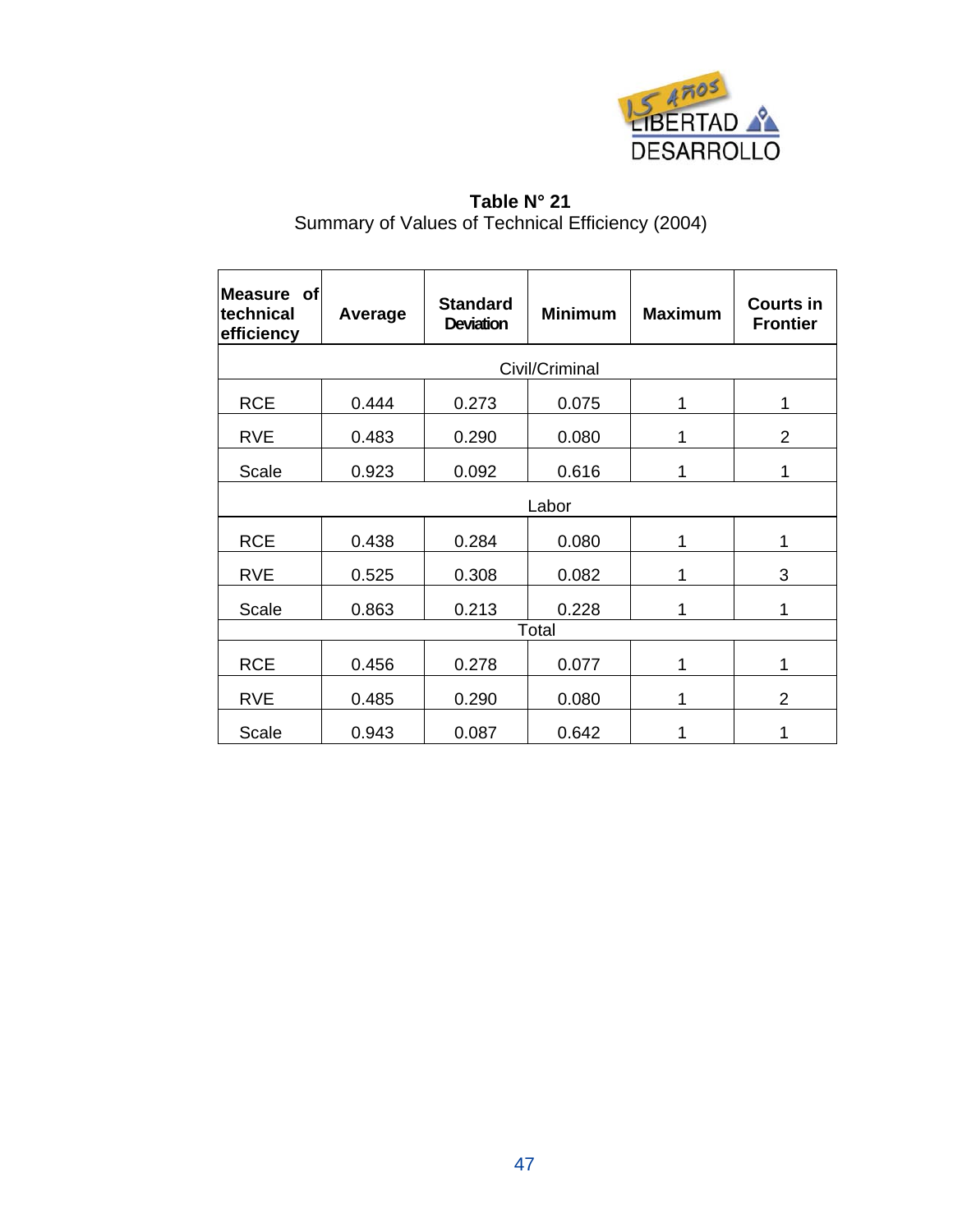

#### **Table N° 22**

#### Breakdown of Technical Inefficiency

| Year | <b>Pure Technical</b><br>Inefficiency (%) | Scale Inefficiency (%) |
|------|-------------------------------------------|------------------------|
| 2003 | 98.4                                      | 14.6                   |
| 2004 | 106.2                                     | 6.1                    |

#### **4.4.2 Changes in productivity (Malmquist Index)**

Finally, the Malmquist Productivity Index was used with the aim of measuring the Change in Total Factor Productivity (TFPCH) between 2003 and 2004. A score higher than 1 indicates growth in productivity while a score lower than 1 indicates a fall. On average it was shown that the appeals court with the worst performance saw its TFPCH fall by 17.3% between 2003 and 2004, while that with the best performance rose by 8.1%.

#### **Table N° 23**  Malmquist Productivity Index (Civil and Criminal Cases)

| <b>Courts</b>       | <b>EFFCH</b> | <b>TECHCH</b> | <b>PECH</b> | <b>SECH</b> | <b>TFPCH</b> |
|---------------------|--------------|---------------|-------------|-------------|--------------|
| Arica               | 1.114        | 0.902         | 0.964       | 1.155       | 1.005        |
| lquique             | 1.007        | 0.902         | 0.966       | 1.043       | 0.908        |
| Antofagasta         | 1.151        | 0.902         | 1.090       | 1.056       | 1.038        |
| Copiapó             | 1.056        | 0.902         | 0.937       | 1.127       | 0.952        |
| La Serena           | 0.948        | 0.902         | 0.877       | 1.081       | 0.855        |
| Valparaíso          | 1.203        | 0.902         | 1.115       | 1.079       | 1.085        |
| Rancagua            | 1.030        | 0.902         | 0.971       | 1.060       | 0.928        |
| Talca               | 0.943        | 0.902         | 0.912       | 1.034       | 0.850        |
| Chillán             | 1.092        | 0.902         | 0.957       | 1.141       | 0.985        |
| Concepción          | 0.901        | 0.902         | 0.819       | 1.100       | 0.812        |
| Temuco              | 0.917        | 0.902         | 0.900       | 1.018       | 0.827        |
| Valdivia            | 1.209        | 0.902         | 1.075       | 1.125       | 1.090        |
| <b>Puerto Montt</b> | 1.162        | 0.902         | 1.010       | 1.150       | 1.048        |
| Coyhaique           | 0.903        | 0.902         | 1.000       | 0.903       | 0.814        |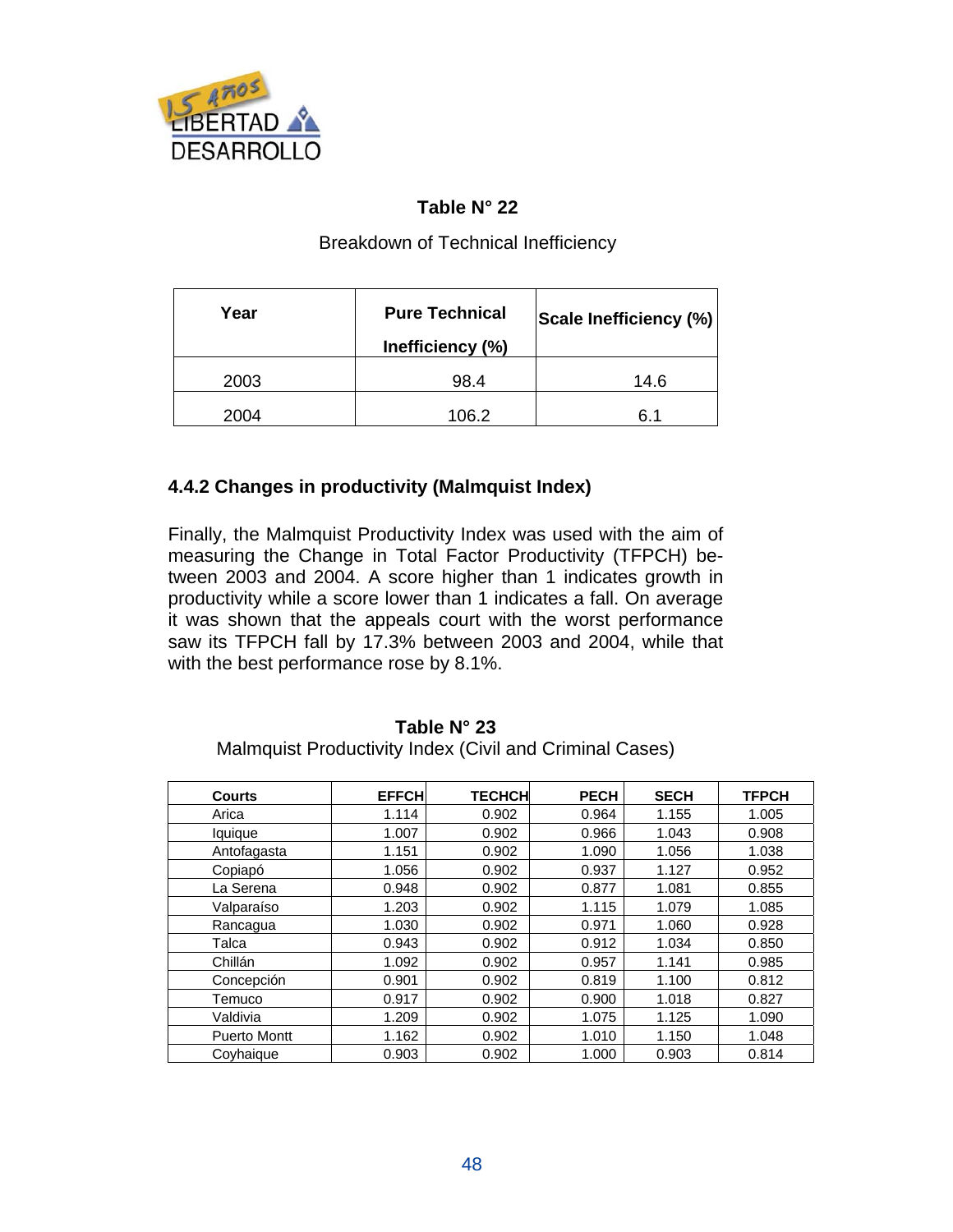

| Punta Arenas               | 1.119 | 0.902 | 1.037 | 1.080 | 1.009 |
|----------------------------|-------|-------|-------|-------|-------|
| Santiago                   | 1.073 | 0.902 | 1.010 | 1.062 | 0.967 |
| San Miguel                 | 1.046 | 0.902 | 0.992 | 1.054 | 0.943 |
|                            |       |       |       |       |       |
| Average                    | 1.051 | 0.902 | 0.978 | 1.075 | 0.948 |
| Minimum                    | 0.901 | 0.902 | 0.819 | 0.903 | 0.812 |
| Maximum                    | 1.209 | 0.902 | 1.115 | 1.155 | 1.090 |
| <b>Standard Deviationl</b> | 0.103 | 0.000 | 0.077 | 0.061 | 0.093 |

Notes:

EFFCH: Change in technical efficiency (relative to technology with constant returns to scale). TECHCH: Technological change. PECH: Change in pure technological efficiency (relative to technology with variable returns to scale). SECH: Change in scale efficiency. TFPCH: Change in total productivity of factors (PTF).

This focus does not require us to know the type of technology nor the price of the inputs and services. These characteristics make it better suited for measuring productivity in the public sector (Färe et al., 1994). Färe et al highlight different methods to calculate the Malmquist Productivity Index. However, the most suitable method is to use lineal programming techniques, such as DEA. The four problems of lineal programming for each court with the aim of calculating four function of distance that measure the change in the total productivity in factors between two periods with a technology of variable returns to scale. The change in technical efficiency can be broken down into a change in pure efficiency and a change in scale, resolving two problems of lineal programming with a technology of variable returns to scale (Coelli et al, 1998).

| <b>Courts</b> | <b>EFFCH</b> | <b>TECHCH</b> | <b>PECH</b> | <b>SECH</b> | <b>TFPCH</b> |
|---------------|--------------|---------------|-------------|-------------|--------------|
| Arica         | 1.269        | 0.984         | 1.136       | 1.117       | 1.248        |
| lquique       | 0.880        | 0.984         | 0.880       | 1.001       | 0.866        |
| Antofagasta   | 1.026        | 0.984         | 0.992       | 1.034       | 1.099        |
| Copiapó       | 1.081        | 0.984         | 1.004       | 1.076       | 1.063        |
| La Serena     | 1.015        | 0.984         | 0.950       | 1.068       | 0.998        |
| Valparaíso    | 0.973        | 0.984         | 0.881       | 1.105       | 0.958        |
| Rancagua      | 1.035        | 0.984         | 0.987       | 1.049       | 1.018        |
| Talca         | 0.578        | 0.984         | 0.556       | 1.039       | 0.568        |
| Chillán       | 0.837        | 0.984         | 0.782       | 1.071       | 0.824        |
| Concepción    | 1.183        | 0.984         | 1.054       | 1.122       | 1.164        |
| Temuco        | 0.882        | 0.984         | 0.868       | 1.016       | 0.868        |

**Table N° 24**  Malmquist Productivity Index (Labor Cases)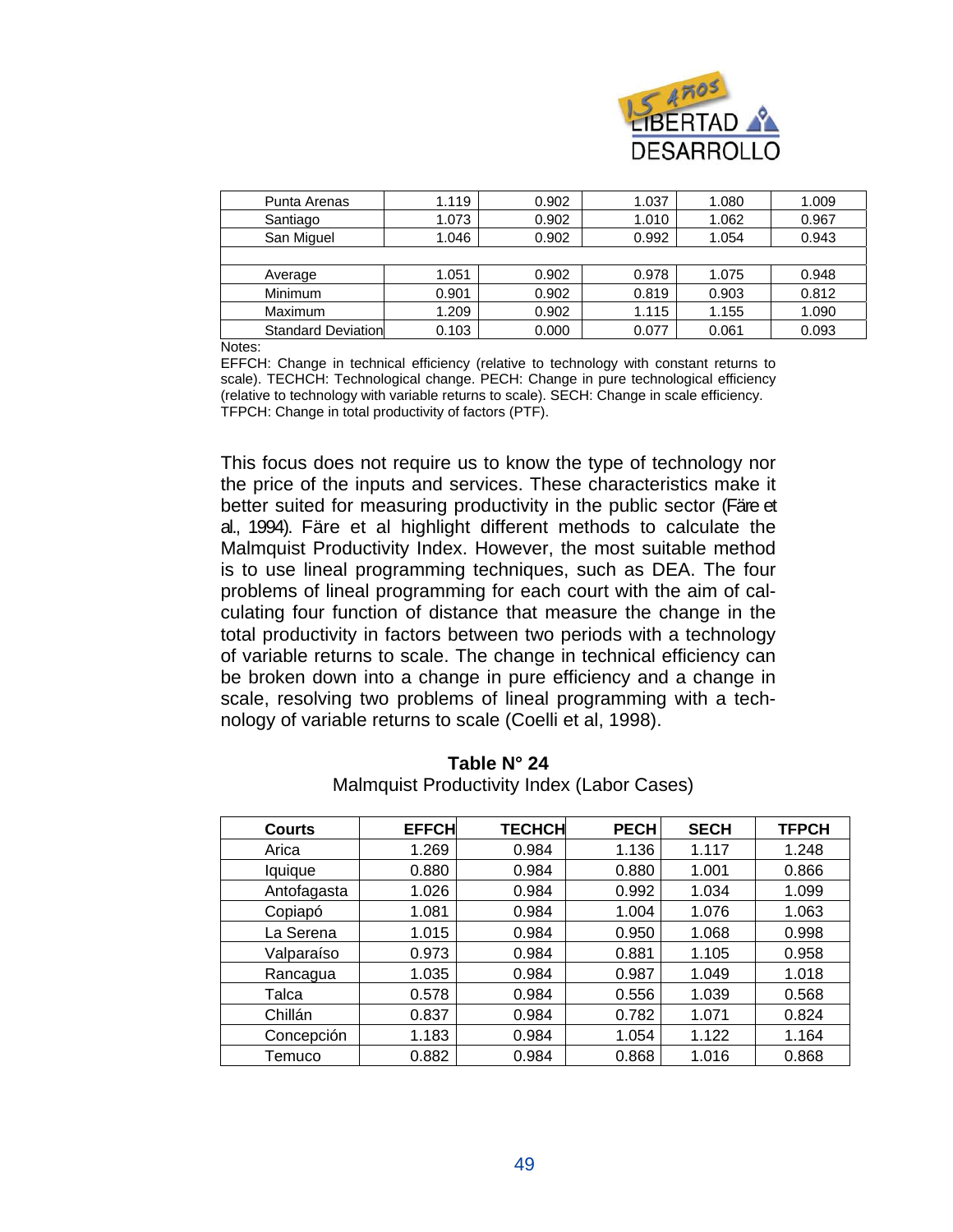

| Valdivia                  | 1.026 | 0.984 | 0.933 | 1.100   | 1.010 |
|---------------------------|-------|-------|-------|---------|-------|
| <b>Puerto Montt</b>       | 0.785 | 0.984 | 0.709 | 1.107   | 0.772 |
| Coyhaique                 | 1.000 | 0.984 | 1.000 | 1.000   | 0.984 |
| <b>Punta Arenas</b>       | 0.966 | 0.984 | 0.946 | 1.022   | 0.950 |
| Santiago                  | 1.081 | 0.984 | 0.994 | 1.088   | 1.064 |
| San Miguel                | 1.205 | 0.984 | 1.116 | 1.080   | 1.186 |
|                           |       |       |       |         |       |
| Average                   | 0.990 | 0.984 | 0.929 | 1.064   | 0.979 |
| Minimum                   | 0.578 | 0.984 | 0.556 | 1.000   | 0.568 |
| Maximum                   | 1.269 | 0.984 | 1.136 | 1.122   | 1.248 |
| <b>Standard Deviation</b> | 0.166 | 0.000 | 0.144 | rt0.040 | 0.166 |

#### **Table N° 25**  Malmquist Productivity Index (Total Cases)

| <b>Courts</b>       | <b>EFFCH</b> | <b>TECHCH</b> | <b>PECH</b> | <b>SECH</b> | <b>TFPCH</b> |
|---------------------|--------------|---------------|-------------|-------------|--------------|
| Arica               | 1.154        | 0.885         | 0.998       | 1.156       | 1.021        |
| Iquique             | 1.039        | 0.885         | 0.995       | 1.044       | 0.919        |
| Antofagasta         | 1.161        | 0.885         | 1.095       | 1.061       | 1.027        |
| Copiapó             | 1.087        | 0.885         | 0.961       | 1.130       | 0.961        |
| La Serena           | 0.984        | 0.885         | 0.905       | 1.087       | 0.870        |
| Valparaíso          | 1.210        | 0.885         | 1.115       | 1.085       | 1.070        |
| Rancagua            | 1.049        | 0.885         | 0.984       | 1.066       | 0.928        |
| Talca               | 0.958        | 0.885         | 0.922       | 1.040       | 0.848        |
| Chillán             | 1.103        | 0.885         | 0.965       | 1.143       | 0.976        |
| Concepción          | 0.944        | 0.885         | 0.853       | 1.106       | 0.835        |
| Temuco              | 0.961        | 0.885         | 0.939       | 1.024       | 0.851        |
| Valdivia            | 1.222        | 0.885         | 1.081       | 1.130       | 1.081        |
| <b>Puerto Montt</b> | 1.160        | 0.885         | 1.005       | 1.154       | 1.026        |
| Coyhaique           | 0.937        | 0.885         | 1.000       | 0.937       | 0.829        |
| Punta Arenas        | 1.115        | 0.885         | 1.032       | 1.080       | 0.986        |
| Santiago            | 1.099        | 0.885         | 1.029       | 1.067       | 0.972        |
| San Miguel          | 1.071        | 0.885         | 1.011       | 1.060       | 0.948        |
|                     |              |               |             |             |              |
| Average             | 1.074        | 0.885         | 0.994       | 1.081       | 0.950        |
| Minimum             | 0.937        | 0.885         | 0.853       | 0.937       | 0.829        |
| Maximum             | 1.222        | 0.885         | 1.115       | 1.156       | 1.081        |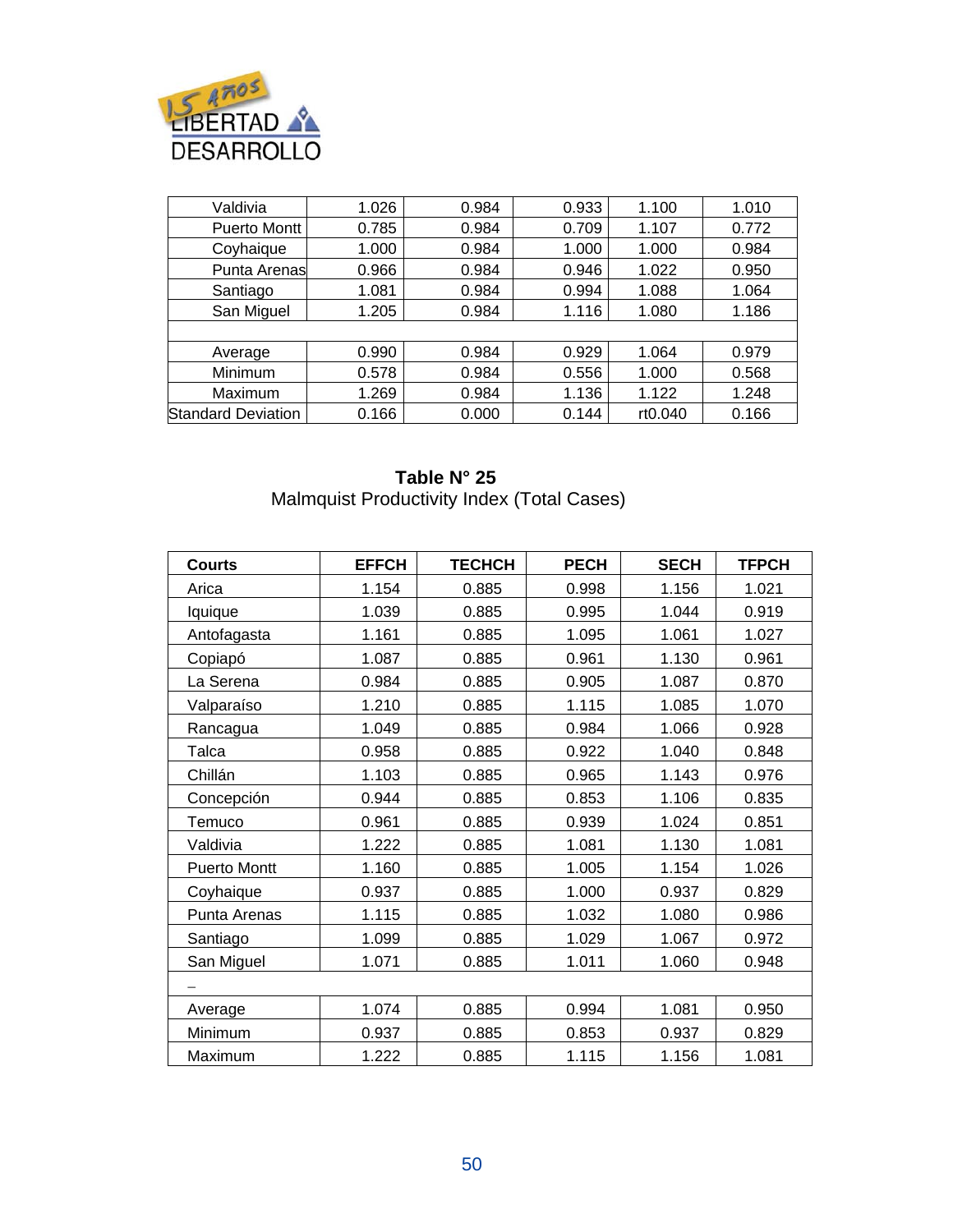

| Standard<br>Deviation | 0.093 | 0.000 | 0.068 | $\sim$ $ -$<br>15F<br>u.uu | 0.082 |
|-----------------------|-------|-------|-------|----------------------------|-------|
|-----------------------|-------|-------|-------|----------------------------|-------|

From the point of view of public policy, the evolution of productivity through time is key for taking decisions over resources in the public sector. Quantification of the evolution of productivity allows one to form a base from which to improve the measure of national accounts while at a micro-level the change in productivity can be broken down into changes in efficiency and the displacement of production technology. The most appropriate policies will be different in a fall in productivity when the changes in efficiency are modest and when there is no displacement in the production technology. (Grosskopf. 1992).

The general expression of the Malmquist Productivity Index Mi(1.2) and its components (change in technical efficiency (MC) and total productivity of factors (PTF or displacement in the production technology). MFi(1.2) calculated for two periods 1 and 2 with technology base i) is:

 $Mi(1.2) = MC \times MFi(1.2)$ 

The link between the three indices can be seen in the Graphs N° 11, 12 y 13 (the distribution of the change in technical efficiency and the PTF). Each circle represents a court of appeal and the size of each one is proportional to the size of its total staff in 2003. The vertical and horizontal lines on level one divide the courts with positive and negative changes in productivity. The trend is lineal but with high dispersion.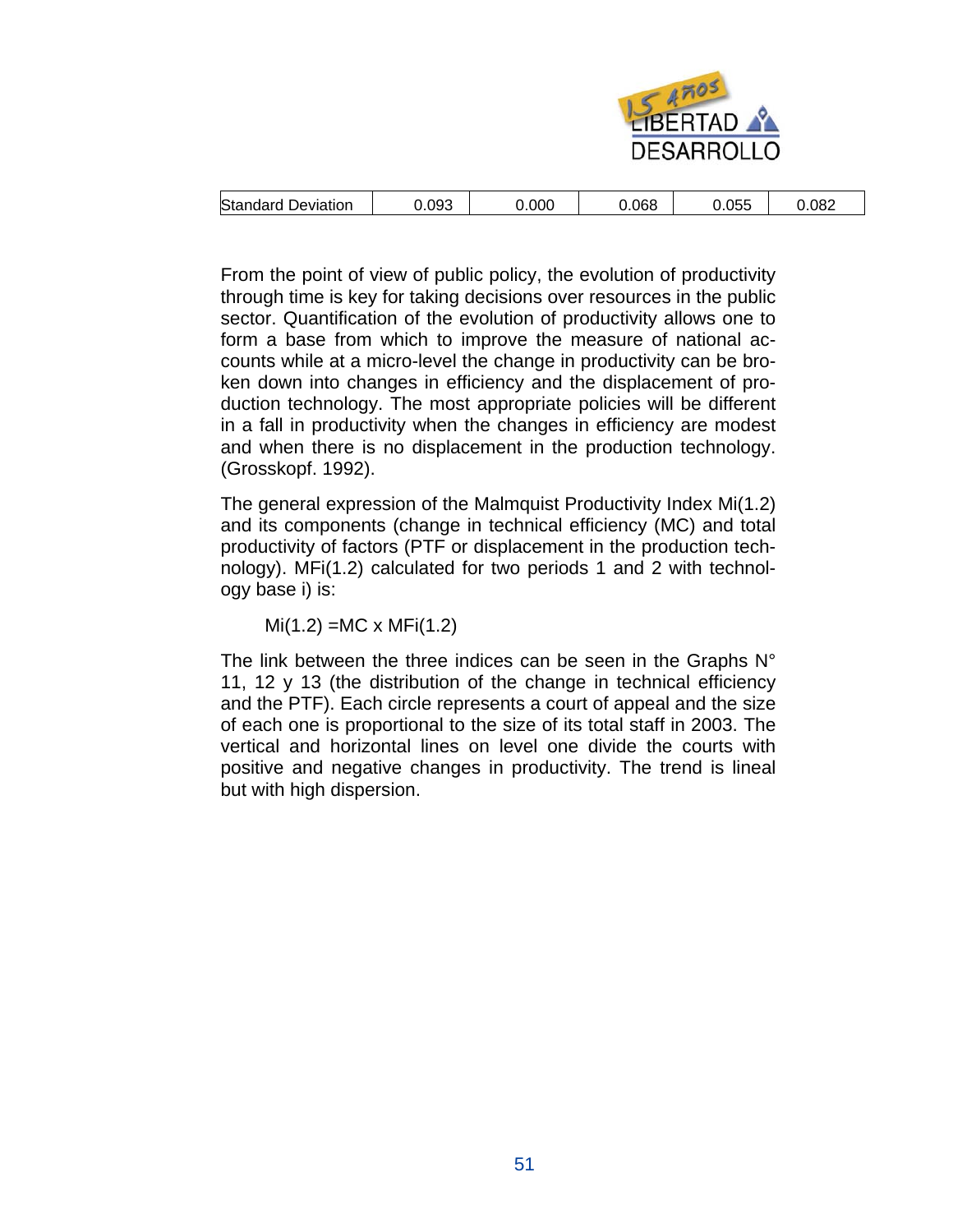

**Graph N° 11**  Distribution of the change in technical efficiency and PTF for civil and criminal cases





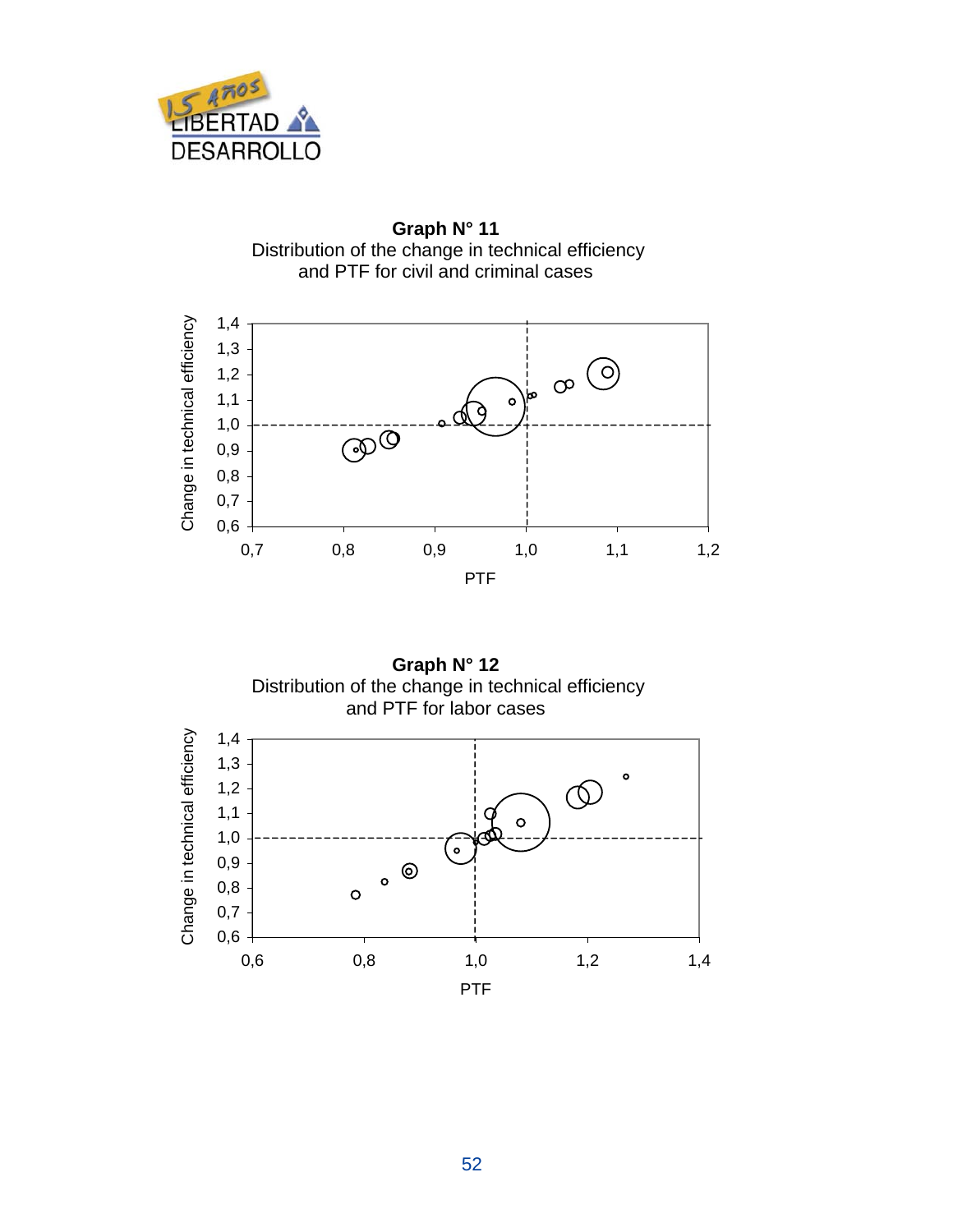

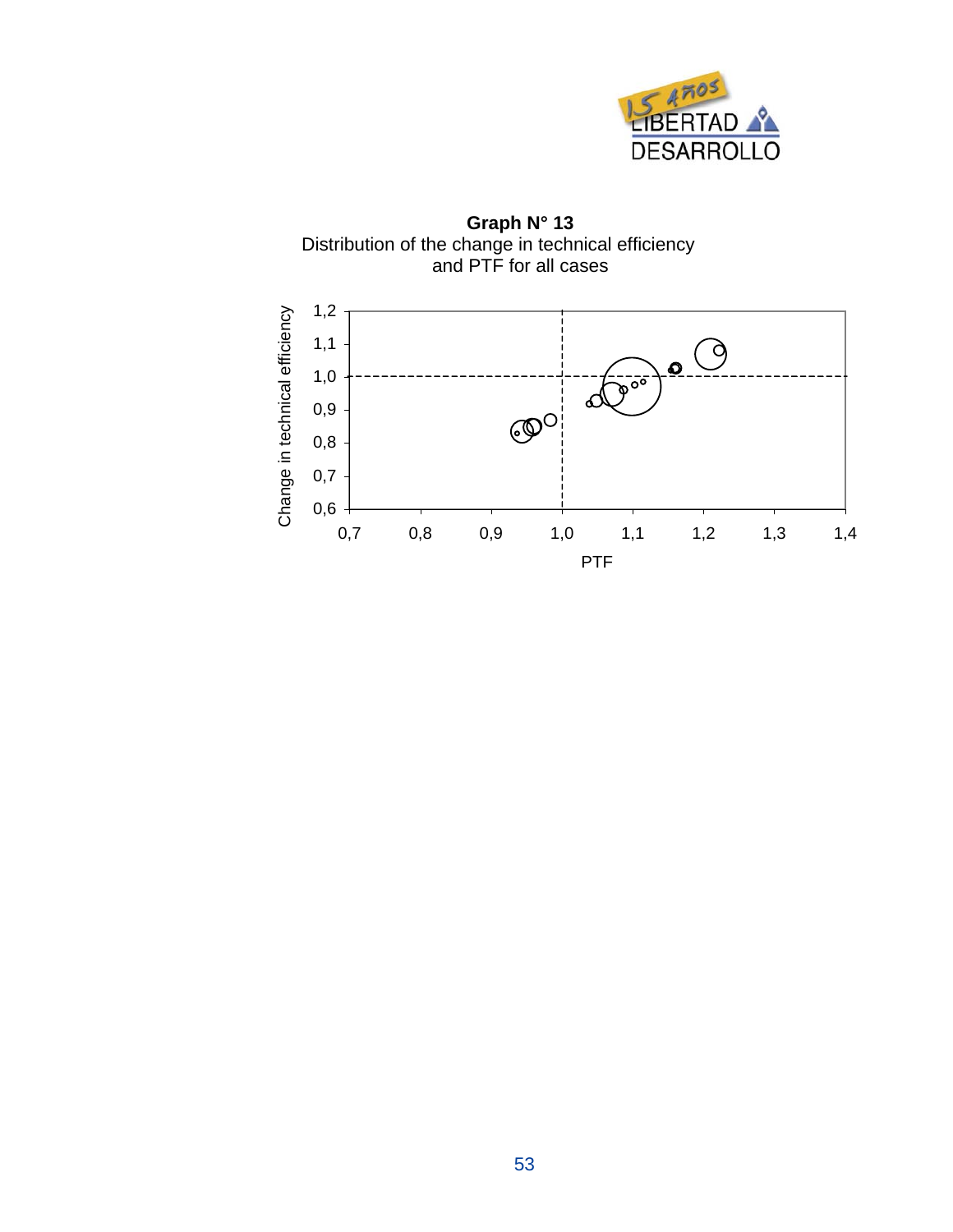

# **V. CONCLUSIONS**

he aim of this study has been to present statistics on Chile's courts from 2004 that we considered to be the most important and at the same time – as outlined in the introduction - would act as the first step in establishing a regular and increasingly specialized analysis on the progress of justice in our country. **T** 

We cannot ignore the fundamental role that an autonomous and powerful judiciary plays in society in being able to guarantee individuals´ freedoms and rights. Strengthening its role as a counterweight to political power should be a constant challenge and permanent aim of all those who seek to create a society that adheres to the principles of freedom. Considering this, the activities of the judiciary should be carried out in full view of the general public and the judiciary should always be aware that it is permanently subject to public scrutiny. The mass media also has a duty to adopt systems of informing on how the judiciary is fulfilling its role.

This study proposes a basic design framework for the adoption by the judiciary of public indicators. In this aim, we have presented concrete indicators, their objectives and the sources of the information on matters such as transparency, judges´ workloads and budgetary measures.

We have analyzed what we considered the most important indicators for 2004. Among these, we should highlight the significant increase in the number of cases entering the court system which mainly reflects an increase in civil cases. As for spending, the structure appears quite stable, although marked by a relatively large expenditure on personnel.

Looking at specific cases, we analyzed the legal work of the Supreme Court, noting a worrying need for the court to revise the way it manages its workload from day to day.

In the civil courts, the most notable aspect was the increase in the number of cases but also the high impact of earnings from these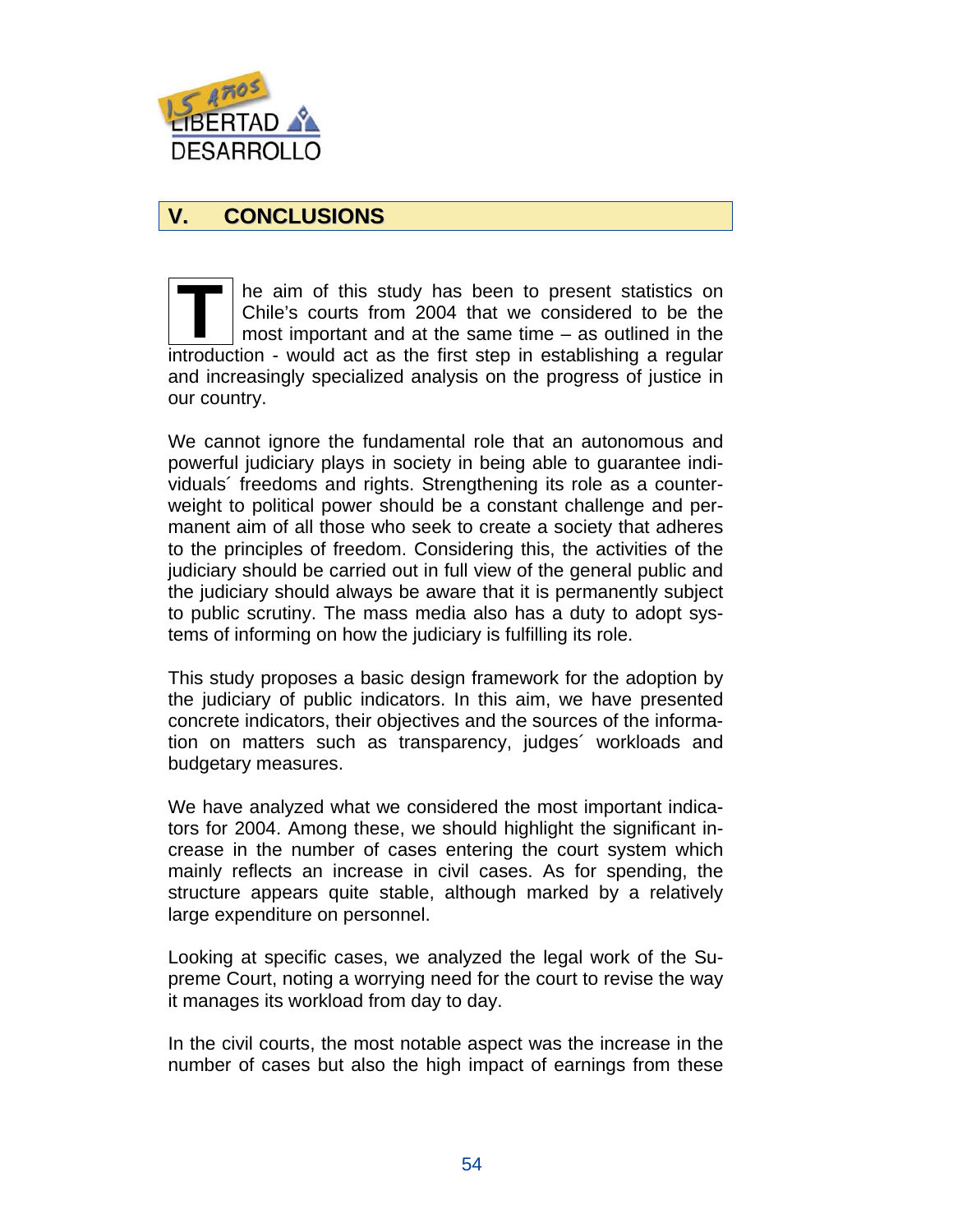

cases which should lead to a rethink in the sense of having courts largely dedicated to issues which do not strictly fall within their sphere of the law.

Thanks to the more sophisticated information presented by the new criminal justice system it was possible to analyze various aspects of the new scheme. It appears necessary to study in greater depth the types of sentences handed out by the system, in particular, the use being given to the facultative terms of the Office of the Public Prosecutor.

In this study, we also analyzed technical efficiency through Data Envelopment Analysis (DEA). The results published here come from the seventeen courts of appeals, showing empiric evidence on the performance of these courts in Chile. The results suggest that numerous courts operate at a purely technical level of efficiency far below the level of best practice achieved by some relatively more efficient courts. At best, 17.6% of these institutions operate efficiently when compared with their peers. It should be noted that this is not an absolute measure of efficiency and that the efficiency variable only reflects the performance and production technology of the group.

The most technically efficient courts are those that use the lowest level of inputs to obtain their product and improve their productive process and so make up part of the best performance group.

The Court of Appeals of Coyhaique recorded the strongest productive process as the model put it at the productive forefront with greatest frequency during the 2003-2004 period under study. At the other extreme, the Court of Santiago was in the weakest part of the productive range as its frequency of appearance in this band was the lowest.

It should be noted that the fact that a court relatively improves its production process does not mean that it could not further improve its performance. This is because when we talk about optimization or relative technical efficiency we are comparing its situation relative to the other courts.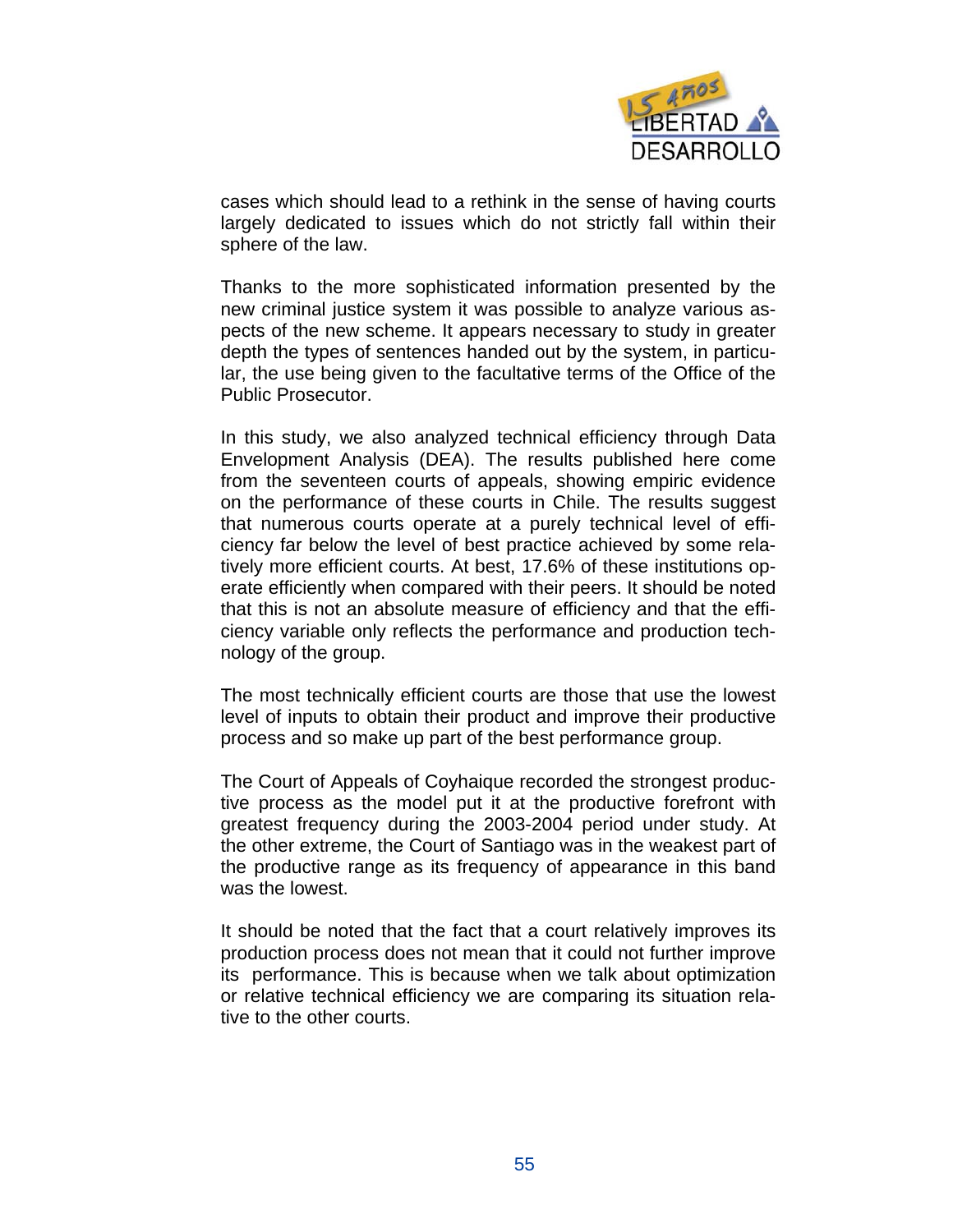

The estimated DEA models indicated the presence of a clear deviation in the efficiency values when compared with the benchmark levels. It should be noted that labor cases have a higher average level of efficiency than civil and criminal cases.

Technical inefficiency ranges between 98.4% and 106.2%. This is the combined inefficiency as the operation was carried out at a below-optimum scale (because of the inadequate size of the court) and based on pure technical efficiency. This implies that on average the courts employ between 98.4% and 106.2% more personnel than required for their level of activity.

Finally, the Malmquist Productivity Index was used with the aim of measuring the Change in Total Factor Productivity (TFPCH) between 2003 and 2004. On average, it was shown that the appeals court with the worst performance saw its TFPCH fall by 17.3% between 2003 and 2004. while that with the best performance rose by 8.1%.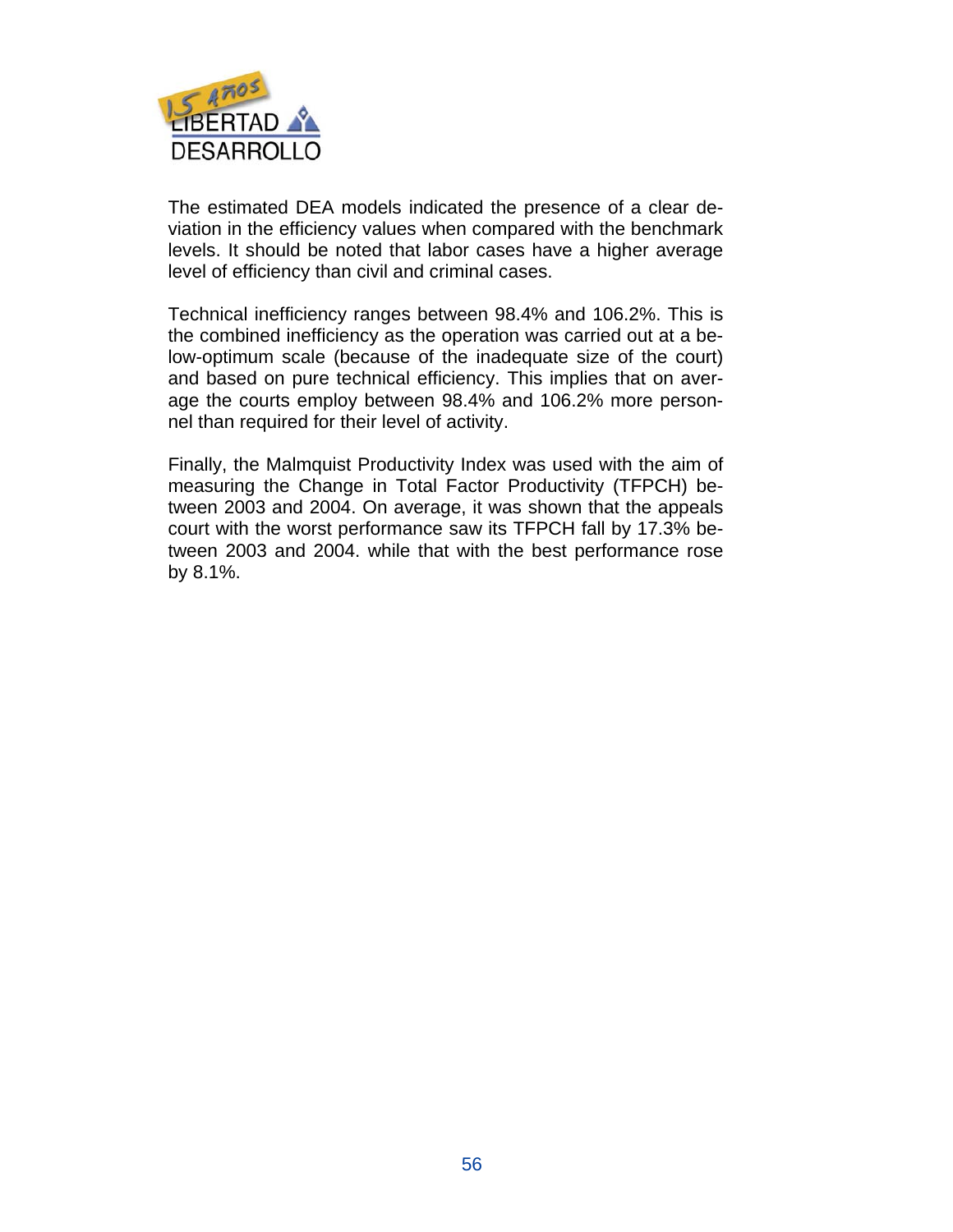

# **VI. BIBLIOGRAPHY**

- Report of the National Commission on Public Ethics: "Public Ethics: Probity, Transparency and Responsibility at the service of the citizens". 1994.
- Annual report of the Judiciary 2003 and 2004.
- Annual Justice Report INE 2000, 2001, 2002 and 2003.
- Speeches at inauguration of Judicial year by president of the Supreme Court 2003, 2004 and 2005.
- Santos Pastor and Liliana Maspons. "Manual Cifrar y Descifrar o Indicadores Judiciales para las Américas" . 2004.
- Vera Institute of Justice "Measuring Progress toward Safety and Justice: A Global Guide to the design of Performance Indicators across the Justice Sector". 2003.
- Trial Court Performance Standards from the National Center for State Courts. 1995.
- G. Gavarano. "Indicadores de desempeño judicial". FORES. 2000.
- S. Kittelsen and F. Forsund. "Efficiency Analysis of Norwegian District Courts". Journal of Productivity Analysis. 3. 1992. pp. 277-306.
- A. Lewin et al. "Evaluating the Administrative Efficiency of Courts". International Journal of Management Science. 10. 1982. pp. 401-411.
- H. Tulkens. "Non-parametric Efficiency Analyses in Four Service Activities: Retail Banking. Municipalities. Courts and Urban Transit". CORE discussion paper 9050. 1990. Louvain-la-Neuve. Belgium.
- A. Ruiz. "Aplicación del método de optimización DEA en la evaluación de la eficiencia técnica de las seccionales de la Fiscalía". Documento CEDE 2004-12. Universidad de los Andes. Colombia.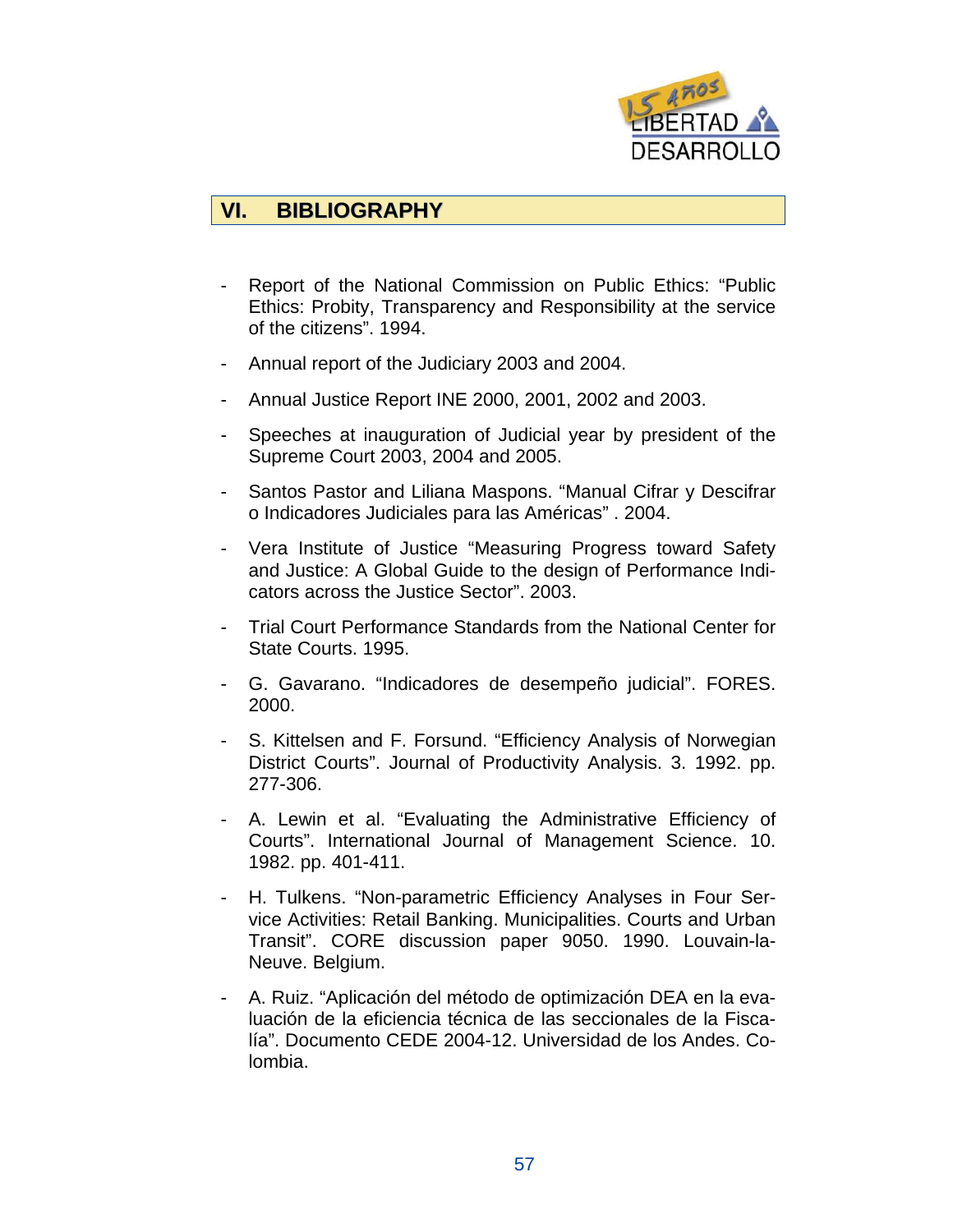

- F. Pedraja y J. Salinas. "An Assessment of the Efficiency of Spanish Courts using DEA". Universidad de Extremadura. 1996. Spain.
- United States Federal Judiciary. Administrative Office of the United States Courts. 2000.
- S. Rose- Ackerman. "La corrupción y los Gobiernos. causas. consecuencias y reforma". Editorial Siglo Veintiuno. Madrid. 2001.
- World Bank: "New frontiers in diagnosing and combating corruption". in Preliminary notes. October 1998. Nr. 7. World Bank. 1998.
- M. Fernández. "The Principle of Administrative Publicity". Cono Sur. 2000.
- J. Contesse. "El derecho de acceso a la información y el sistema jurídico chileno" en Litigio y Políticas Públicas en Derechos Humanos. Cuadernos de Análisis Jurídico. N° 14. UDP. Santiago. 2002.
- M. Gutiérrez. "El Acceso a la Información Judicial en Chile". CEJA. 2004.